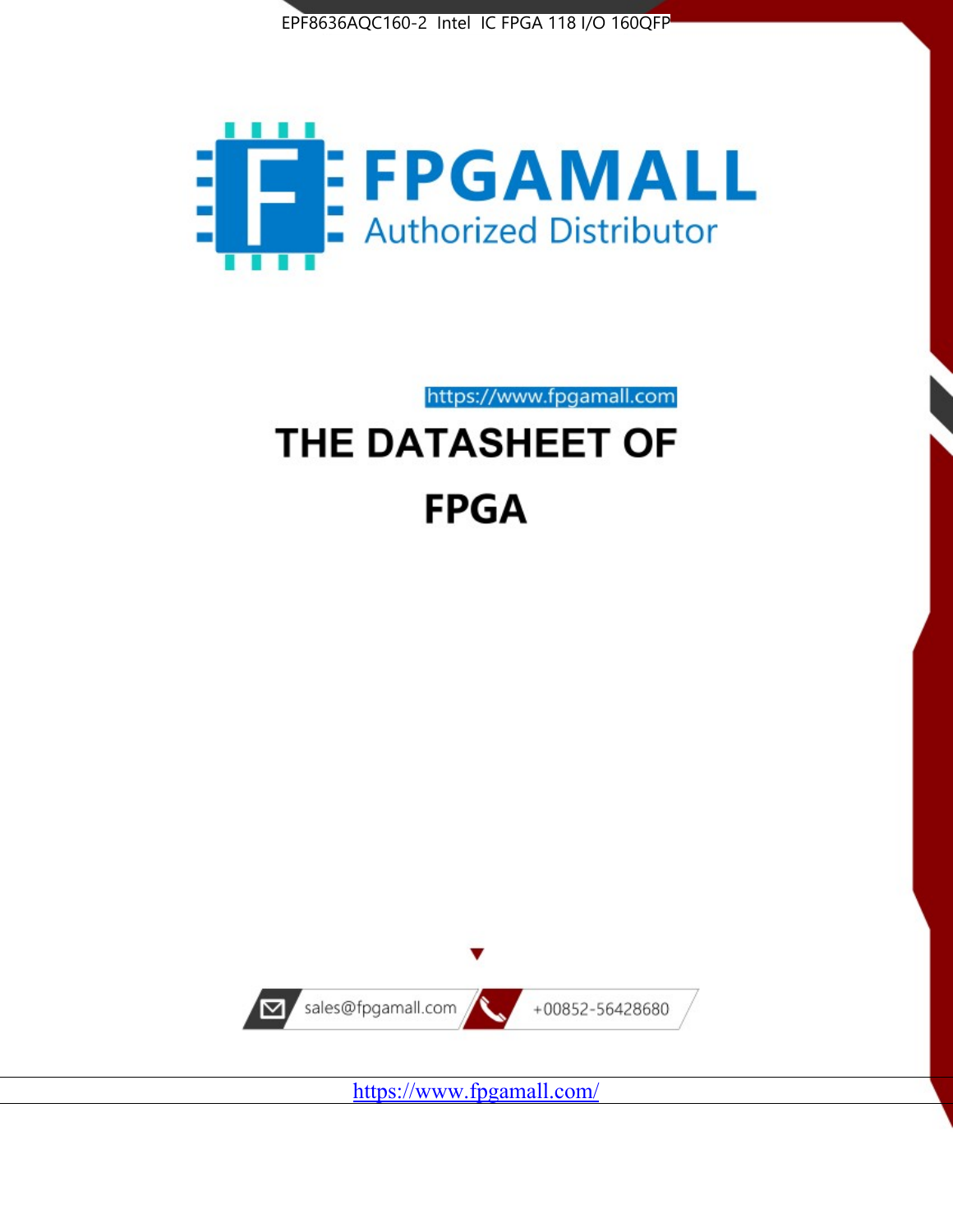#### EPF8636AQC160-2 Intel IC FPGA 118 I/O 160QFP



## **FLEX 8000**

**Programmable Logic Device Family**

#### **January 2003, ver. 11.1 Data Sheet**

## Features...

Low-cost, high-density, register-rich CMOS programmable logic device (PLD) family (see Table 1)

- 2,500 to 16,000 usable gates
- 282 to 1,500 registers
- System-level features
	- In-circuit reconfigurability (ICR) via external configuration devices or intelligent controller
	- Fully compliant with the peripheral component interconnect Special Interest Group (PCI SIG) *PCI Local Bus Specification, Revision 2.2* for 5.0-V operation
	- Built-in Joint Test Action Group (JTAG) boundary-scan test (BST) circuitry compliant with IEEE Std. 1149.1-1990 on selected devices
	- MultiVolt<sup>™</sup> I/O interface enabling device core to run at  $5.0 V$ , while I/O pins are compatible with 5.0-V and 3.3-V logic levels
	- Low power consumption (typical specification is 0.5 mA or less in standby mode)
- Flexible interconnect
	- FastTrack<sup>®</sup> Interconnect continuous routing structure for fast, predictable interconnect delays
	- Dedicated carry chain that implements arithmetic functions such as fast adders, counters, and comparators (automatically used by software tools and megafunctions)
	- Dedicated cascade chain that implements high-speed, high-fan-in logic functions (automatically used by software tools and megafunctions)
	- Tri-state emulation that implements internal tri-state nets
- Powerful I/O pins
- Programmable output slew-rate control reduces switching noise

| <b>Feature</b>            | <b>EPF8282A</b><br><b>EPF8282AV</b> | <b>EPF8452A</b> | <b>EPF8636A</b> | <b>EPF8820A</b> | <b>EPF81188A</b> | <b>EPF81500A</b> |  |  |  |  |  |
|---------------------------|-------------------------------------|-----------------|-----------------|-----------------|------------------|------------------|--|--|--|--|--|
| Usable gates              | 2.500                               | 4.000           | 6,000           | 8.000           | 12.000           | 16.000           |  |  |  |  |  |
| <b>Flipflops</b>          | 282                                 | 452             | 636             | 820             | 1.188            | 1,500            |  |  |  |  |  |
| Logic array blocks (LABs) | 26                                  | 42              | 63              | 84              | 126              | 162              |  |  |  |  |  |
| Logic elements (LEs)      | 208                                 | 336             | 504             | 672             | 1.008            | 1,296            |  |  |  |  |  |
| Maximum user I/O pins     | 78                                  | 120             | 136             | 152             | 184              | 208              |  |  |  |  |  |

#### *Table 1. FLEX 8000 Device Features*

#### **Altera Corporation 1**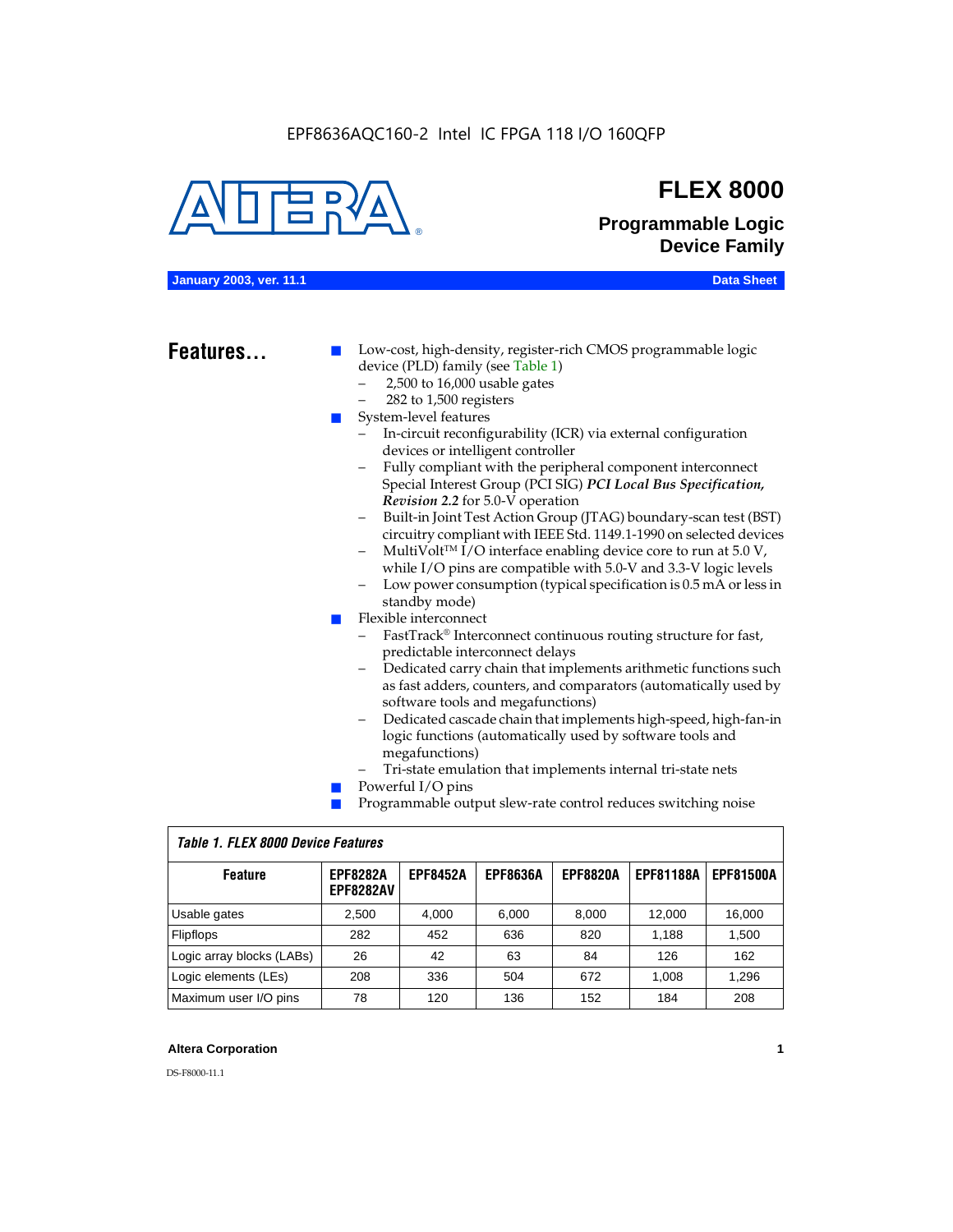## EPF8636AQC160-2 Intel IC FPGA 118 I/O 160QFP

#### **FLEX 8000 Programmable Logic Device Family Data Sheet**

| <b>JTAG BST circuitry</b>   | Yes | No | Yes                                                                                                                                                                                                                                                                                                                                                                                                                                                                      | Yes | No | Yes                                                                                                                                                                                                                                                                          |
|-----------------------------|-----|----|--------------------------------------------------------------------------------------------------------------------------------------------------------------------------------------------------------------------------------------------------------------------------------------------------------------------------------------------------------------------------------------------------------------------------------------------------------------------------|-----|----|------------------------------------------------------------------------------------------------------------------------------------------------------------------------------------------------------------------------------------------------------------------------------|
| and More<br><b>Features</b> |     |    | Peripheral register for fast setup and clock-to-output delay<br>Fabricated on an advanced SRAM process<br>Available in a variety of packages with 84 to 304 pins (see Table 2)<br>RISC System/6000 workstations<br>Additional design entry and simulation support provided by EDIF<br>200 and 300 netlist files, library of parameterized modules (LPM),<br>manufacturers such as Cadence, Exemplar Logic, Mentor Graphics,<br>OrCAD, Synopsys, Synplicity, and Veribest |     |    | Software design support and automatic place-and-route provided by<br>the Altera® MAX+PLUS® II development system for Windows-based<br>PCs, as well as Sun SPARCstation, HP 9000 Series 700/800, and IBM<br>Verilog HDL, VHDL, and other interfaces to popular EDA tools from |

| Table 2. FLEX 8000 Package Options & I/O Pin Count<br>Note $(1)$ |                           |                               |                            |                            |                              |                       |                               |                       |                              |                               |                              |                               |
|------------------------------------------------------------------|---------------------------|-------------------------------|----------------------------|----------------------------|------------------------------|-----------------------|-------------------------------|-----------------------|------------------------------|-------------------------------|------------------------------|-------------------------------|
| <b>Device</b>                                                    | 84-<br>Pin<br><b>PLCC</b> | $100 -$<br>Pin<br><b>TOFP</b> | 144-<br>Pin<br><b>TOFP</b> | 160-<br>Pin<br><b>POFP</b> | $160 -$<br>Pin<br><b>PGA</b> | $192 -$<br>Pin<br>PGA | $208 -$<br>Pin<br><b>POFP</b> | $225 -$<br>Pin<br>BGA | $232 -$<br>Pin<br><b>PGA</b> | $240 -$<br>Pin<br><b>POFP</b> | $280 -$<br>Pin<br><b>PGA</b> | $304 -$<br>Pin<br><b>ROFP</b> |
| EPF8282A                                                         | 68                        | 78                            |                            |                            |                              |                       |                               |                       |                              |                               |                              |                               |
| EPF8282AV                                                        |                           | 78                            |                            |                            |                              |                       |                               |                       |                              |                               |                              |                               |
| EPF8452A                                                         | 68                        | 68                            |                            | 120                        | 120                          |                       |                               |                       |                              |                               |                              |                               |
| EPF8636A                                                         | 68                        |                               |                            | 118                        |                              | 136                   | 136                           |                       |                              |                               |                              |                               |
| EPF8820A                                                         |                           |                               | 112                        | 120                        |                              | 152                   | 152                           | 152                   |                              |                               |                              |                               |
| EPF81188A                                                        |                           |                               |                            |                            |                              |                       | 148                           |                       | 184                          | 184                           |                              |                               |
| EPF81500A                                                        |                           |                               |                            |                            |                              |                       |                               |                       |                              | 181                           | 208                          | 208                           |

#### *Note:*

(1) FLEX 8000 device package types include plastic J-lead chip carrier (PLCC), thin quad flat pack (TQFP), plastic quad flat pack (PQFP), power quad flat pack (RQFP), ball-grid array (BGA), and pin-grid array (PGA) packages.

## **General Description**

Altera's Flexible Logic Element MatriX (FLEX®) family combines the benefits of both erasable programmable logic devices (EPLDs) and fieldprogrammable gate arrays (FPGAs). The FLEX 8000 device family is ideal for a variety of applications because it combines the fine-grained architecture and high register count characteristics of FPGAs with the high speed and predictable interconnect delays of EPLDs. Logic is implemented in LEs that include compact 4-input look-up tables (LUTs) and programmable registers. High performance is provided by a fast, continuous network of routing resources.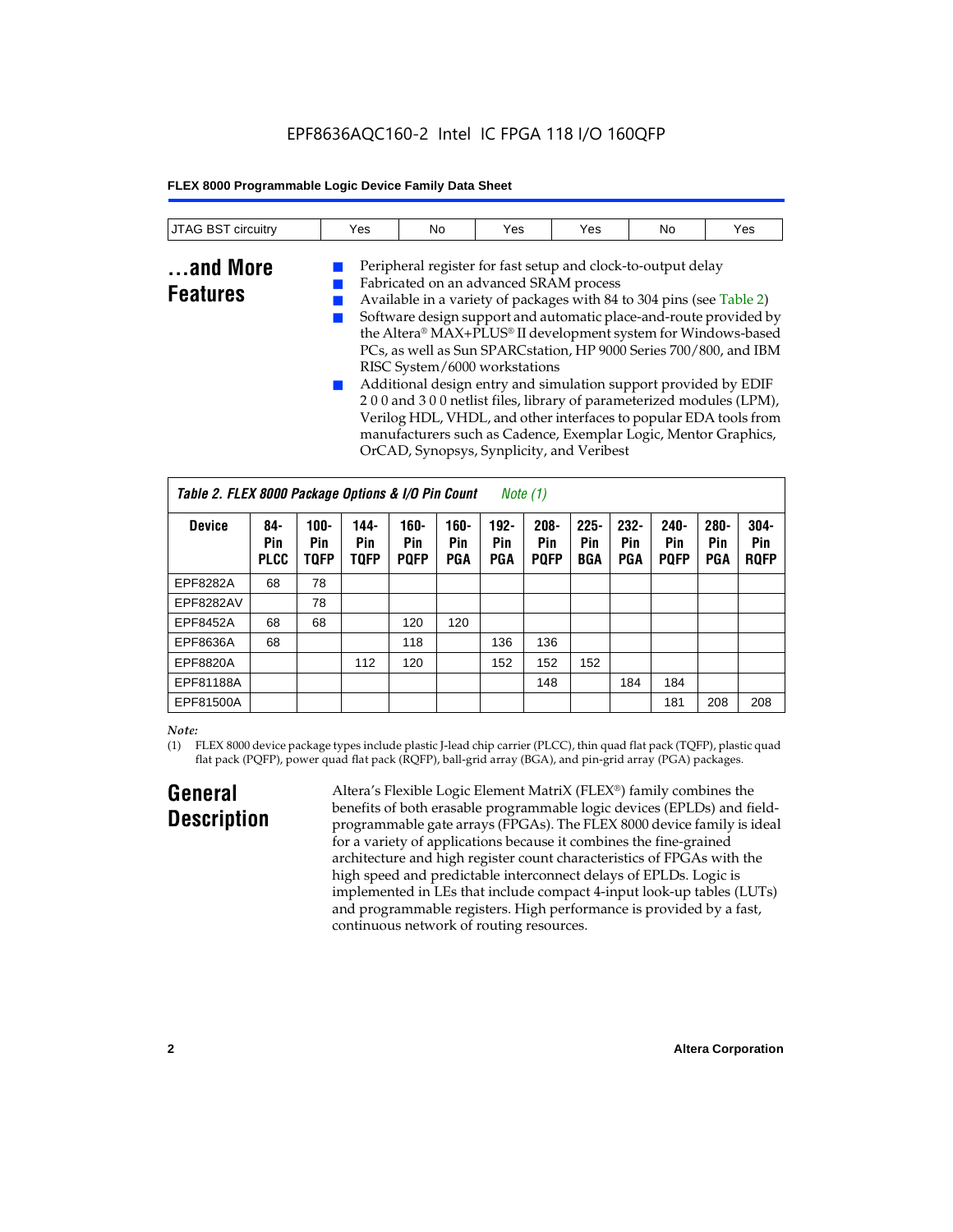FLEX 8000 devices provide a large number of storage elements for applications such as digital signal processing (DSP), wide-data-path manipulation, and data transformation. These devices are an excellent choice for bus interfaces, TTL integration, coprocessor functions, and high-speed controllers. The high-pin-count packages can integrate multiple 32-bit buses into a single device. Table 3 shows FLEX 8000 performance and LE requirements for typical applications.

| Tadie J. Flea Quuu Feituitiiaiige |                 |       |                    |     |            |  |  |  |  |  |  |
|-----------------------------------|-----------------|-------|--------------------|-----|------------|--|--|--|--|--|--|
| <b>Application</b>                | <b>LEs Used</b> |       | <b>Speed Grade</b> |     |            |  |  |  |  |  |  |
|                                   |                 | $A-2$ | A-3                | A-4 |            |  |  |  |  |  |  |
| 16-bit loadable counter           | 16              | 125   | 95                 | 83  | <b>MHz</b> |  |  |  |  |  |  |
| 16-bit up/down counter            | 16              | 125   | 95                 | 83  | <b>MHz</b> |  |  |  |  |  |  |
| 24-bit accumulator                | 24              | 87    | 67                 | 58  | <b>MHz</b> |  |  |  |  |  |  |
| 16-bit address decode             | 4               | 4.2   | 4.9                | 6.3 | ns         |  |  |  |  |  |  |
| 16-to-1 multiplexer               | 10              | 6.6   | 7.9                | 9.5 | ns         |  |  |  |  |  |  |

*Table 3. FLEX 8000 Performance*

All FLEX 8000 device packages provide four dedicated inputs for synchronous control signals with large fan-outs. Each I/O pin has an associated register on the periphery of the device. As outputs, these registers provide fast clock-to-output times; as inputs, they offer quick setup times.

The logic and interconnections in the FLEX 8000 architecture are configured with CMOS SRAM elements. FLEX 8000 devices are configured at system power-up with data stored in an industry-standard parallel EPROM or an Altera serial configuration devices, or with data provided by a system controller. Altera offers the EPC1, EPC1213, EPC1064, and EPC1441 configuration devices, which configure FLEX 8000 devices via a serial data stream. Configuration data can also be stored in an industry-standard  $32 K \times 8$  bit or larger configuration device, or downloaded from system RAM. After a FLEX 8000 device has been configured, it can be reconfigured in-circuit by resetting the device and loading new data. Because reconfiguration requires less than 100 ms, realtime changes can be made during system operation. For information on how to configure FLEX 8000 devices, go to the following documents:

- Configuration Devices for APEX & FLEX Devices Data Sheet
- $BitBlaster$  Serial Download Cable Data Sheet
- ByteBlasterMV Parallel Port Download Cable Data Sheet
- *Application Note 33 (Configuring FLEX 8000 Devices)*
- *Application Note 38 (Configuring Multiple FLEX 8000 Devices)*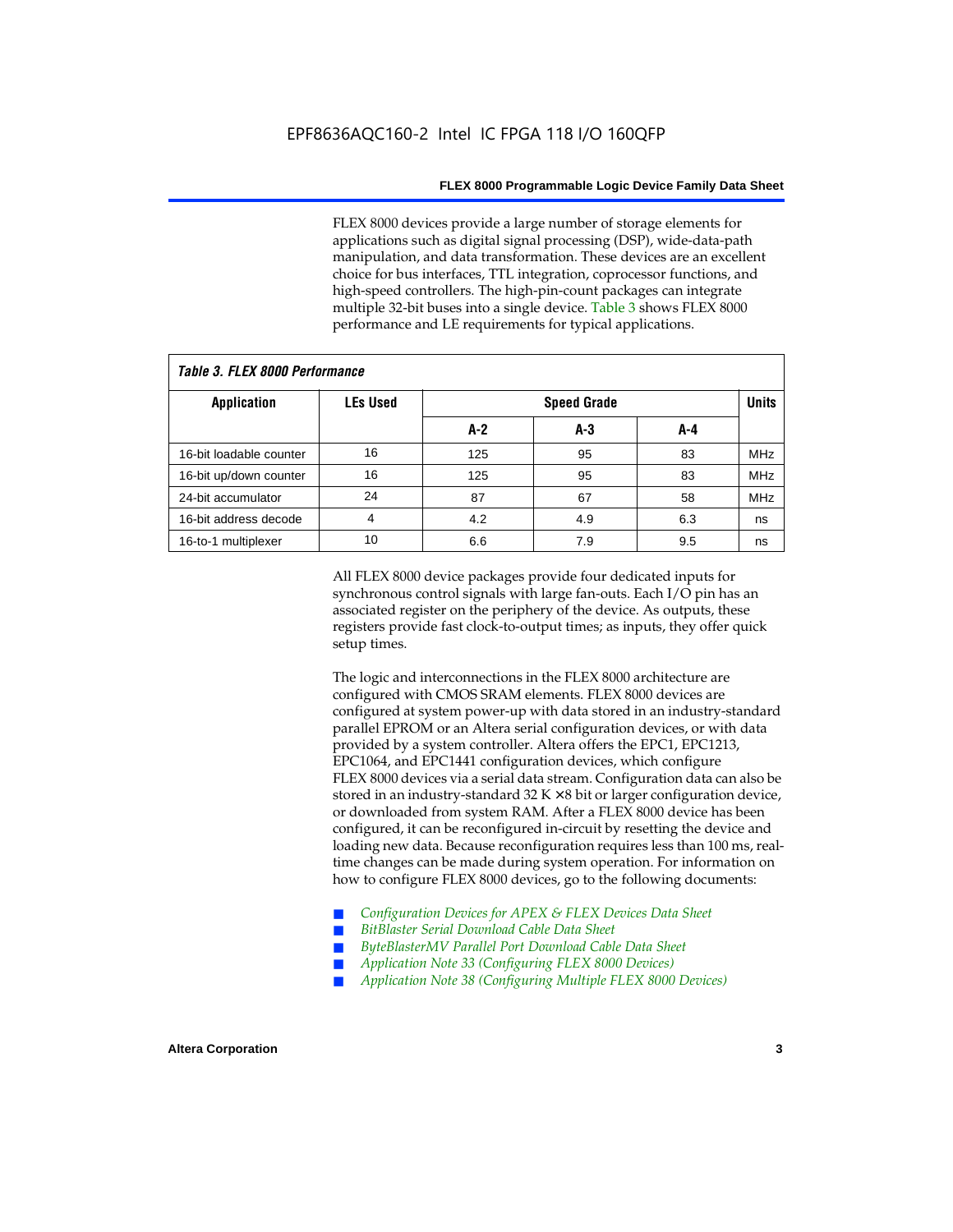FLEX 8000 devices contain an optimized microprocessor interface that permits the microprocessor to configure FLEX 8000 devices serially, in parallel, synchronously, or asynchronously. The interface also enables the microprocessor to treat a FLEX 8000 device as memory and configure the device by writing to a virtual memory location, making it very easy for the designer to create configuration software.

The FLEX 8000 family is supported by Altera's MAX+PLUS II development system, a single, integrated package that offers schematic, text—including the Altera Hardware Description Language (AHDL), VHDL, and Verilog HDL—and waveform design entry, compilation and logic synthesis, simulation and timing analysis, and device programming. The MAX+PLUS II software provides EDIF 2 0 0 and 3 0 0, library of parameterized modules (LPM), VHDL, Verilog HDL, and other interfaces for additional design entry and simulation support from other industrystandard PC- and UNIX workstation-based EDA tools. The MAX+PLUS II software runs on Windows-based PCs and Sun SPARCstation, HP 9000 Series 700/800, and IBM RISC System/6000 workstations.

The MAX+PLUS II software interfaces easily with common gate array EDA tools for synthesis and simulation. For example, the MAX+PLUS II software can generate Verilog HDL files for simulation with tools such as Cadence Verilog-XL. Additionally, the MAX+PLUS II software contains EDA libraries that use device-specific features such as carry chains, which are used for fast counter and arithmetic functions. For instance, the Synopsys Design Compiler library supplied with the MAX+PLUS II development system includes DesignWare functions that are optimized for the FLEX 8000 architecture.



For more information on the MAX+PLUS II software, go to the *MAX+PLUS II Programmable Logic Development System & Software Data Sheet*.

## **Functional Description**

The FLEX 8000 architecture incorporates a large matrix of compact building blocks called logic elements (LEs). Each LE contains a 4-input LUT that provides combinatorial logic capability and a programmable register that offers sequential logic capability. The fine-grained structure of the LE provides highly efficient logic implementation.

Eight LEs are grouped together to form a logic array block (LAB). Each FLEX 8000 LAB is an independent structure with common inputs, interconnections, and control signals. The LAB architecture provides a coarse-grained structure for high device performance and easy routing.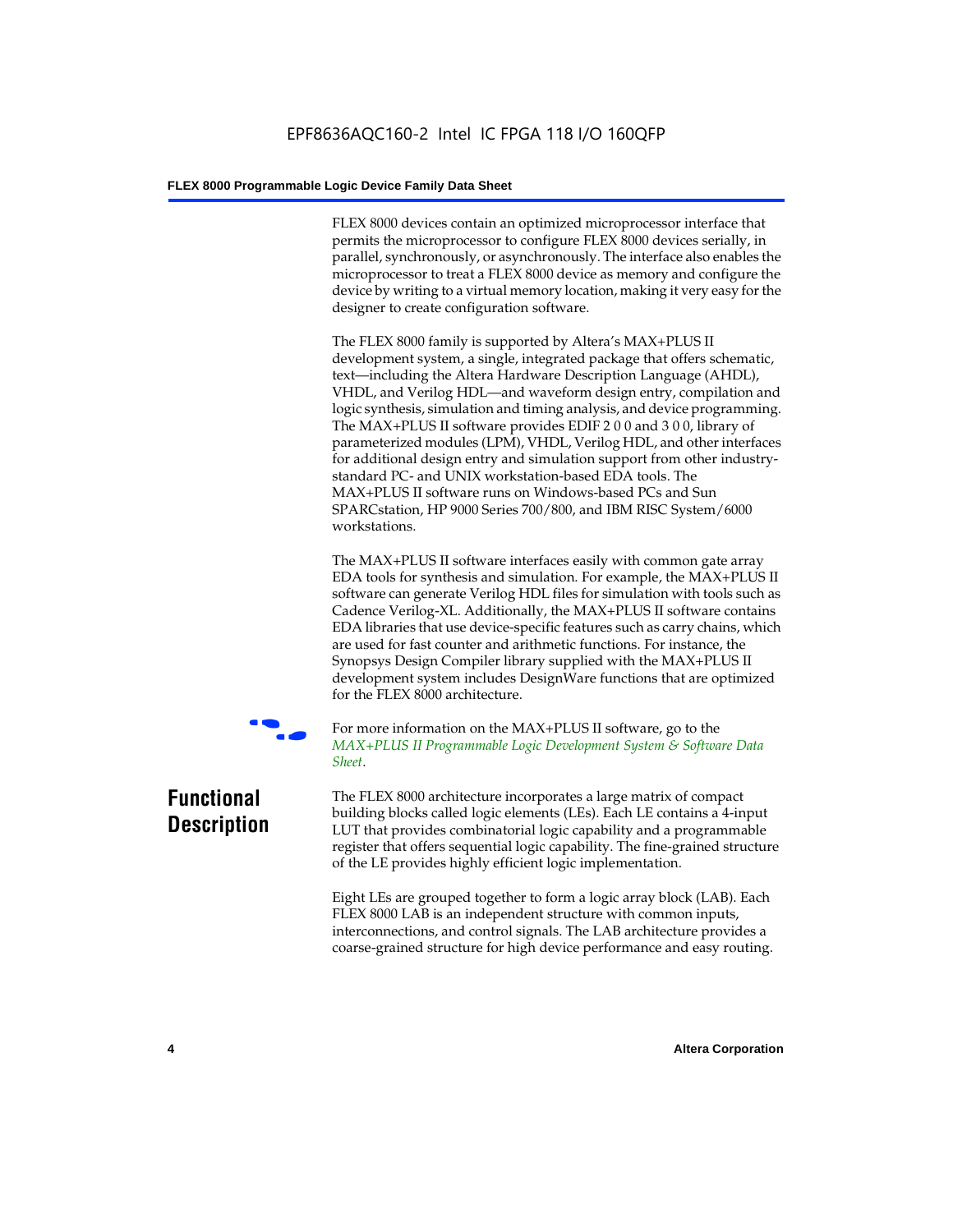Figure 1 shows a block diagram of the FLEX 8000 architecture. Each group of eight LEs is combined into an LAB; LABs are arranged into rows and columns. The I/O pins are supported by I/O elements (IOEs) located at the ends of rows and columns. Each IOE contains a bidirectional I/O buffer and a flipflop that can be used as either an input or output register.



Signal interconnections within FLEX 8000 devices and between device pins are provided by the FastTrack Interconnect, a series of fast, continuous channels that run the entire length and width of the device. IOEs are located at the end of each row (horizontal) and column (vertical) FastTrack Interconnect path.

#### **Altera Corporation 5**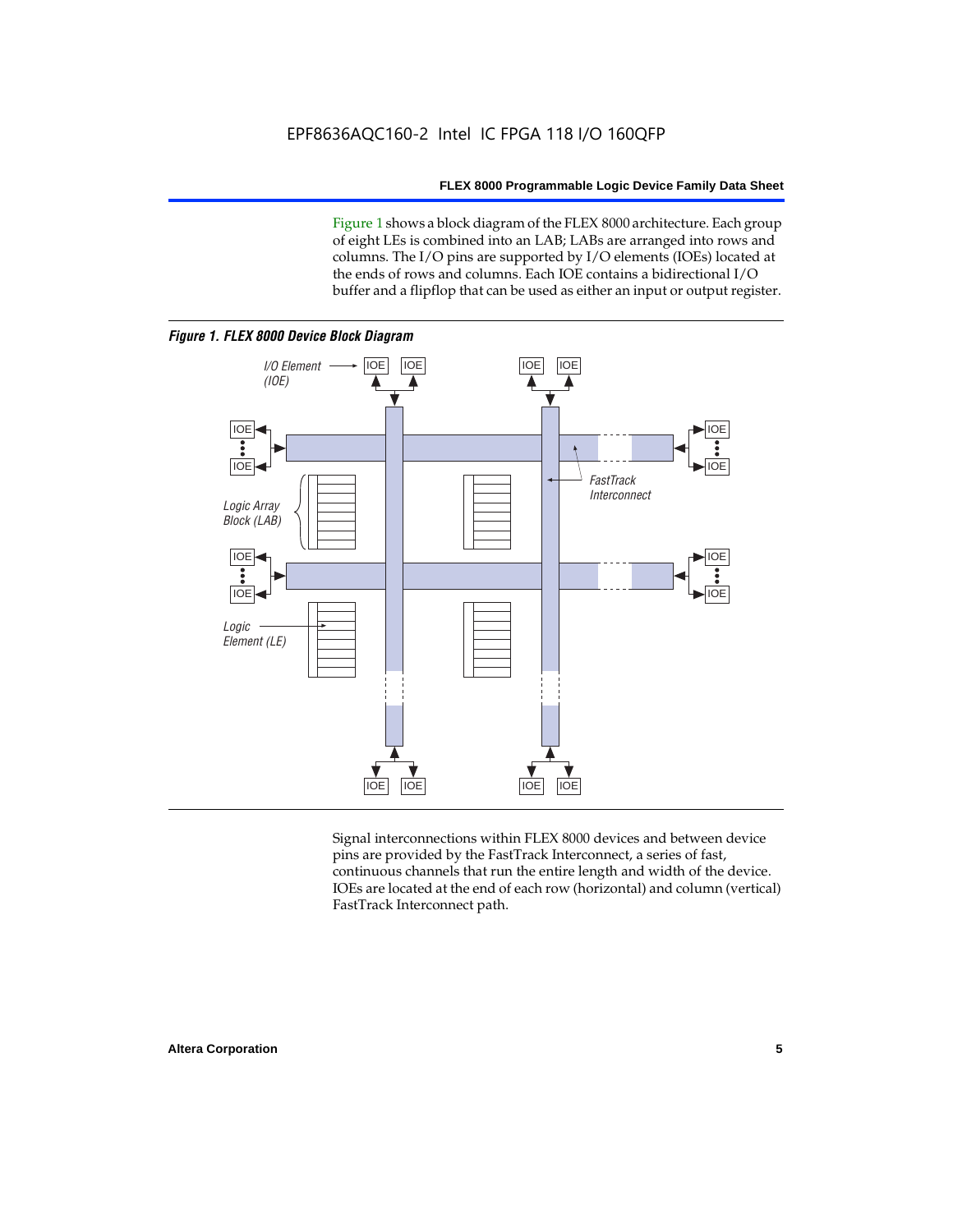## **Logic Array Block**

A logic array block (LAB) consists of eight LEs, their associated carry and cascade chains, LAB control signals, and the LAB local interconnect. The LAB provides the coarse-grained structure of the FLEX 8000 architecture. This structure enables FLEX 8000 devices to provide efficient routing, high device utilization, and high performance. Figure 2 shows a block diagram of the FLEX 8000 LAB.



**6 Altera Corporation**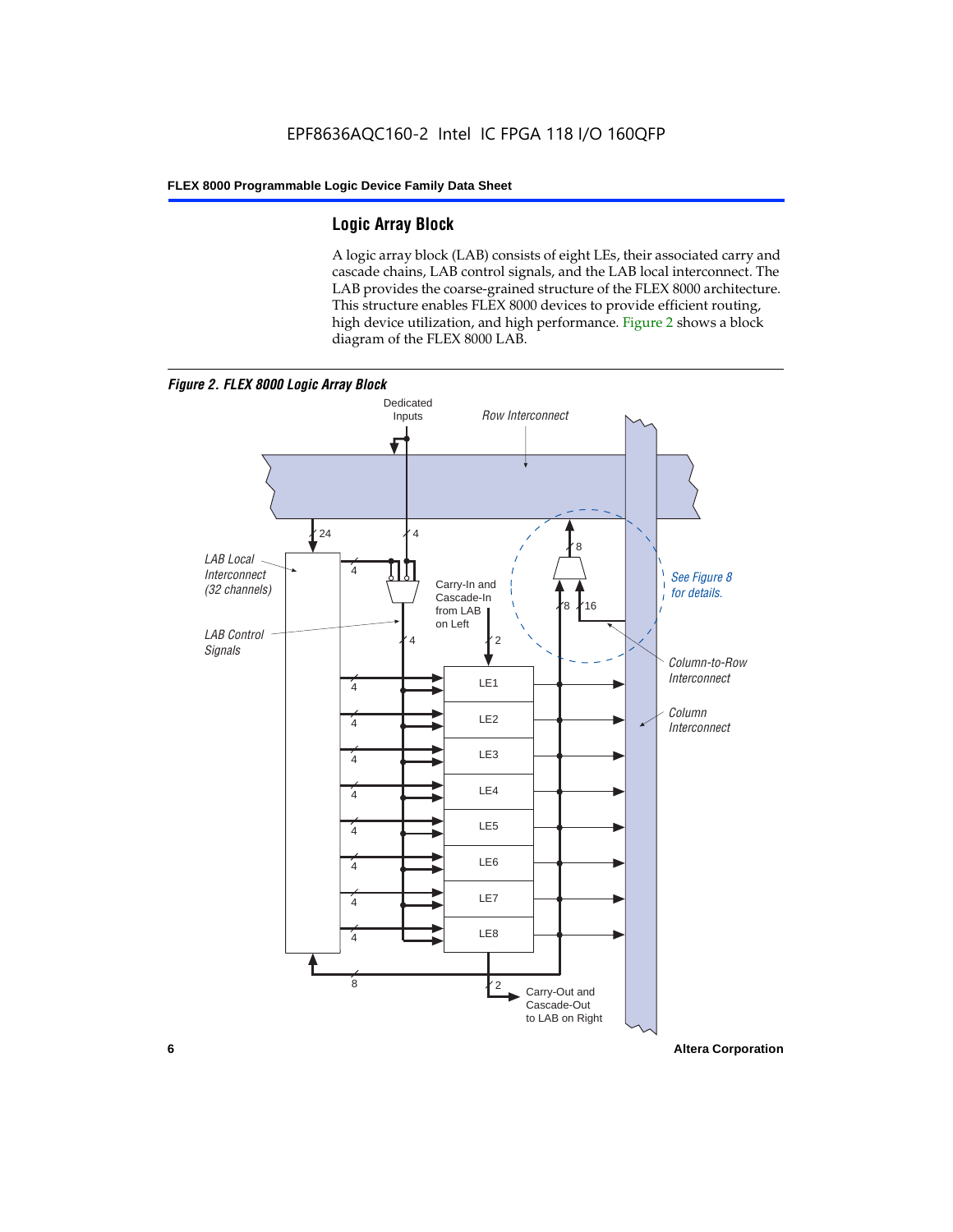Each LAB provides four control signals that can be used in all eight LEs. Two of these signals can be used as clocks, and the other two for clear/preset control. The LAB control signals can be driven directly from a dedicated input pin, an I/O pin, or any internal signal via the LAB local interconnect. The dedicated inputs are typically used for global clock, clear, or preset signals because they provide synchronous control with very low skew across the device. FLEX 8000 devices support up to four individual global clock, clear, or preset control signals. If logic is required on a control signal, it can be generated in one or more LEs in any LAB and driven into the local interconnect of the target LAB.

#### **Logic Element**

The logic element (LE) is the smallest unit of logic in the FLEX 8000 architecture, with a compact size that provides efficient logic utilization. Each LE contains a 4-input LUT, a programmable flipflop, a carry chain, and cascade chain. Figure 3 shows a block diagram of an LE.



The LUT is a function generator that can quickly compute any function of four variables. The programmable flipflop in the LE can be configured for D, T, JK, or SR operation. The clock, clear, and preset control signals on the flipflop can be driven by dedicated input pins, general-purpose I/O pins, or any internal logic. For purely combinatorial functions, the flipflop is bypassed and the output of the LUT goes directly to the output of the LE.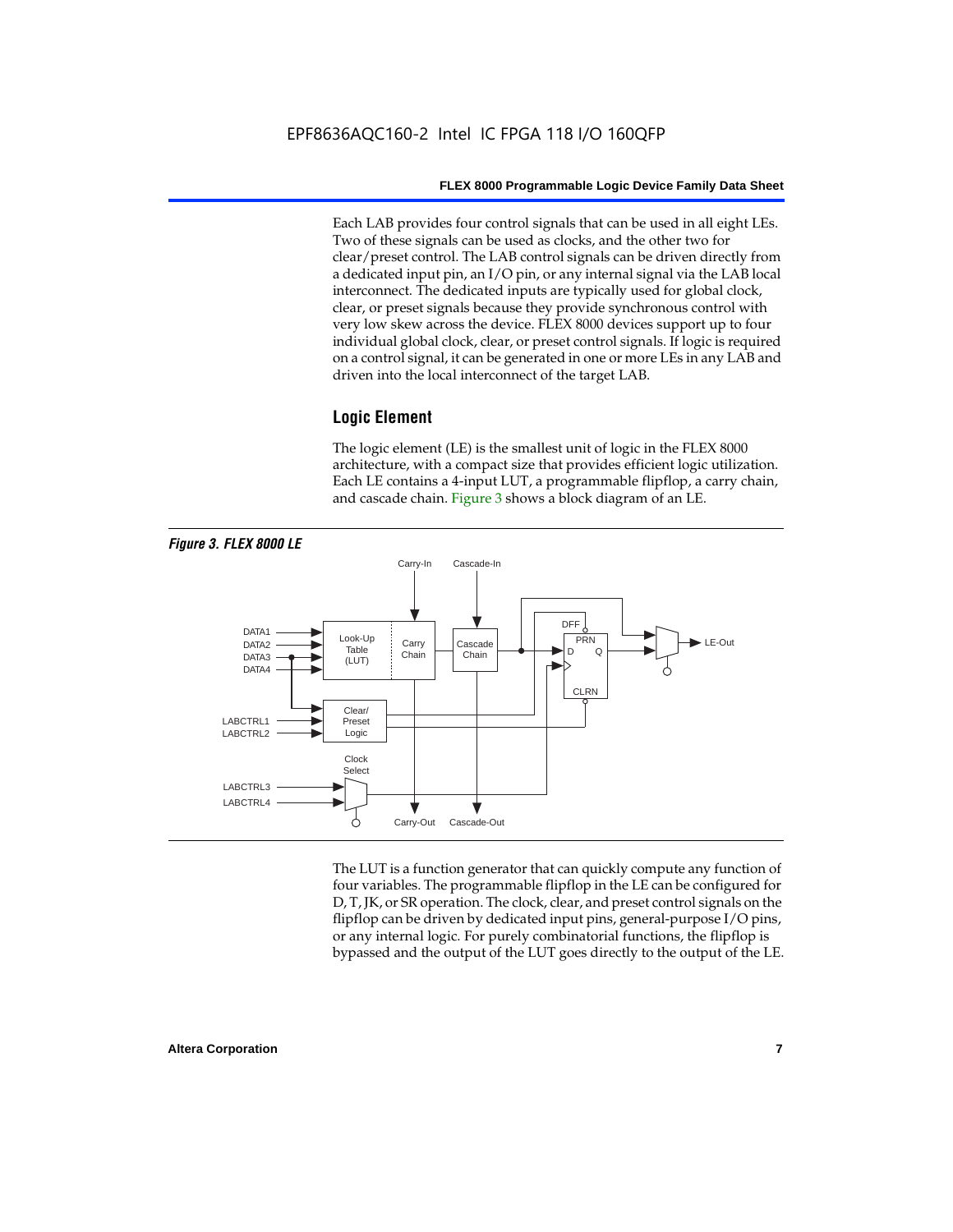The FLEX 8000 architecture provides two dedicated high-speed data paths—carry chains and cascade chains—that connect adjacent LEs without using local interconnect paths. The carry chain supports highspeed counters and adders; the cascade chain implements wide-input functions with minimum delay. Carry and cascade chains connect all LEs in an LAB and all LABs in the same row. Heavy use of carry and cascade chains can reduce routing flexibility. Therefore, the use of carry and cascade chains should be limited to speed-critical portions of a design.

#### *Carry Chain*

The carry chain provides a very fast (less than 1 ns) carry-forward function between LEs. The carry-in signal from a lower-order bit moves forward into the higher-order bit via the carry chain, and feeds into both the LUT and the next portion of the carry chain. This feature allows the FLEX 8000 architecture to implement high-speed counters and adders of arbitrary width. The MAX+PLUS II Compiler can create carry chains automatically during design processing; designers can also insert carry chain logic manually during design entry.

Figure 4 shows how an *n*-bit full adder can be implemented in *n* + 1 LEs with the carry chain. One portion of the LUT generates the sum of two bits using the input signals and the carry-in signal; the sum is routed to the output of the LE. The register is typically bypassed for simple adders, but can be used for an accumulator function. Another portion of the LUT and the carry chain logic generate the carry-out signal, which is routed directly to the carry-in signal of the next-higher-order bit. The final carry-out signal is routed to another LE, where it can be used as a general-purpose signal. In addition to mathematical functions, carry chain logic supports very fast counters and comparators.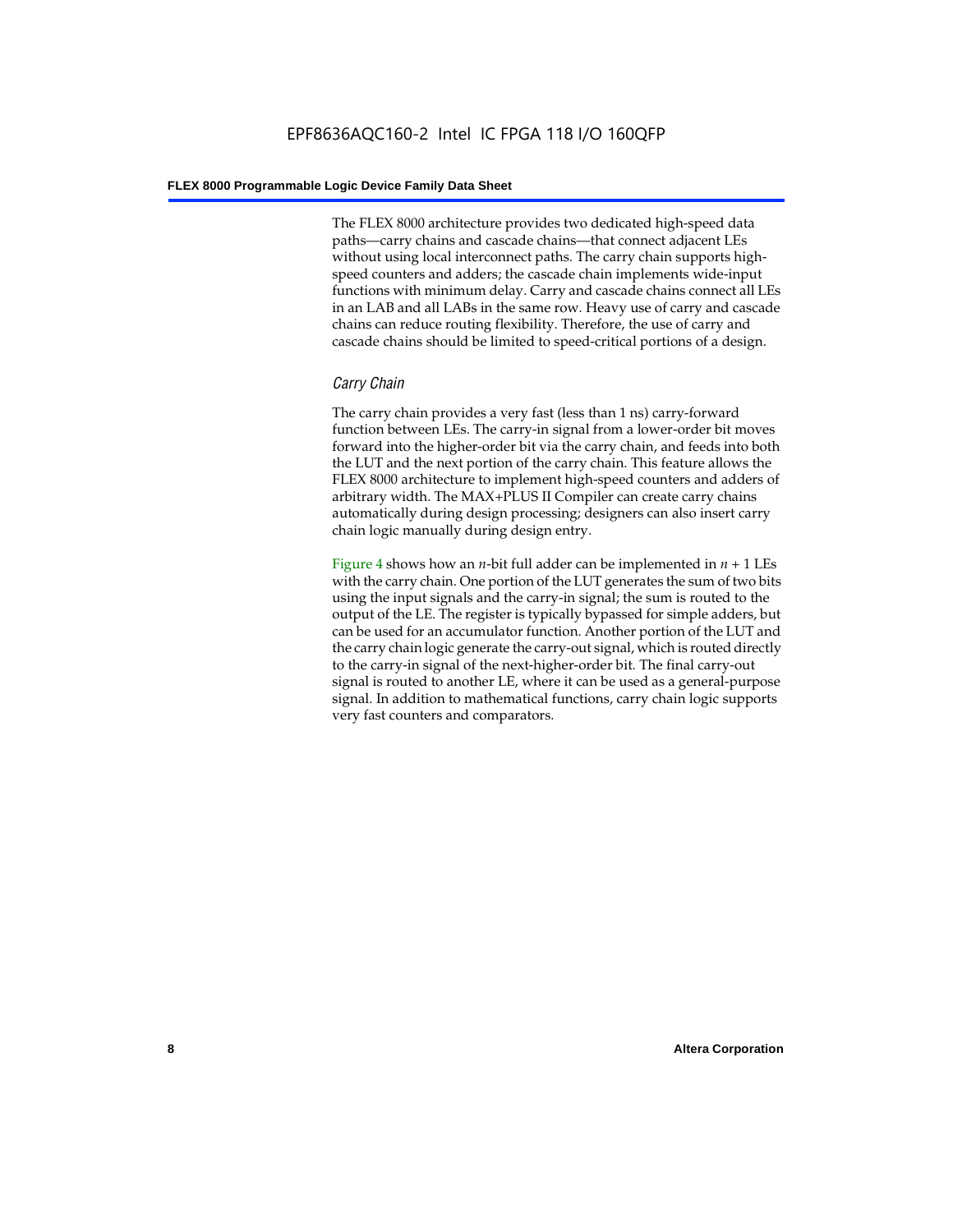

*Figure 4. FLEX 8000 Carry Chain Operation*

#### *Cascade Chain*

With the cascade chain, the FLEX 8000 architecture can implement functions that have a very wide fan-in. Adjacent LUTs can be used to compute portions of the function in parallel; the cascade chain serially connects the intermediate values. The cascade chain can use a logical AND or logical OR (via De Morgan's inversion) to connect the outputs of adjacent LEs. Each additional LE provides four more inputs to the effective width of a function, with a delay as low as 0.6 ns per LE.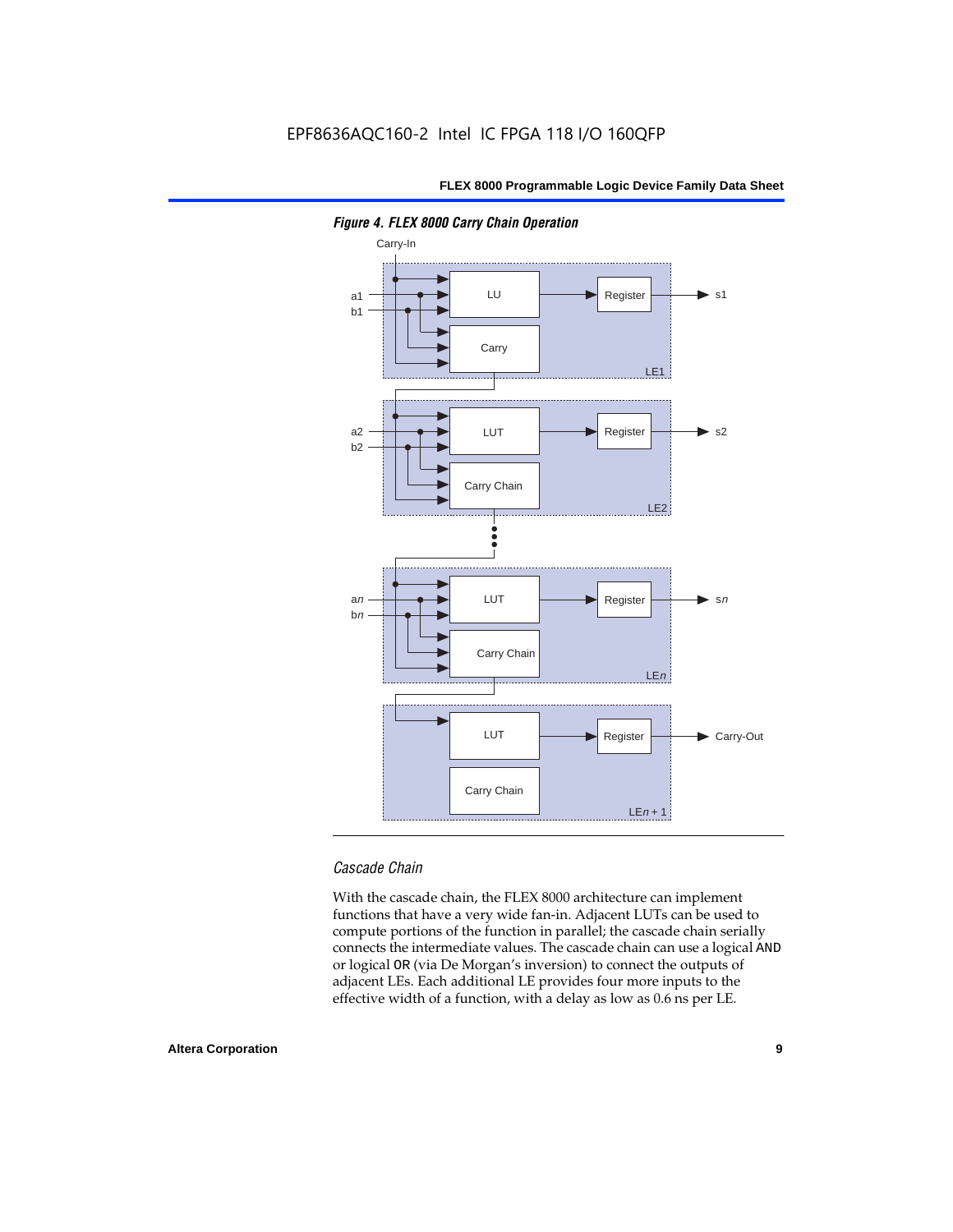The MAX+PLUS II Compiler can create cascade chains automatically during design processing; designers can also insert cascade chain logic manually during design entry. Cascade chains longer than eight LEs are automatically implemented by linking LABs together. The last LE of an LAB cascades to the first LE of the next LAB.

Figure 5 shows how the cascade function can connect adjacent LEs to form functions with a wide fan-in. These examples show functions of 4*n* variables implemented with *n* LEs. For a device with an A-2 speed grade, the LE delay is 2.4 ns; the cascade chain delay is 0.6 ns. With the cascade chain, 4.2 ns is needed to decode a 16-bit address.



*Figure 5. FLEX 8000 Cascade Chain Operation*

#### *LE Operating Modes*

The FLEX 8000 LE can operate in one of four modes, each of which uses LE resources differently. See Figure 6. In each mode, seven of the ten available inputs to the LE—the four data inputs from the LAB local interconnect, the feedback from the programmable register, and the carry-in and cascade-in from the previous LE—are directed to different destinations to implement the desired logic function. The three remaining inputs to the LE provide clock, clear, and preset control for the register. The MAX+PLUS II software automatically chooses the appropriate mode for each application. Design performance can also be enhanced by designing for the operating mode that supports the desired application.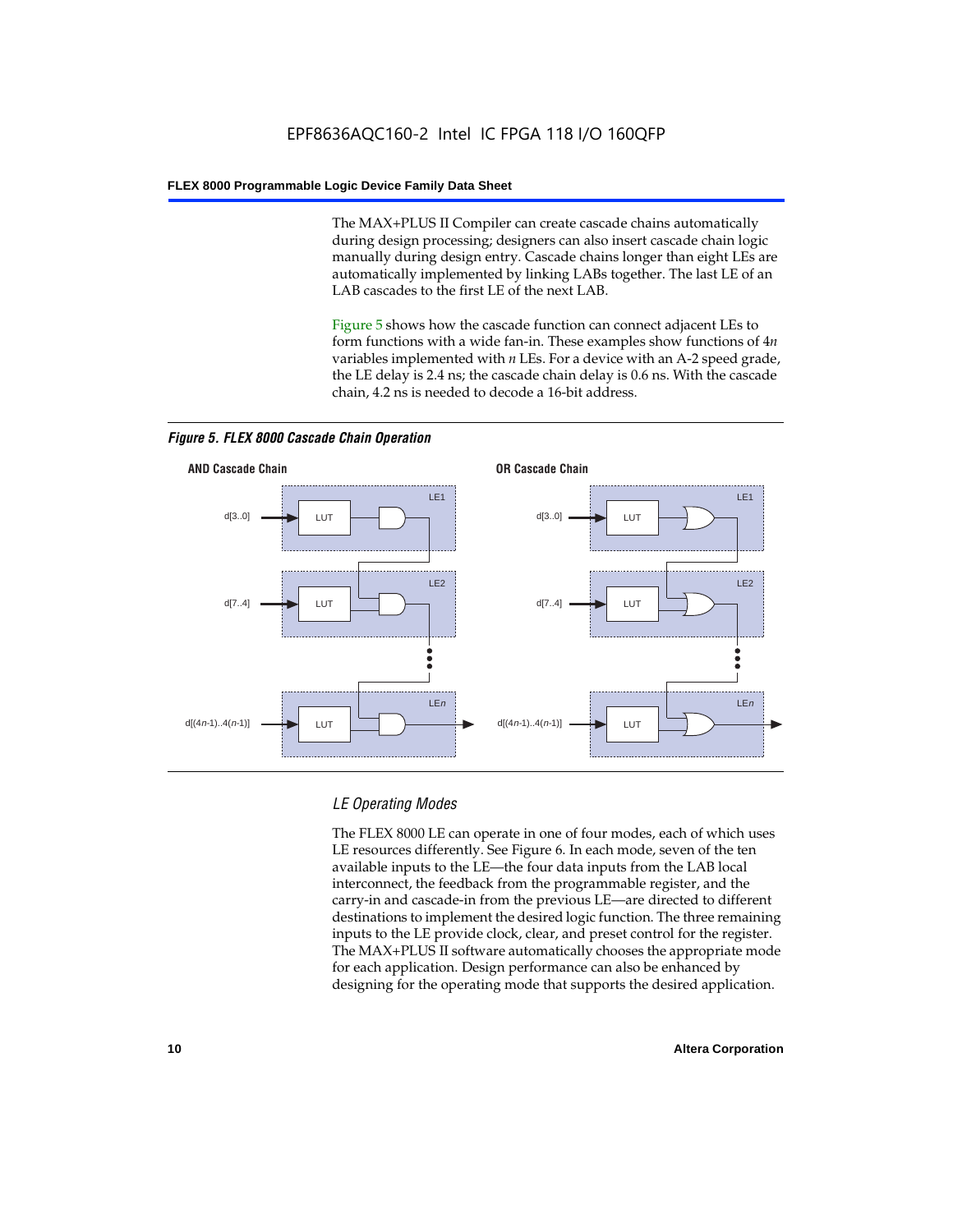#### *Figure 6. FLEX 8000 LE Operating Modes*



#### **Arithmetic Mode**



#### **Up/Down Counter Mode**



#### **Clearable Counter Mode**

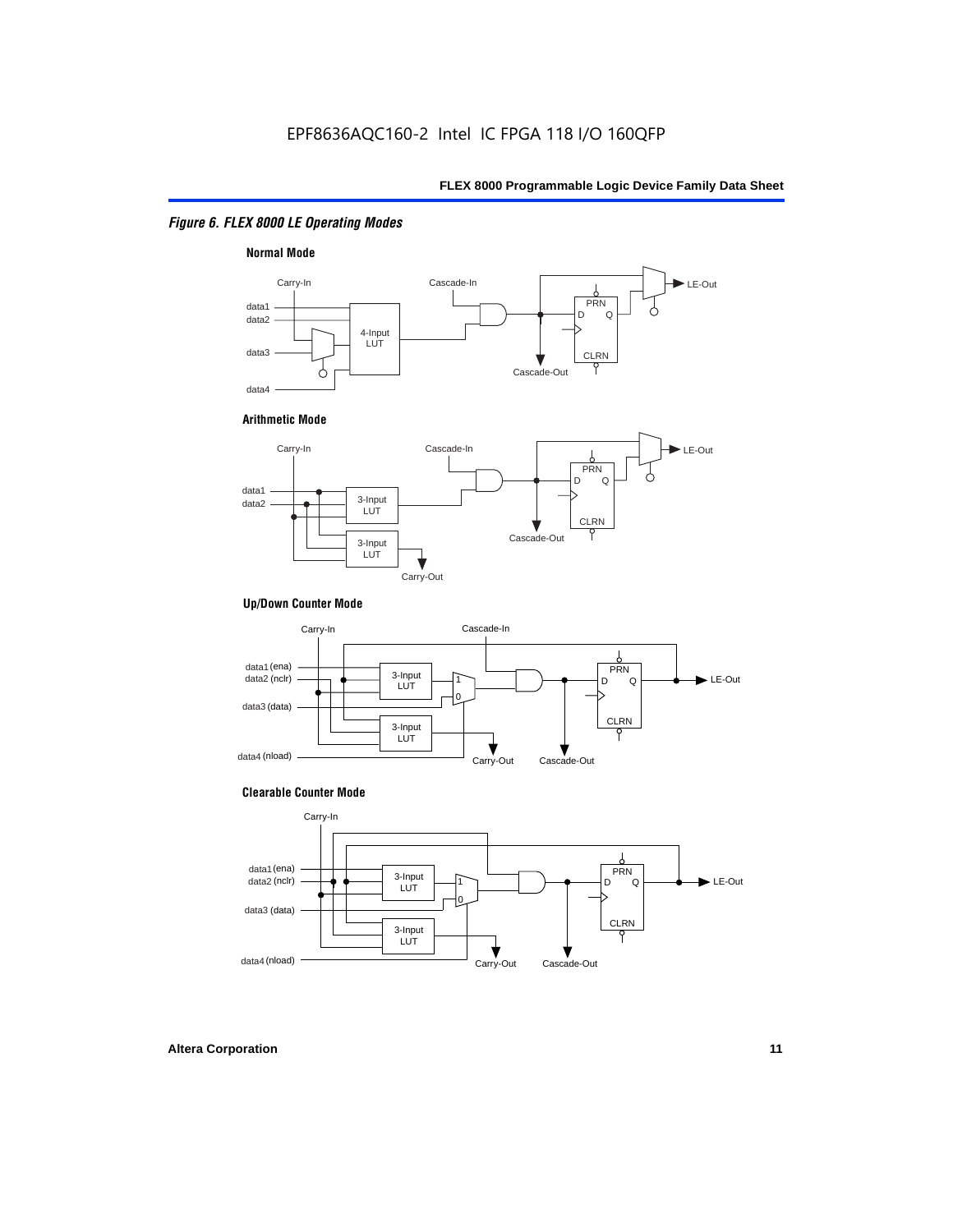#### **Normal Mode**

The normal mode is suitable for general logic applications and wide decoding functions that can take advantage of a cascade chain. In normal mode, four data inputs from the LAB local interconnect and the carry-in signal are the inputs to a 4-input LUT. Using a configurable SRAM bit, the MAX+PLUS II Compiler automatically selects the carry-in or the DATA3 signal as an input. The LUT output can be combined with the cascade-in signal to form a cascade chain through the cascade-out signal. The LE-Out signal—the data output of the LE—is either the combinatorial output of the LUT and cascade chain, or the data output  $(Q)$  of the programmable register.

#### **Arithmetic Mode**

The arithmetic mode offers two 3-input LUTs that are ideal for implementing adders, accumulators, and comparators. One LUT provides a 3-bit function; the other generates a carry bit. As shown in Figure 6, the first LUT uses the carry-in signal and two data inputs from the LAB local interconnect to generate a combinatorial or registered output. For example, in an adder, this output is the sum of three bits: a, b, and the carry-in. The second LUT uses the same three signals to generate a carry-out signal, thereby creating a carry chain. The arithmetic mode also supports a cascade chain.

#### **Up/Down Counter Mode**

The up/down counter mode offers counter enable, synchronous up/down control, and data loading options. These control signals are generated by the data inputs from the LAB local interconnect, the carry-in signal, and output feedback from the programmable register. Two 3-input LUTs are used: one generates the counter data, and the other generates the fast carry bit. A 2-to-1 multiplexer provides synchronous loading. Data can also be loaded asynchronously with the clear and preset register control signals, without using the LUT resources.

#### **Clearable Counter Mode**

The clearable counter mode is similar to the up/down counter mode, but supports a synchronous clear instead of the up/down control; the clear function is substituted for the cascade-in signal in the up/down counter mode. Two 3-input LUTs are used: one generates the counter data, and the other generates the fast carry bit. Synchronous loading is provided by a 2-to-1 multiplexer, and the output of this multiplexer is ANDed with a synchronous clear.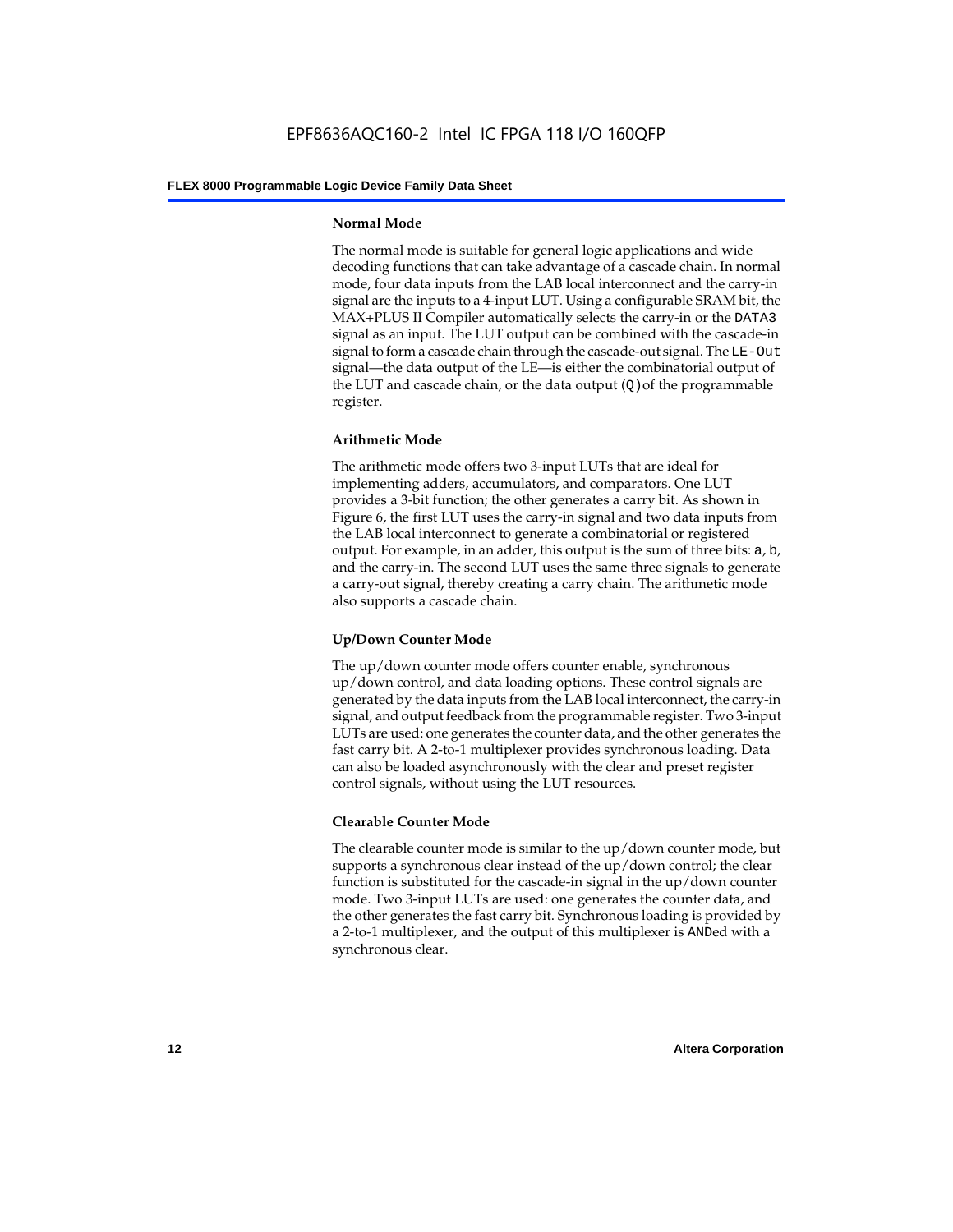#### *Internal Tri-State Emulation*

Internal tri-state emulation provides internal tri-stating without the limitations of a physical tri-state bus. In a physical tri-state bus, the tri-state buffers' output enable signals select the signal that drives the bus. However, if multiple output enable signals are active, contending signals can be driven onto the bus. Conversely, if no output enable signals are active, the bus will float. Internal tri-state emulation resolves contending tri-state buffers to a low value and floating buses to a high value, thereby eliminating these problems. The MAX+PLUS II software automatically implements tri-state bus functionality with a multiplexer.

#### *Clear & Preset Logic Control*

Logic for the programmable register's clear and preset functions is controlled by the DATA3, LABCTRL1, and LABCTRL2 inputs to the LE. The clear and preset control structure of the LE is used to asynchronously load signals into a register. The register can be set up so that LABCTRL1 implements an asynchronous load. The data to be loaded is driven to DATA3; when LABCTRL1 is asserted, DATA3 is loaded into the register.

During compilation, the MAX+PLUS II Compiler automatically selects the best control signal implementation. Because the clear and preset functions are active-low, the Compiler automatically assigns a logic high to an unused clear or preset.

The clear and preset logic is implemented in one of the following six asynchronous modes, which are chosen during design entry. LPM functions that use registers will automatically use the correct asynchronous mode. See Figure 7.

- Clear only
- Preset only
- Clear and preset
- Load with clear
- Load with preset
- Load without clear or preset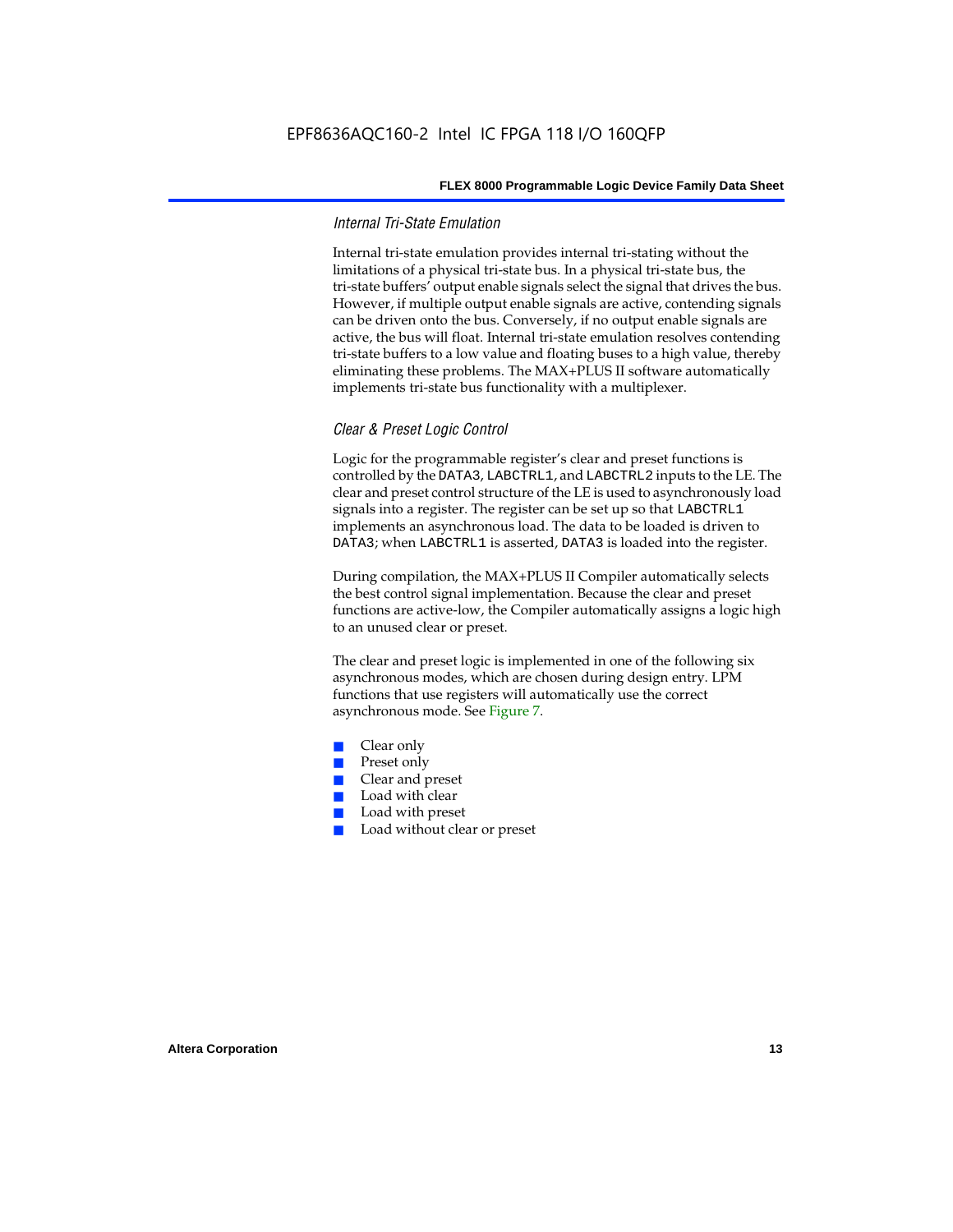#### *Figure 7. FLEX 8000 LE Asynchronous Clear & Preset Modes*



#### **Asynchronous Load with Clear**



#### **Asynchronous Load with Preset**



#### **Asynchronous Load without Clear or Preset**

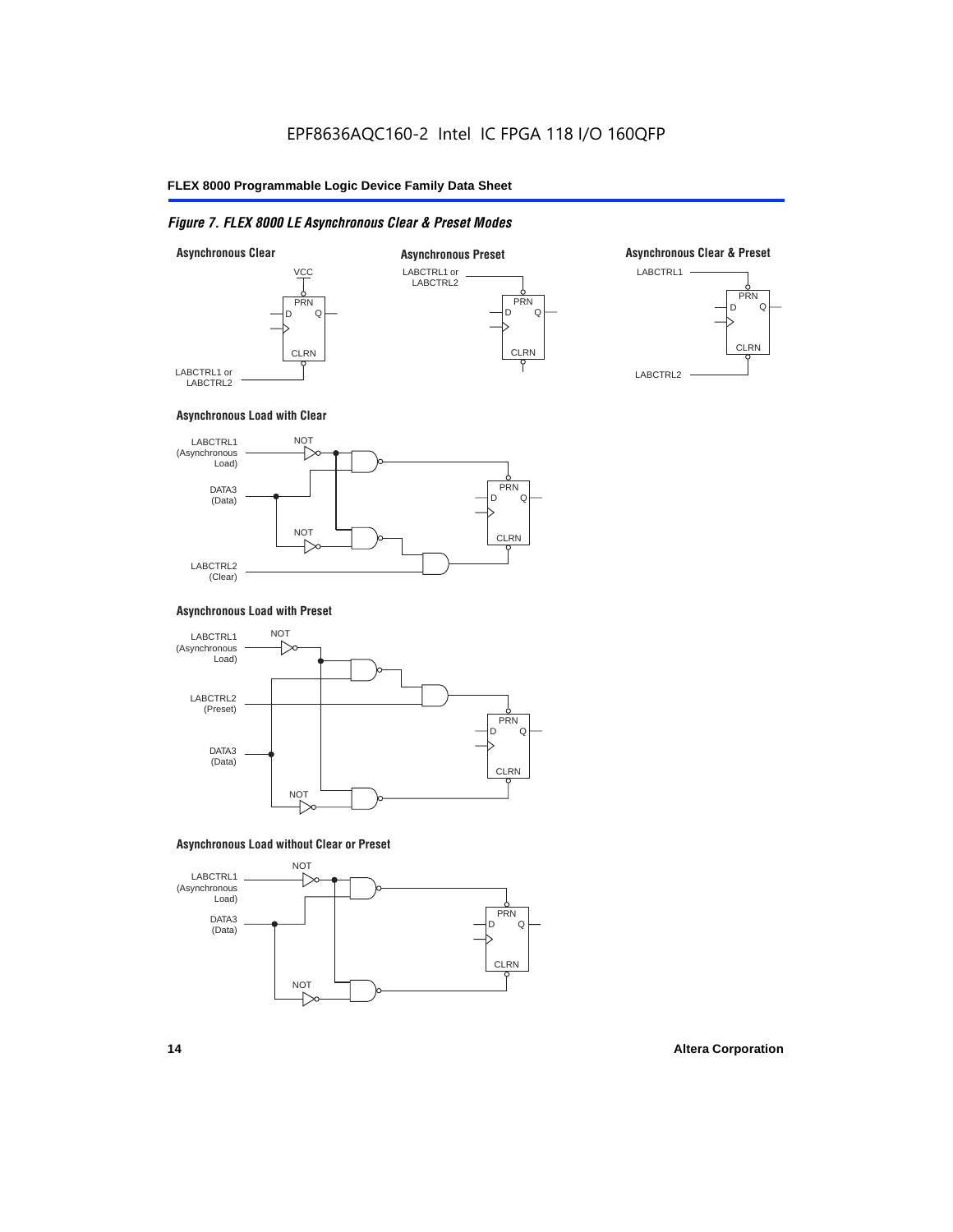#### **Asynchronous Clear**

A register is cleared by one of the two LABCTRL signals. When the CLRn port receives a low signal, the register is set to zero.

#### **Asynchronous Preset**

An asynchronous preset is implemented as either an asynchronous load or an asynchronous clear. If DATA3 is tied to VCC, asserting LABCTRLl asynchronously loads a 1 into the register. Alternatively, the MAX+PLUS II software can provide preset control by using the clear and inverting the input and output of the register. Inversion control is available for the inputs to both LEs and IOEs. Therefore, if a register is preset by only one of the two LABCTRL signals, the DATA3 input is not needed and can be used for one of the LE operating modes.

#### **Asynchronous Clear & Preset**

When implementing asynchronous clear and preset, LABCTRL1 controls the preset and LABCTRL2 controls the clear. The DATA3 input is tied to VCC; therefore, asserting LABCTRL1 asynchronously loads a 1 into the register, effectively presetting the register. Asserting LABCTRL2 clears the register.

#### **Asynchronous Load with Clear**

When implementing an asynchronous load with the clear, LABCTRL1 implements the asynchronous load of DATA3 by controlling the register preset and clear. LABCTRL2 implements the clear by controlling the register clear.

#### **Asynchronous Load with Preset**

When implementing an asynchronous load in conjunction with a preset, the MAX+PLUS II software provides preset control by using the clear and inverting the input and output of the register. Asserting LABCTRL2 clears the register, while asserting LABCTRL1 loads the register. The MAX+PLUS II software inverts the signal that drives the DATA3 signal to account for the inversion of the register's output.

#### **Asynchronous Load without Clear or Preset**

When implementing an asynchronous load without the clear or preset, LABCTRL1 implements the asynchronous load of DATA3 by controlling the register preset and clear.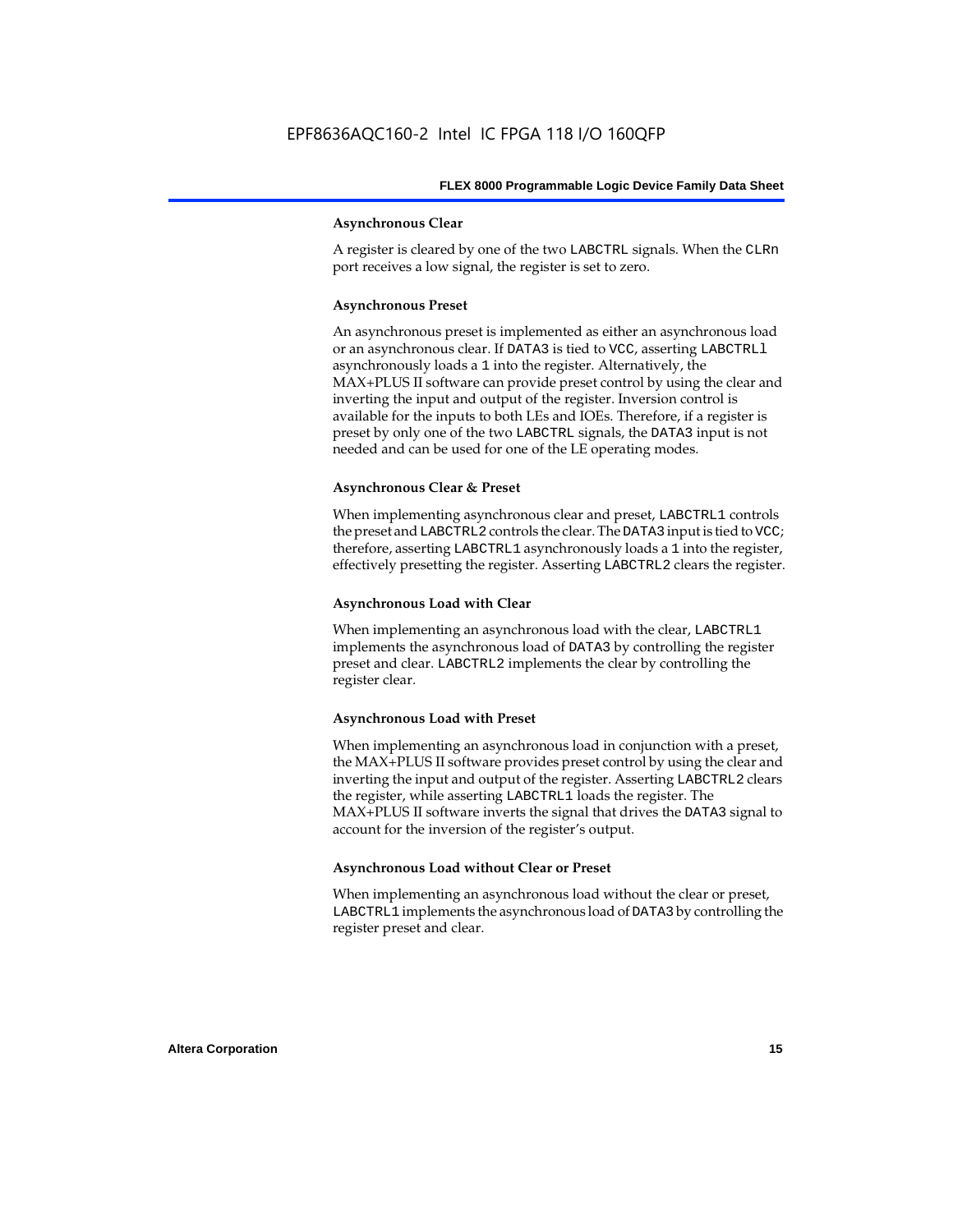#### **FastTrack Interconnect**

In the FLEX 8000 architecture, connections between LEs and device I/O pins are provided by the FastTrack Interconnect, a series of continuous horizontal (row) and vertical (column) routing channels that traverse the entire FLEX 8000 device. This device-wide routing structure provides predictable performance even in complex designs. In contrast, the segmented routing structure in FPGAs requires switch matrices to connect a variable number of routing paths, which increases the delays between logic resources and reduces performance.

The LABs within FLEX 8000 devices are arranged into a matrix of columns and rows. Each row of LABs has a dedicated row interconnect that routes signals both into and out of the LABs in the row. The row interconnect can then drive I/O pins or feed other LABs in the device. Figure 8 shows how an LE drives the row and column interconnect.

*Figure 8. FLEX 8000 LAB Connections to Row & Column Interconnect*





(1) See Table 4 for the number of row channels.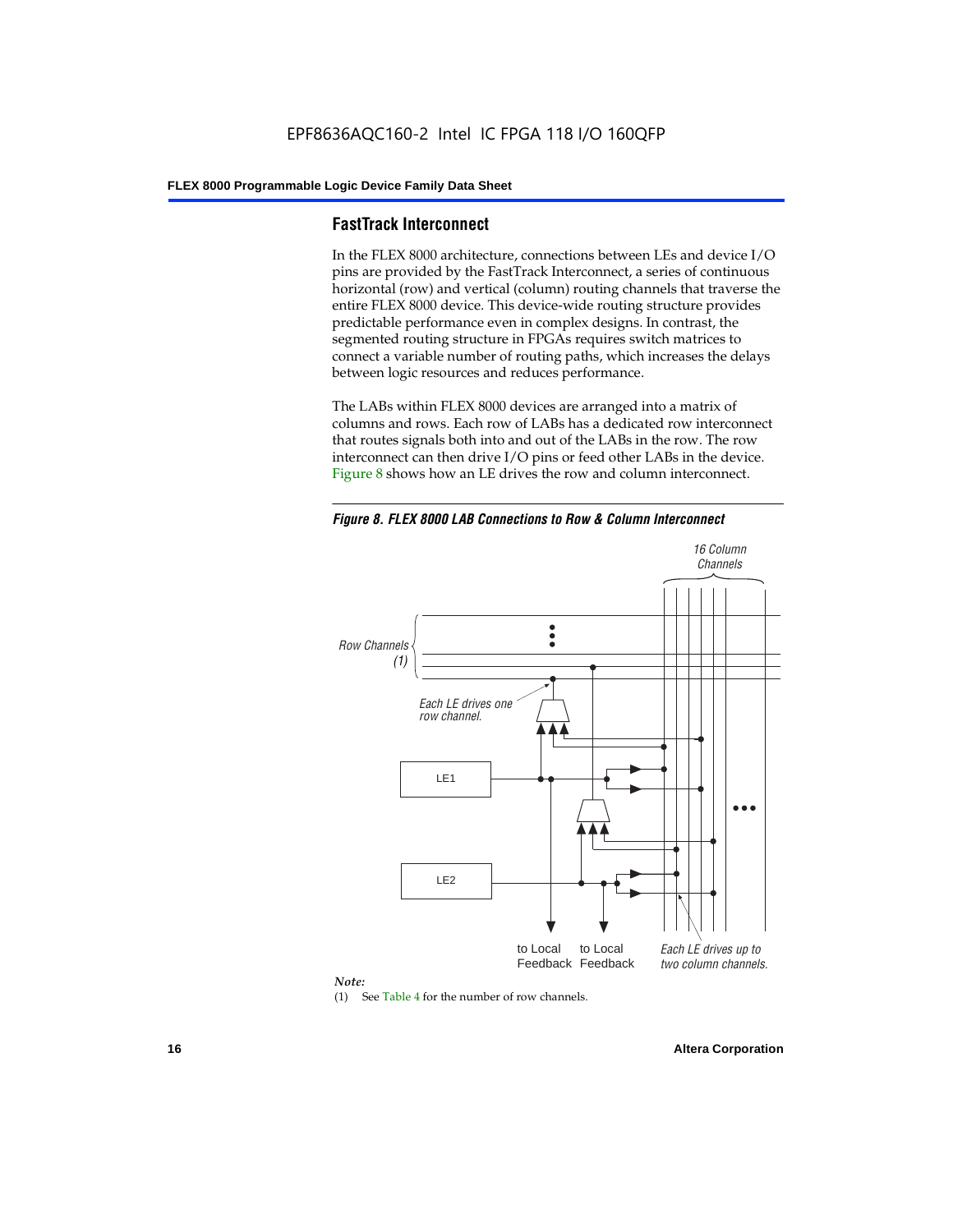Each LE in an LAB can drive up to two separate column interconnect channels. Therefore, all 16 available column channels can be driven by the LAB. The column channels run vertically across the entire device, and share access to LABs in the same column but in different rows. The MAX+PLUS II Compiler chooses which LEs must be connected to a column channel. A row interconnect channel can be fed by the output of the LE or by two column channels. These three signals feed a multiplexer that connects to a specific row channel. Each LE is connected to one 3-to-1 multiplexer. In an LAB, the multiplexers provide all 16 column channels with access to 8 row channels.

Each column of LABs has a dedicated column interconnect that routes signals out of the LABs into the column. The column interconnect can then drive I/O pins or feed into the row interconnect to route the signals to other LABs in the device. A signal from the column interconnect, which can be either the output of an LE or an input from an I/O pin, must transfer to the row interconnect before it can enter an LAB. Table 4 summarizes the FastTrack Interconnect resources available in each FLEX 8000 device.

| Table 4. FLEX 8000 FastTrack Interconnect Resources |               |                         |                |                            |  |  |  |  |  |  |
|-----------------------------------------------------|---------------|-------------------------|----------------|----------------------------|--|--|--|--|--|--|
| Device                                              | <b>Rows</b>   | <b>Channels per Row</b> | <b>Columns</b> | <b>Channels per Column</b> |  |  |  |  |  |  |
| EPF8282A<br>EPF8282AV                               | $\mathcal{P}$ | 168                     | 13             | 16                         |  |  |  |  |  |  |
| EPF8452A                                            | $\mathcal{P}$ | 168                     | 21             | 16                         |  |  |  |  |  |  |
| EPF8636A                                            | 3             | 168                     | 21             | 16                         |  |  |  |  |  |  |
| EPF8820A                                            | 4             | 168                     | 21             | 16                         |  |  |  |  |  |  |
| EPF81188A                                           | 6             | 168                     | 21             | 16                         |  |  |  |  |  |  |
| EPF81500A                                           | 6             | 216                     | 27             | 16                         |  |  |  |  |  |  |

Figure 9 shows the interconnection of four adjacent LABs, with row, column, and local interconnects, as well as the associated cascade and carry chains.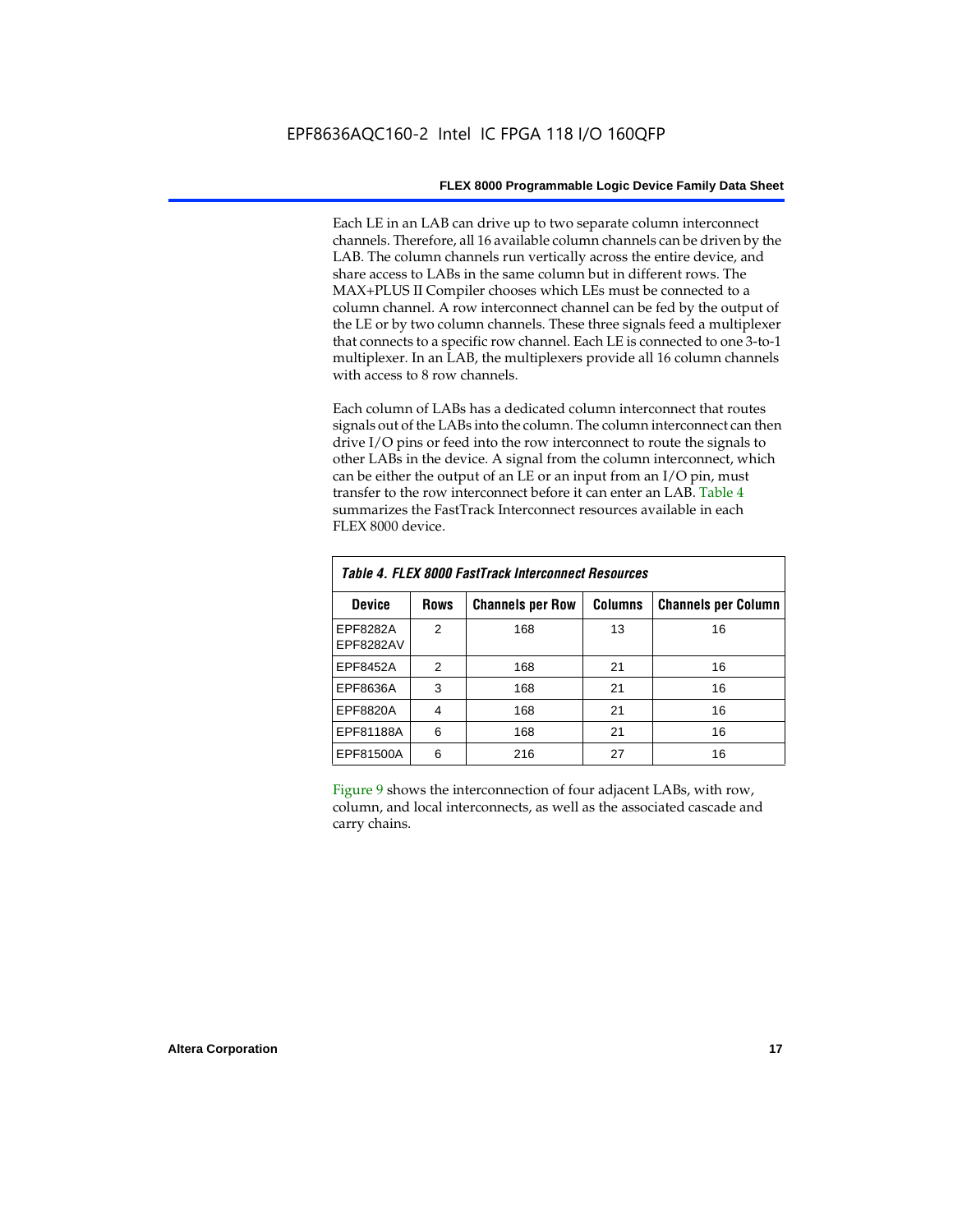#### *Figure 9. FLEX 8000 Device Interconnect Resources*

*Each LAB is named according to its physical row (A, B, C, etc.) and column (1, 2, 3, etc.) position within the device.*



## **I/O Element**

An IOE contains a bidirectional I/O buffer and a register that can be used either as an input register for external data that requires a fast setup time, or as an output register for data that requires fast clock-to-output performance. IOEs can be used as input, output, or bidirectional pins. The MAX+PLUS II Compiler uses the programmable inversion option to automatically invert signals from the row and column interconnect where appropriate. Figure 10 shows the IOE block diagram.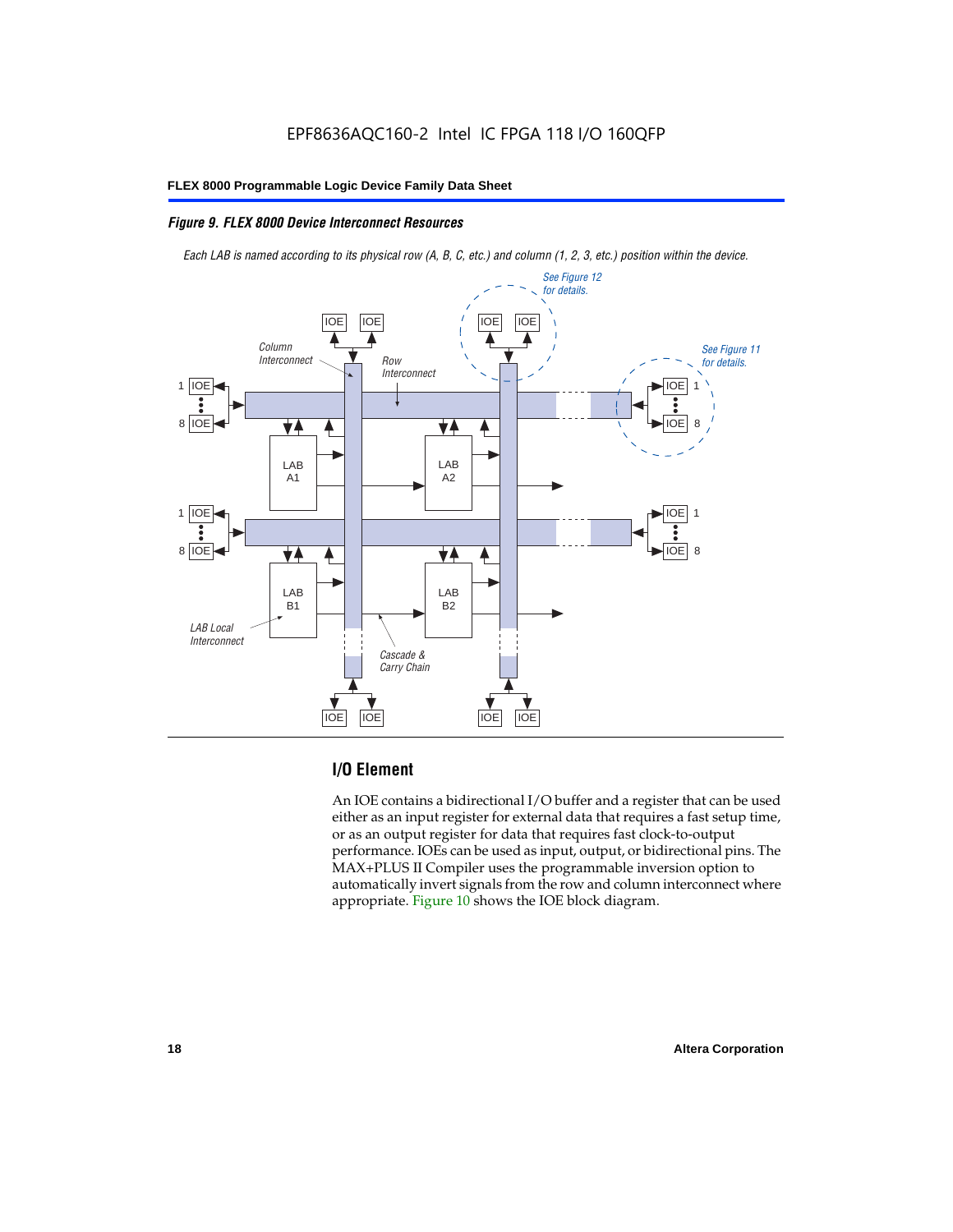#### *Figure 10. FLEX 8000 IOE*



*Numbers in parentheses are for EPF81500A devices only.*

#### *Row-to-IOE Connections*

Figure 11 illustrates the connection between row interconnect channels and IOEs. An input signal from an IOE can drive two separate row channels. When an IOE is used as an output, the signal is driven by an *n*-to-1 multiplexer that selects the row channels. The size of the multiplexer varies with the number of columns in a device. EPF81500A devices use a 27-to-1 multiplexer; EPF81188A, EPF8820A, EPF8636A, and EPF8452A devices use a 21-to-1 multiplexer; and EPF8282A and EPF8282AV devices use a 13-to-1 multiplexer. Eight IOEs are connected to each side of the row channels.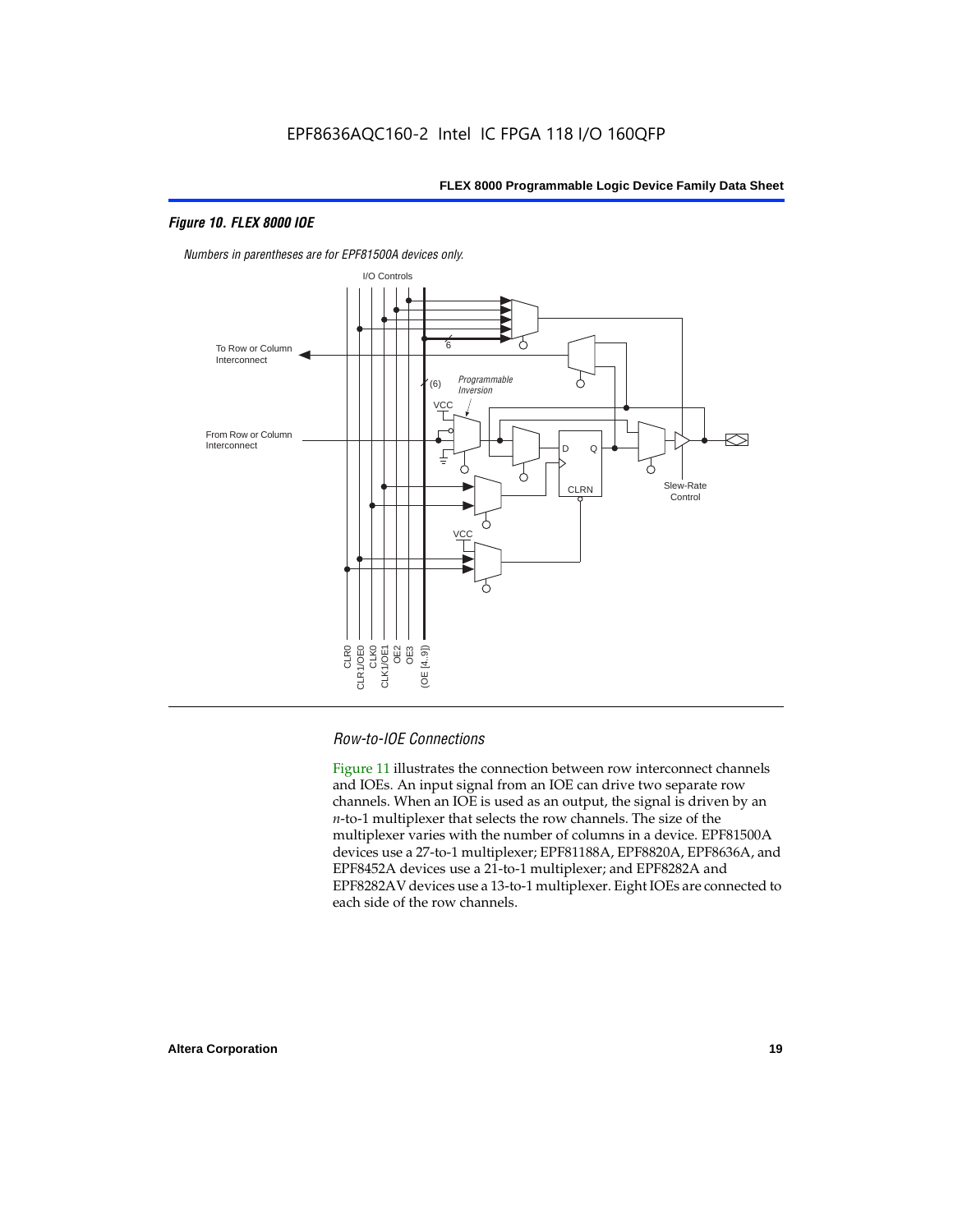#### *Figure 11. FLEX 8000 Row-to-IOE Connections*

*Numbers in parentheses are for EPF81500A devices. See Note (1).*



## *Note:*<br>(1) *n*

- $n = 13$  for EPF8282A and EPF8282AV devices.
	- *n* = 21 for EPF8452A, EPF8636A, EPF8820A, and EPF81188A devices.
	- *n* = 27 for EPF81500A devices.

*Column-to-IOE Connections*

Two IOEs are located at the top and bottom of the column channels (see Figure 12). When an IOE is used as an input, it can drive up to two separate column channels. The output signal to an IOE can choose from 8 of the 16 column channels through an 8-to-1 multiplexer.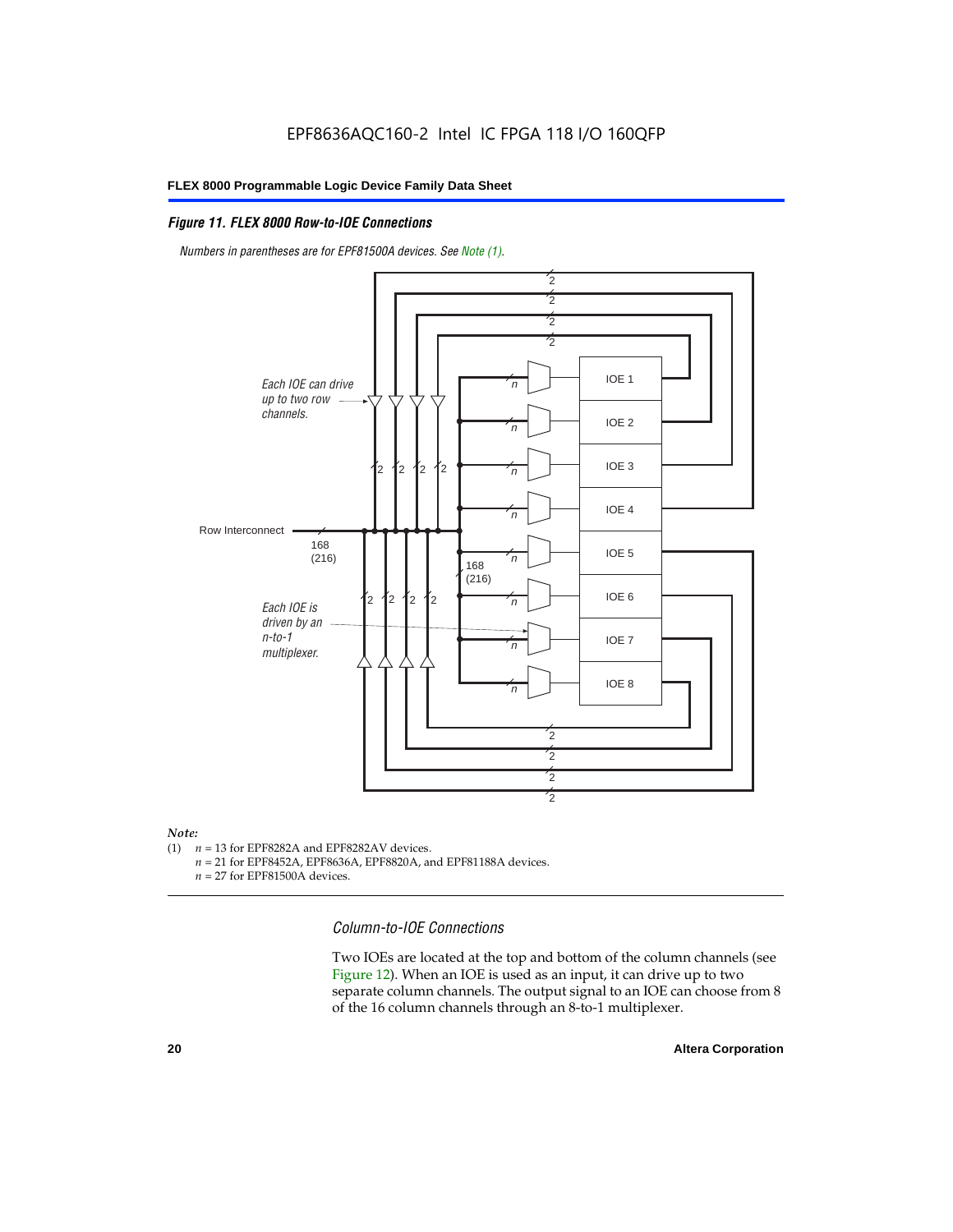

*Figure 12. FLEX 8000 Column-to-IOE Connections*

In addition to general-purpose I/O pins, FLEX 8000 devices have four dedicated input pins. These dedicated inputs provide low-skew, devicewide signal distribution, and are typically used for global clock, clear, and preset control signals. The signals from the dedicated inputs are available as control signals for all LABs and I/O elements in the device. The dedicated inputs can also be used as general-purpose data inputs because they can feed the local interconnect of each LAB in the device.

Signals enter the FLEX 8000 device either from the I/O pins that provide general-purpose input capability or from the four dedicated inputs. The IOEs are located at the ends of the row and column interconnect channels.

I/O pins can be used as input, output, or bidirectional pins. Each I/O pin has a register that can be used either as an input register for external data that requires fast setup times, or as an output register for data that requires fast clock-to-output performance. The MAX+PLUS II Compiler uses the programmable inversion option to invert signals automatically from the row and column interconnect when appropriate.

The clock, clear, and output enable controls for the IOEs are provided by a network of I/O control signals. These signals can be supplied by either the dedicated input pins or by internal logic. The IOE control-signal paths are designed to minimize the skew across the device. All control-signal sources are buffered onto high-speed drivers that drive the signals around the periphery of the device. This "peripheral bus" can be configured to provide up to four output enable signals (10 in EPF81500A devices), and up to two clock or clear signals. Figure 13 on page 22 shows how two output enable signals are shared with one clock and one clear signal.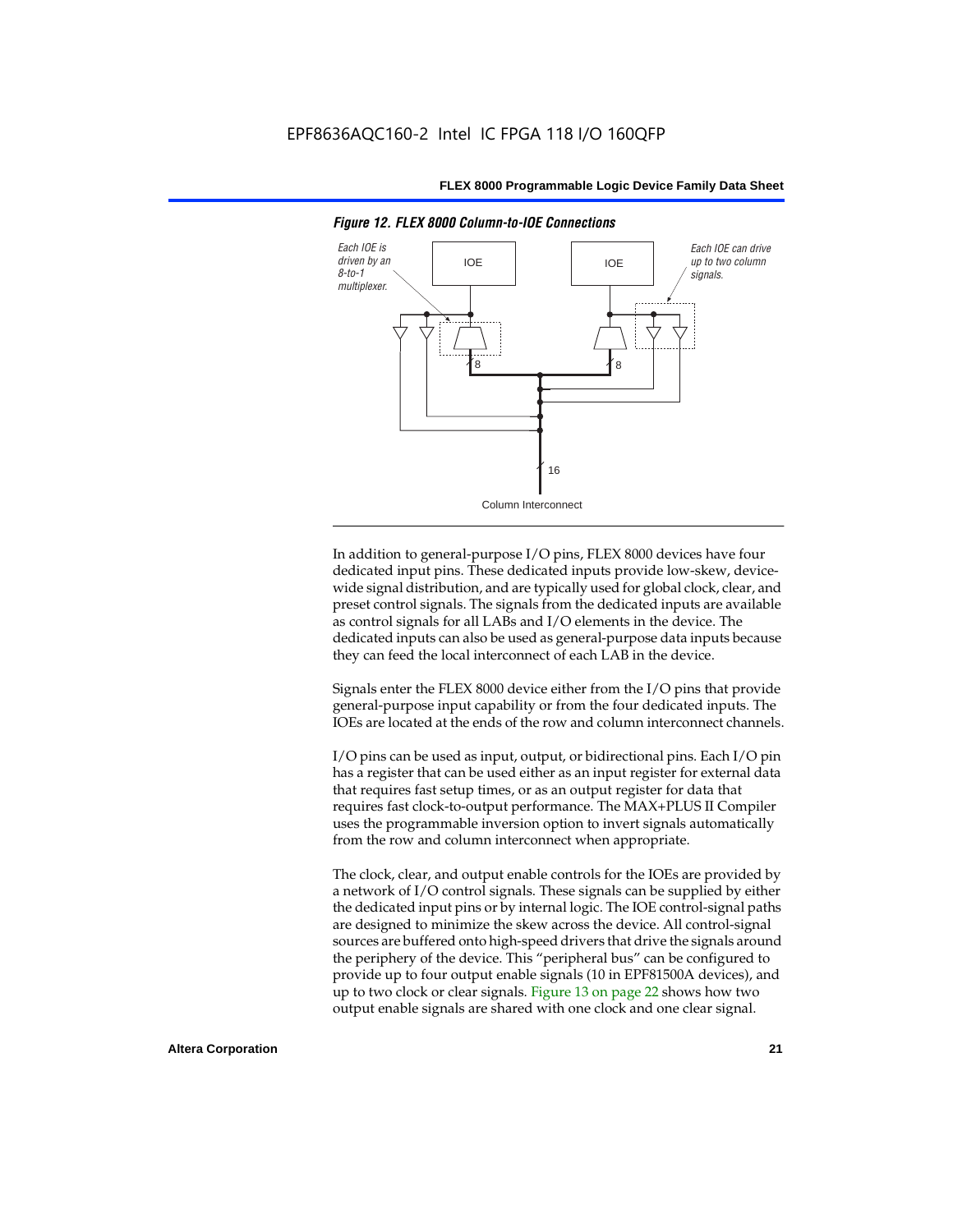The signals for the peripheral bus can be generated by any of the four dedicated inputs or signals on the row interconnect channels, as shown in Figure 13. The number of row channels in a row that can drive the peripheral bus correlates to the number of columns in the FLEX 8000 device. EPF8282A and EPF8282AV devices use 13 channels; EPF8452A, EPF8636A, EPF8820A, and EPF81188A devices use 21 channels; and EPF81500A devices use 27 channels. The first LE in each LAB is the source of the row channel signal. The six peripheral control signals (12 in EPF81500A devices) can be accessed by each IOE.

#### *Figure 13. FLEX 8000 Peripheral Bus*

*Numbers in parentheses are for EPF81500A devices.*



#### *Note:*

- (1)  $n = 13$  for EPF8282A and EPF8282AV devices.
	- *n* = 21 for EPF8452A, EPF8636A, EPF8820A, and EPF81188A devices.
	- *n* = 27 for EPF81500A devices.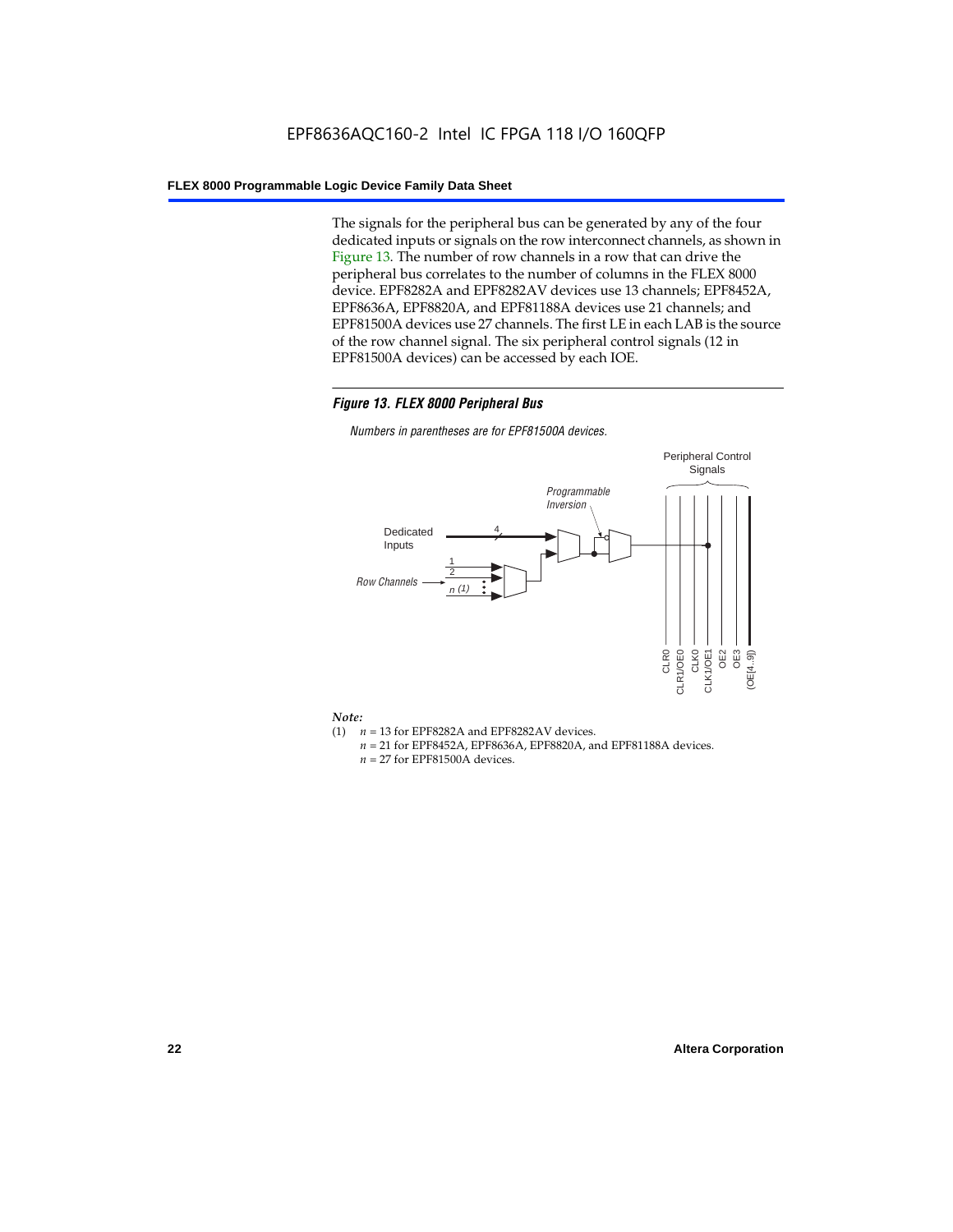Table 5 lists the source of the peripheral control signal for each FLEX 8000 device by row.

| <b>Table 5. Row Sources of FLEX 8000 Peripheral Control Signals</b> |                                     |                 |                 |                 |                  |                  |  |  |  |  |  |
|---------------------------------------------------------------------|-------------------------------------|-----------------|-----------------|-----------------|------------------|------------------|--|--|--|--|--|
| Peripheral<br><b>Control Signal</b>                                 | <b>EPF8282A</b><br><b>EPF8282AV</b> | <b>EPF8452A</b> | <b>EPF8636A</b> | <b>EPF8820A</b> | <b>EPF81188A</b> | <b>EPF81500A</b> |  |  |  |  |  |
| CLK0                                                                | Row A                               | Row A           | Row A           | Row A           | Row E            | Row E            |  |  |  |  |  |
| CLK1/OE1                                                            | Row B                               | Row B           | Row C           | Row C           | Row B            | Row B            |  |  |  |  |  |
| CLR0                                                                | Row A                               | Row A           | Row B           | Row B           | Row F            | Row F            |  |  |  |  |  |
| CLR1/OE0                                                            | Row B                               | Row B           | Row C           | Row D           | Row C            | Row C            |  |  |  |  |  |
| OE <sub>2</sub>                                                     | Row A                               | Row A           | Row A           | Row A           | Row D            | Row A            |  |  |  |  |  |
| OE3                                                                 | Row B                               | Row B           | Row B           | Row B           | Row A            | Row A            |  |  |  |  |  |
| OE4                                                                 |                                     |                 |                 |                 |                  | Row B            |  |  |  |  |  |
| OE5                                                                 |                                     |                 |                 |                 |                  | Row C            |  |  |  |  |  |
| OE6                                                                 |                                     |                 |                 |                 |                  | Row D            |  |  |  |  |  |
| OE7                                                                 |                                     |                 |                 |                 |                  | Row D            |  |  |  |  |  |
| OE8                                                                 |                                     |                 |                 |                 |                  | Row E            |  |  |  |  |  |
| OE9                                                                 |                                     |                 |                 |                 |                  | Row F            |  |  |  |  |  |

## **Output Configuration**

This section discusses slew-rate control and MultiVolt I/O interface operation for FLEX 8000 devices.

## **Slew-Rate Control**

The output buffer in each IOE has an adjustable output slew rate that can be configured for low-noise or high-speed performance. A slow slew rate reduces system noise by slowing signal transitions, adding a maximum delay of 3.5 ns. The slow slew-rate setting affects only the falling edge of a signal. The fast slew rate should be used for speed-critical outputs in systems that are adequately protected against noise. Designers can specify the slew rate on a pin-by-pin basis during design entry or assign a default slew rate to all pins on a global basis.



f For more information on high-speed system design, go to *Application Note 75 (High-Speed Board Designs)*.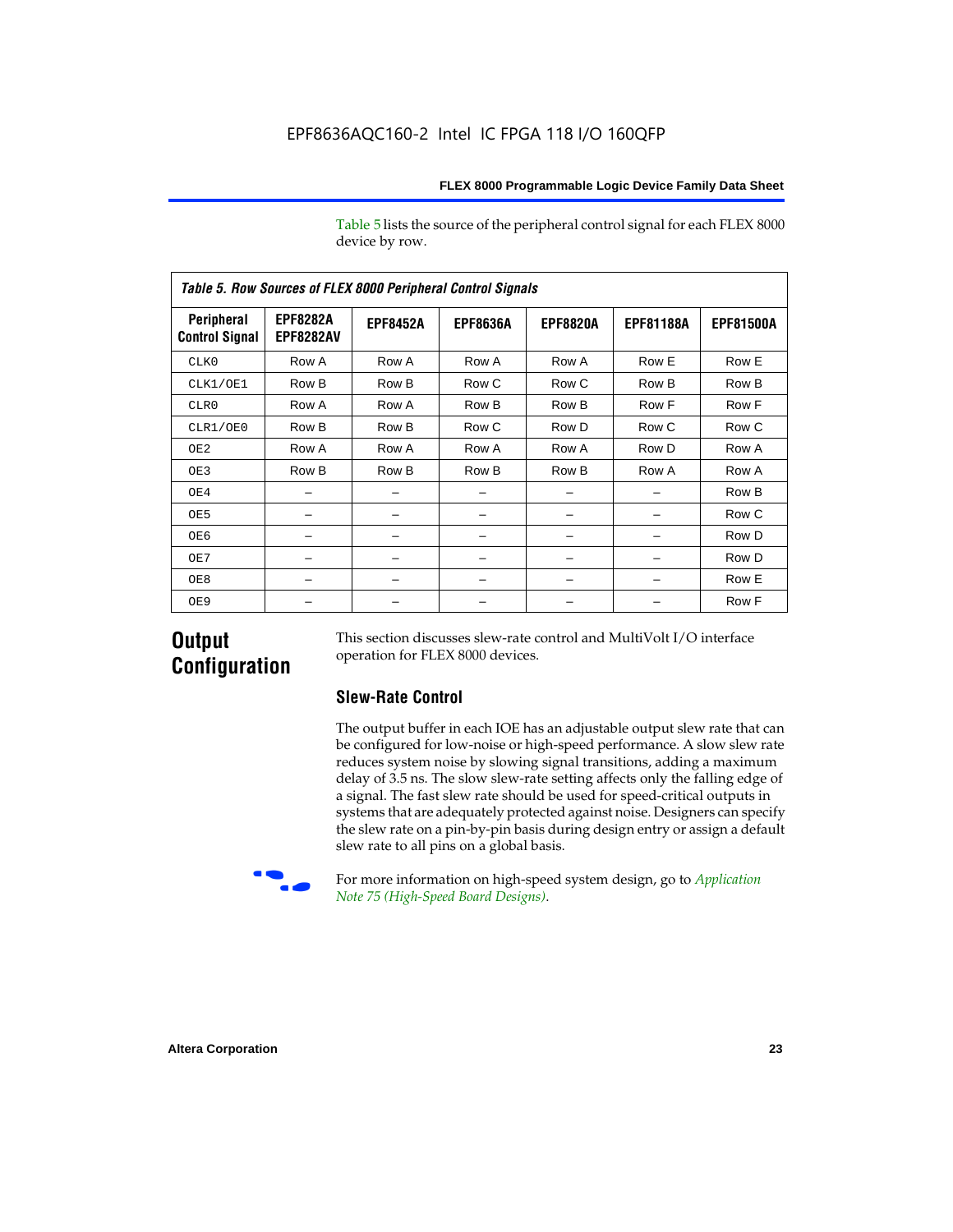#### **MultiVolt I/O Interface**

The FLEX 8000 device architecture supports the MultiVolt I/O interface feature, which allows EPF81500A, EPF81188A, EPF8820A, and EPF8636A devices to interface with systems with differing supply voltages. These devices in all packages—except for EPF8636A devices in 84-pin PLCC packages—can be set for 3.3-V or 5.0-V I/O pin operation. These devices have one set of  $V_{CC}$  pins for internal operation and input buffers (VCCINT), and another set for I/O output drivers (VCCIO).

The VCCINT pins must always be connected to a 5.0-V power supply. With a 5.0-V  $V_{\text{CCINT}}$  level, input voltages are at TTL levels and are therefore compatible with 3.3-V and 5.0-V inputs.

The VCCIO pins can be connected to either a 3.3-V or 5.0-V power supply, depending on the output requirements. When the VCCIO pins are connected to a 5.0-V power supply, the output levels are compatible with 5.0-V systems. When the VCCIO pins are connected to a 3.3-V power supply, the output high is at 3.3 V and is therefore compatible with 3.3-V or 5.0-V systems. Devices operating with  $V_{\text{C}CD}$  levels lower than 4.75 V incur a nominally greater timing delay of  $t_{OD2}$  instead of  $t_{OD1}$ . See Table 8 on page 26.

## **IEEE Std. 1149.1 (JTAG) Boundary-Scan Support**

The EPF8282A, EPF8282AV, EPF8636A, EPF8820A, and EPF81500A devices provide JTAG BST circuitry. FLEX 8000 devices with JTAG circuitry support the JTAG instructions shown in Table 6.

|                         | Table 6. EPF8282A, EPF8282AV, EPF8636A, EPF8820A & EPF81500A JTAG Instructions                                                                                                                       |  |  |  |  |  |
|-------------------------|------------------------------------------------------------------------------------------------------------------------------------------------------------------------------------------------------|--|--|--|--|--|
| <b>JTAG Instruction</b> | <b>Description</b>                                                                                                                                                                                   |  |  |  |  |  |
| SAMPLE/PRELOAD          | Allows a snapshot of the signals at the device pins to be captured and examined during<br>normal device operation, and permits an initial data pattern to be output at the device pins.              |  |  |  |  |  |
| <b>EXTEST</b>           | Allows the external circuitry and board-level interconnections to be tested by forcing a test<br>pattern at the output pins and capturing test results at the input pins.                            |  |  |  |  |  |
| <b>BYPASS</b>           | Places the 1-bit bypass register between the TDI and TDO pins, which allows the BST<br>data to pass synchronously through the selected device to adjacent devices during<br>normal device operation. |  |  |  |  |  |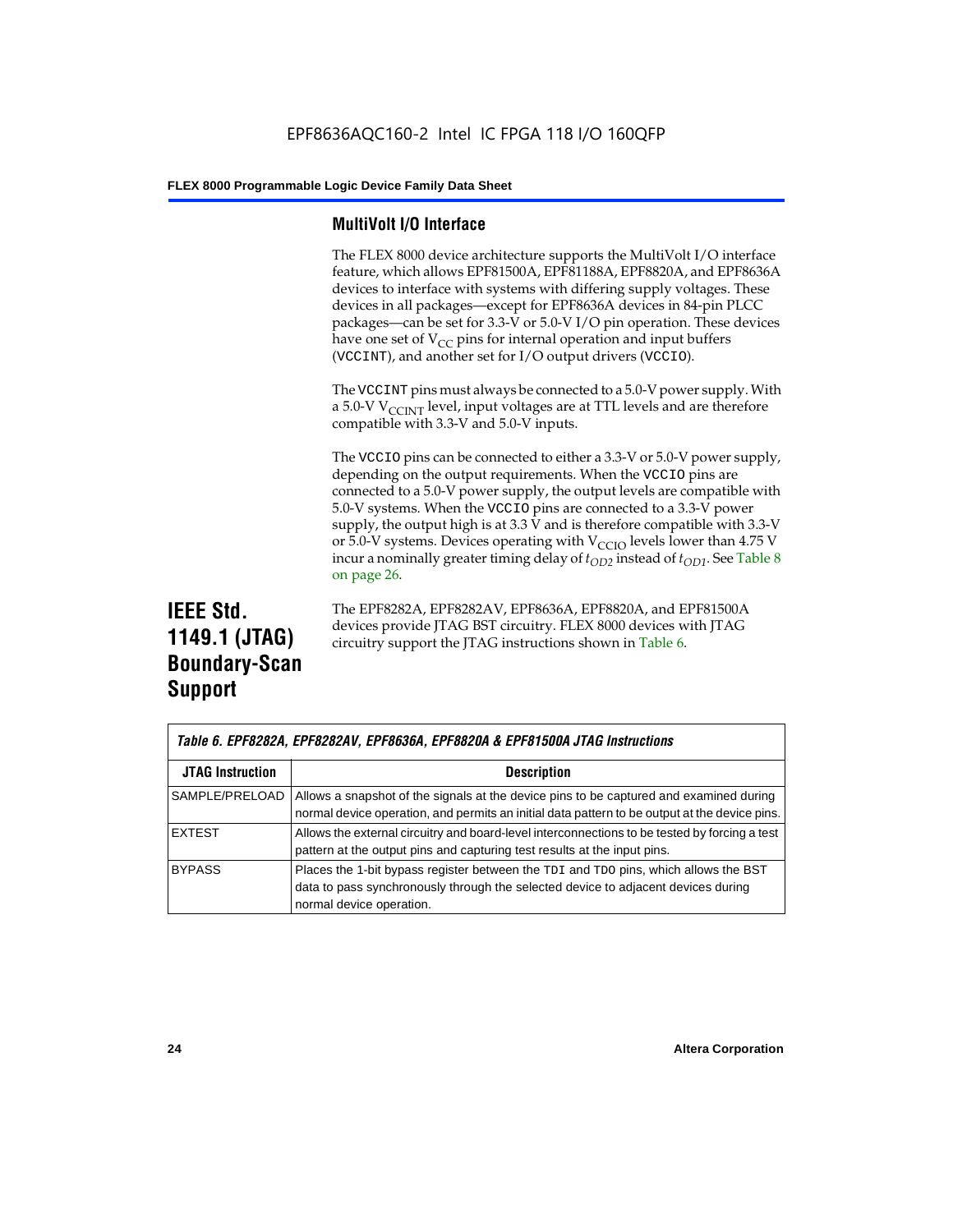The instruction register length for FLEX 8000 devices is three bits. Table 7 shows the boundary-scan register length for FLEX 8000 devices.

| Table 7. FLEX 8000 Boundary-Scan Register Length |                                      |  |  |  |  |  |  |
|--------------------------------------------------|--------------------------------------|--|--|--|--|--|--|
| <b>Device</b>                                    | <b>Boundary-Scan Register Length</b> |  |  |  |  |  |  |
| EPF8282A, EPF8282AV                              | 273                                  |  |  |  |  |  |  |
| EPF8636A                                         | 417                                  |  |  |  |  |  |  |
| EPF8820A                                         | 465                                  |  |  |  |  |  |  |
| EPF81500A                                        | 645                                  |  |  |  |  |  |  |

FLEX 8000 devices that support JTAG include weak pull-ups on the JTAG pins. Figure 14 shows the timing requirements for the JTAG signals.





Table 8 shows the timing parameters and values for EPF8282A, EPF8282AV, EPF8636A, EPF8820A, and EPF81500A devices.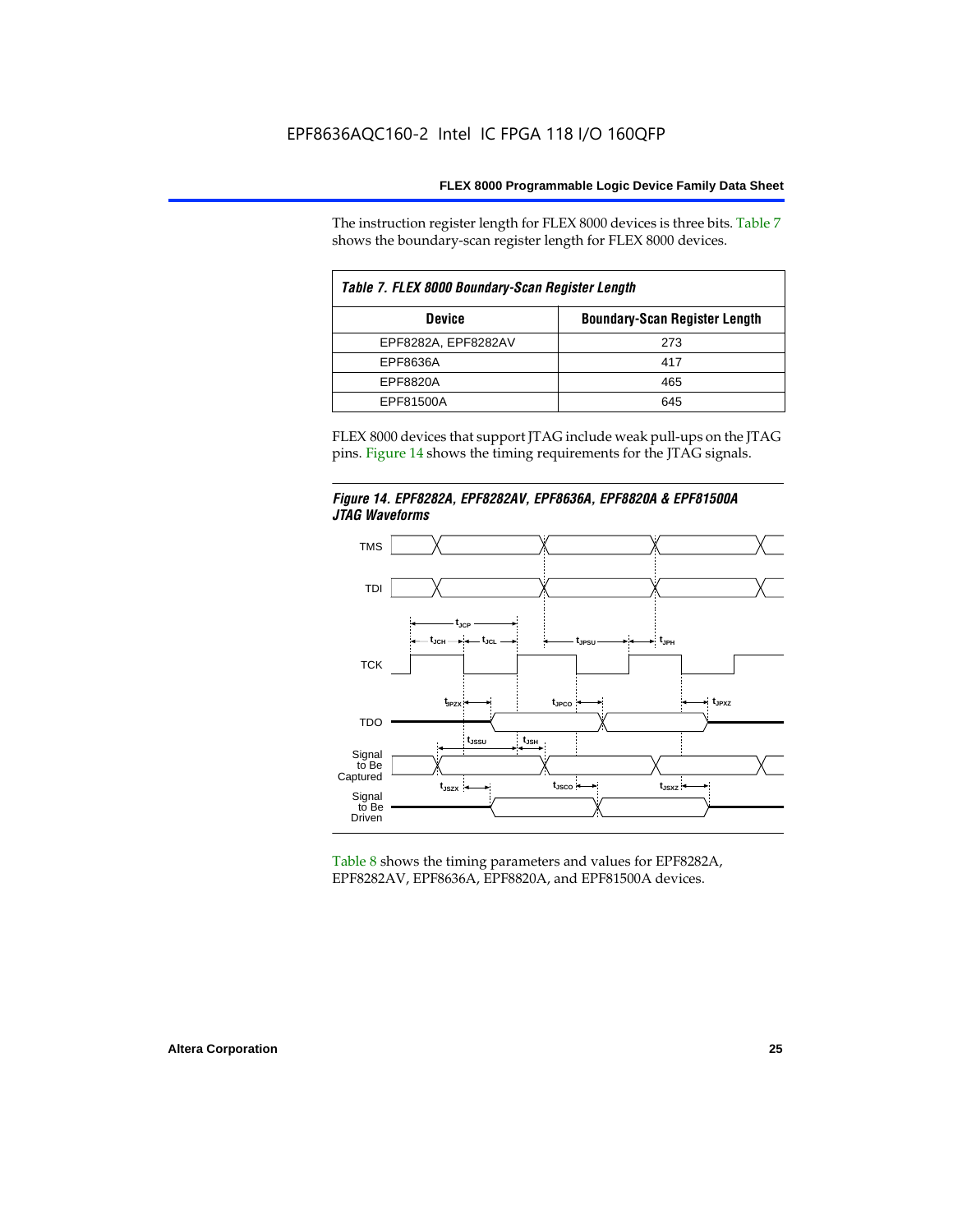| Table 8. JTAG Timing Parameters & Values |                                                |                                                                                               |     |             |  |  |  |  |  |
|------------------------------------------|------------------------------------------------|-----------------------------------------------------------------------------------------------|-----|-------------|--|--|--|--|--|
| Symbol                                   | <b>Parameter</b>                               | <b>EPF8282A</b><br><b>EPF8282AV</b><br><b>EPF8636A</b><br><b>EPF8820A</b><br><b>EPF81500A</b> |     | <b>Unit</b> |  |  |  |  |  |
|                                          |                                                | Min                                                                                           | Max |             |  |  |  |  |  |
| $t_{\rm JCP}$                            | TCK clock period                               | 100                                                                                           |     | ns          |  |  |  |  |  |
| $t_{JCH}$                                | TCK clock high time                            | 50                                                                                            |     | ns          |  |  |  |  |  |
| $t_{JCL}$                                | <b>TCK clock low time</b>                      | 50                                                                                            |     | ns          |  |  |  |  |  |
| t <sub>JPSU</sub>                        | JTAG port setup time                           | 20                                                                                            |     | ns          |  |  |  |  |  |
| t <sub>JPH</sub>                         | JTAG port hold time                            | 45                                                                                            |     | ns          |  |  |  |  |  |
| t <sub>JPCO</sub>                        | JTAG port clock to output                      |                                                                                               | 25  | ns          |  |  |  |  |  |
| t <sub>JPZX</sub>                        | JTAG port high-impedance to valid output       |                                                                                               | 25  | ns          |  |  |  |  |  |
| t <sub>JPXZ</sub>                        | JTAG port valid output to high-impedance       |                                                                                               | 25  | ns          |  |  |  |  |  |
| tjssu                                    | Capture register setup time                    | 20                                                                                            |     | ns          |  |  |  |  |  |
| $t_{JSH}$                                | Capture register hold time                     | 45                                                                                            |     | ns          |  |  |  |  |  |
| t <sub>JSCO</sub>                        | Update register clock to output                |                                                                                               | 35  | ns          |  |  |  |  |  |
| t <sub>JSZX</sub>                        | Update register high-impedance to valid output |                                                                                               | 35  | ns          |  |  |  |  |  |
| t <sub>JSXZ</sub>                        | Update register valid output to high-impedance |                                                                                               | 35  | ns          |  |  |  |  |  |

For detailed information on JTAG operation in FLEX 8000 devices, refer to *Application Note 39 (IEEE 1149.1 (JTAG) Boundary-Scan Testing in Altera Devices)*.

**Generic Testing** Each FLEX 8000 device is functionally tested and specified by Altera. Complete testing of each configurable SRAM bit and all logic functionality ensures 100% configuration yield. AC test measurements for FLEX 8000 devices are made under conditions equivalent to those shown in Figure 15. Designers can use multiple test patterns to configure devices during all stages of the production flow.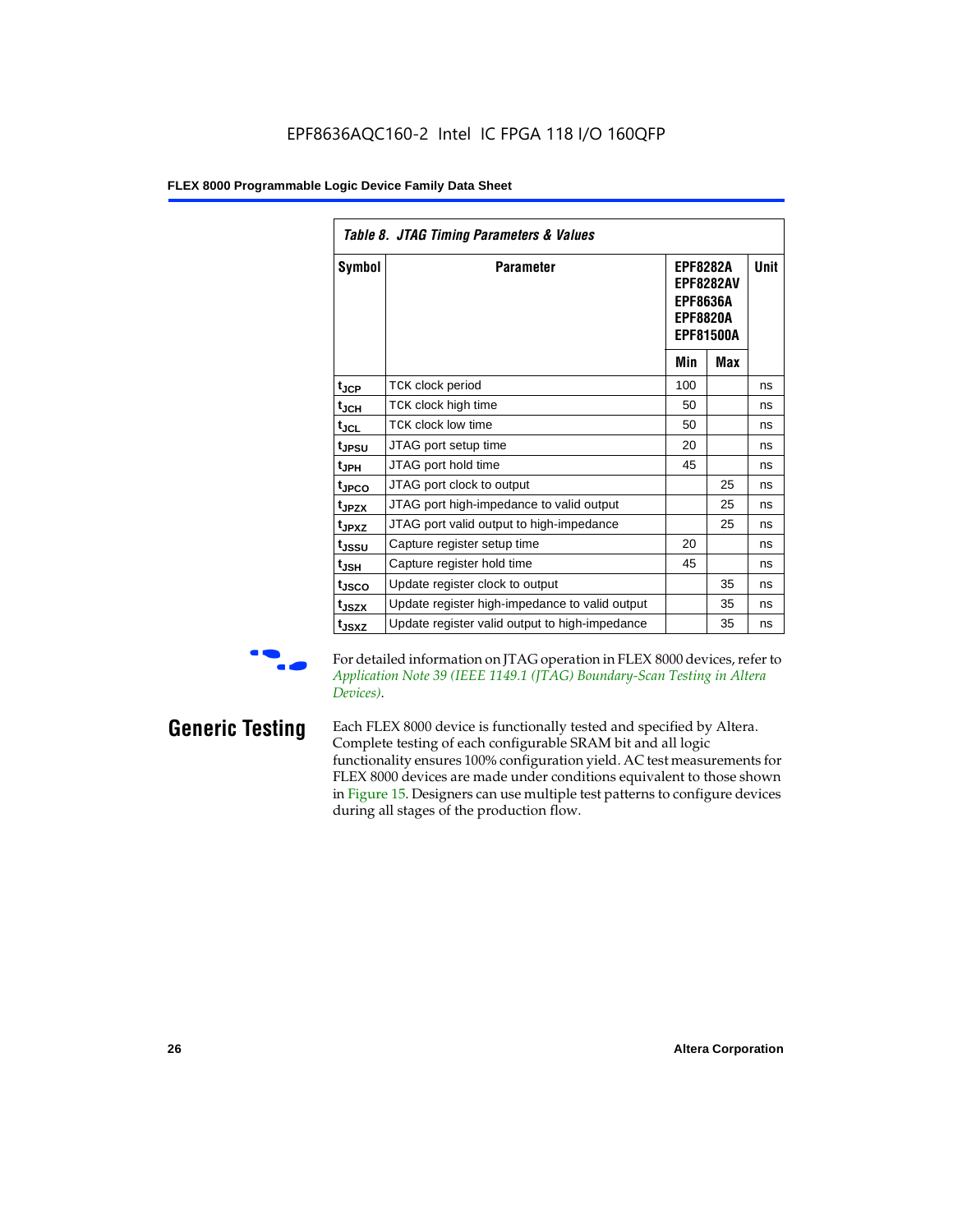#### *Figure 15. FLEX 8000 AC Test Conditions*

*Power supply transients can affect AC measurements. Simultaneous transitions of multiple outputs should be avoided for accurate measurement. Threshold tests*  464 Ω *must not be performed under AC*   $(703 \Omega)$ *conditions. Large-amplitude, fast-ground-*Device *current transients normally occur as the*  **Output** *device outputs discharge the load*   $\Box$ *capacitances. When these transients flow through the parasitic inductance between*  250 Ω *the device ground pin and the test system*   $(8.06 \text{ K}\Omega)$ C1 (includes *ground, significant reductions in*  JIG capacitance) *observable noise immunity can result.*  Device input *Numbers in parentheses are for 3.3-V*  rise and fall *devices or outputs. Numbers without*  times  $<$  3 ns ╧ *parentheses are for 5.0-V devices or outputs.*

## **Operating Conditions**

Tables 9 through 12 provide information on absolute maximum ratings, recommended operating conditions, operating conditions, and capacitance for 5.0-V FLEX 8000 devices.

|               | Table 9. FLEX 8000 5.0-V Device Absolute Maximum Ratings<br>Note (1) |                              |        |     |              |  |  |  |  |  |  |  |
|---------------|----------------------------------------------------------------------|------------------------------|--------|-----|--------------|--|--|--|--|--|--|--|
| Symbol        | <b>Parameter</b>                                                     | <b>Conditions</b>            | Min    | Max | <b>Unit</b>  |  |  |  |  |  |  |  |
| $V_{\rm CC}$  | Supply voltage                                                       | With respect to ground (2)   | $-2.0$ | 7.0 | V            |  |  |  |  |  |  |  |
| $V_{1}$       | DC input voltage                                                     |                              | $-2.0$ | 7.0 | V            |  |  |  |  |  |  |  |
| $I_{OUT}$     | DC output current, per pin                                           |                              | $-25$  | 25  | mA           |  |  |  |  |  |  |  |
| $T_{STG}$     | Storage temperature                                                  | No bias                      | $-65$  | 150 | $^{\circ}$ C |  |  |  |  |  |  |  |
| $T_{\rm AMB}$ | Ambient temperature                                                  | Under bias                   | $-65$  | 135 | $^{\circ}$ C |  |  |  |  |  |  |  |
| $T_{\rm J}$   | Junction temperature                                                 | Ceramic packages, under bias |        | 150 | $^{\circ}$ C |  |  |  |  |  |  |  |
|               |                                                                      | PQFP and RQFP, under bias    |        | 135 | ° C          |  |  |  |  |  |  |  |

**VCC** 

To Test System

⌒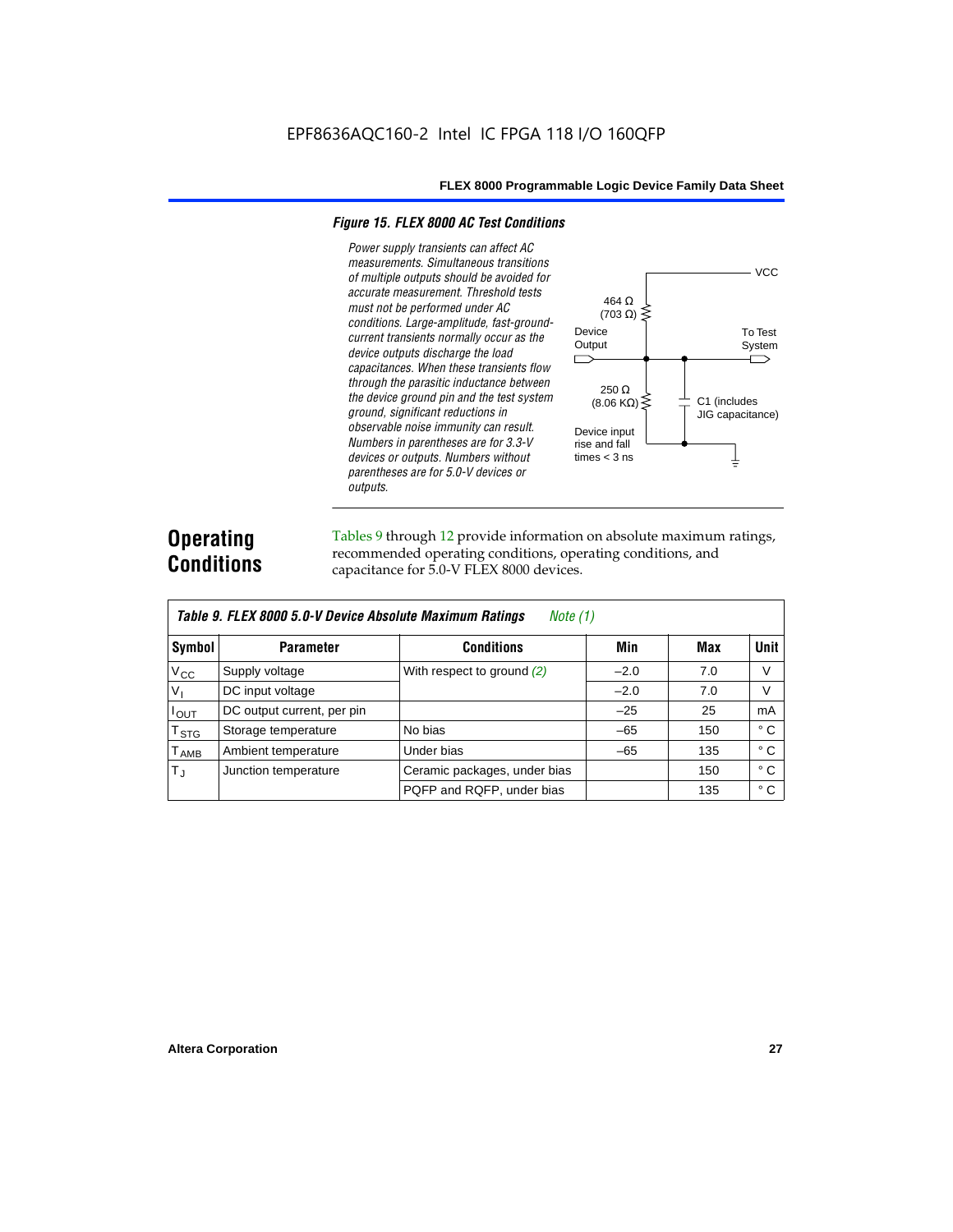## EPF8636AQC160-2 Intel IC FPGA 118 I/O 160QFP

|                          | Table 10. FLEX 8000 5.0-V Device Recommended Operating Conditions |                    |            |                          |              |  |  |  |  |  |
|--------------------------|-------------------------------------------------------------------|--------------------|------------|--------------------------|--------------|--|--|--|--|--|
| Symbol                   | <b>Parameter</b>                                                  | <b>Conditions</b>  | Min        | Max                      | Unit         |  |  |  |  |  |
| <b>V<sub>CCINT</sub></b> | Supply voltage for internal logic<br>and input buffers            | (3), (4)           | 4.75(4.50) | 5.25(5.50)               | $\vee$       |  |  |  |  |  |
| V <sub>CCIO</sub>        | Supply voltage for output<br>buffers, 5.0-V operation             | (3), (4)           | 4.75(4.50) | 5.25(5.50)               | $\vee$       |  |  |  |  |  |
|                          | Supply voltage for output<br>buffers, 3.3-V operation             | (3), (4)           | 3.00(3.00) | 3.60(3.60)               | $\vee$       |  |  |  |  |  |
| $V_{1}$                  | Input voltage                                                     |                    | $-0.5$     | $V_{\text{CCINT}} + 0.5$ | $\vee$       |  |  |  |  |  |
| $V_{\rm O}$              | Output voltage                                                    |                    | $\Omega$   | V <sub>CCIO</sub>        | $\vee$       |  |  |  |  |  |
| $T_A$                    | Operating temperature                                             | For commercial use | $\Omega$   | 70                       | $^{\circ}$ C |  |  |  |  |  |
|                          |                                                                   | For industrial use | $-40$      | 85                       | °C           |  |  |  |  |  |
| $t_{R}$                  | Input rise time                                                   |                    |            | 40                       | ns           |  |  |  |  |  |
| t <sub>F</sub>           | Input fall time                                                   |                    |            | 40                       | ns           |  |  |  |  |  |

| Table 11. FLEX 8000 5.0-V Device DC Operating Conditions<br>Notes (5), (6) |                                         |                                                                      |                         |            |                       |             |  |  |  |
|----------------------------------------------------------------------------|-----------------------------------------|----------------------------------------------------------------------|-------------------------|------------|-----------------------|-------------|--|--|--|
| Symbol                                                                     | <b>Parameter</b>                        | <b>Conditions</b>                                                    | Min                     | <b>Typ</b> | Max                   | <b>Unit</b> |  |  |  |
| $V_{IH}$                                                                   | High-level input voltage                |                                                                      | 2.0                     |            | $V_{\rm CCINT}$ + 0.5 | V           |  |  |  |
| $V_{IL}$                                                                   | Low-level input voltage                 |                                                                      | $-0.5$                  |            | 0.8                   | V           |  |  |  |
| V <sub>OH</sub>                                                            | 5.0-V high-level TTL output<br>voltage  | $I_{OH} = -4$ mA DC (7)<br>$V_{\text{CCIO}} = 4.75 V$                | 2.4                     |            |                       | V           |  |  |  |
|                                                                            | 3.3-V high-level TTL output<br>voltage  | $I_{OH} = -4$ mA DC (7)<br>$V_{CCD}$ = 3.00 V                        | 2.4                     |            |                       | V           |  |  |  |
|                                                                            | 3.3-V high-level CMOS output<br>voltage | $I_{OH} = -0.1$ mA DC (7)<br>$V_{\text{CCIO}} = 3.00 \text{ V}$      | $V_{\text{CCIO}} - 0.2$ |            |                       | $\vee$      |  |  |  |
| $V_{OL}$                                                                   | 5.0-V low-level TTL output<br>voltage   | $I_{OL}$ = 12 mA DC (7)<br>$V_{\text{CCIO}} = 4.75 V$                |                         |            | 0.45                  | $\vee$      |  |  |  |
|                                                                            | 3.3-V low-level TTL output<br>voltage   | $I_{\text{OI}}$ = 12 mA DC (7)<br>$V_{\text{CCIO}} = 3.00 \text{ V}$ |                         |            | 0.45                  | $\vee$      |  |  |  |
|                                                                            | 3.3-V low-level CMOS output<br>voltage  | $I_{\Omega I} = 0.1$ mA DC (7)<br>$V_{\text{CCIO}} = 3.00 \text{ V}$ |                         |            | 0.2                   | $\vee$      |  |  |  |
| $I_1$                                                                      | Input leakage current                   | $V_1 = V_{CC}$ or ground                                             | $-10$                   |            | 10                    | μA          |  |  |  |
| $I_{OZ}$                                                                   | Tri-state output off-state<br>current   | $V_{\Omega} = V_{\Omega}$ or ground                                  | $-40$                   |            | 40                    | μA          |  |  |  |
| $I_{CC0}$                                                                  | $V_{CC}$ supply current (standby)       | $V_1$ = ground, no load                                              |                         | 0.5        | 10                    | mA          |  |  |  |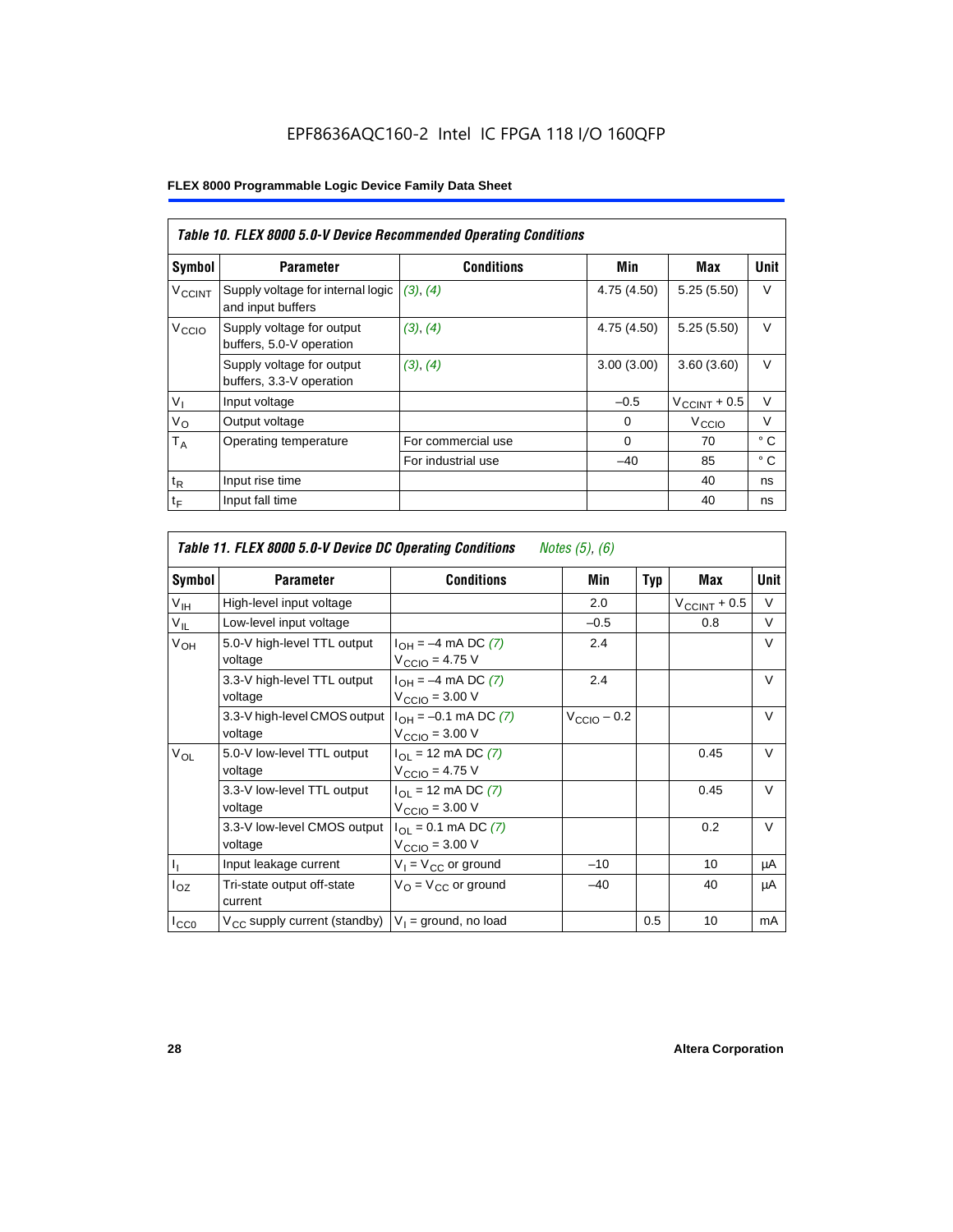| Table 12. FLEX 8000 5.0-V Device Capacitance<br>Note (8) |                    |                               |     |     |             |
|----------------------------------------------------------|--------------------|-------------------------------|-----|-----|-------------|
| Symbol                                                   | <b>Parameter</b>   | <b>Conditions</b>             | Min | Max | <b>Unit</b> |
| $C_{IN}$                                                 | Input capacitance  | $V_{IN} = 0 V, f = 1.0 MHz$   |     | 10  | рF          |
| $C_{\text{OUT}}$                                         | Output capacitance | $V_{OIII}$ = 0 V, f = 1.0 MHz |     | 10  | рF          |

#### *Notes to tables:*

(1) See the *Operating Requirements for Altera Devices Data Sheet*.

- (2) Minimum DC input is –0.5 V. During transitions, the inputs may undershoot to –2.0 V or overshoot to 7.0 V for input currents less than 100 mA and periods shorter than 20 ns.
- (3) The maximum  $V_{CC}$  rise time is 100 ms.
- (4) Numbers in parentheses are for industrial-temperature-range devices.
- (5) Typical values are for  $T_A = 25^\circ$  C and  $V_{CC} = 5.0$  V.
- (6) These values are specified in Table 10 on page 28.
- (7) The I<sub>OH</sub> parameter refers to high-level TTL or CMOS output current; the I<sub>OL</sub> parameter refers to low-level TTL or CMOS output current.
- (8) Capacitance is sample-tested only.

Tables 13 through 16 provide information on absolute maximum ratings, recommended operating conditions, operating conditions, and capacitance for 3.3-V FLEX 8000 devices.

|                         | Table 13. FLEX 8000 3.3-V Device Absolute Maximum Ratings<br><i>Note</i> $(1)$ |                              |        |     |      |  |  |
|-------------------------|--------------------------------------------------------------------------------|------------------------------|--------|-----|------|--|--|
| Symbol                  | <b>Parameter</b>                                                               | <b>Conditions</b>            | Min    | Max | Unit |  |  |
| $V_{CC}$                | Supply voltage                                                                 | With respect to ground $(2)$ | $-2.0$ | 5.3 | V    |  |  |
| V <sub>1</sub>          | DC input voltage                                                               |                              | $-2.0$ | 5.3 | v    |  |  |
| $I_{\text{OUT}}$        | DC output current, per pin                                                     |                              | $-25$  | 25  | mA   |  |  |
| T <sub>STG</sub>        | Storage temperature                                                            | No bias                      | $-65$  | 150 | ° C  |  |  |
| <b>T</b> <sub>AMB</sub> | Ambient temperature                                                            | Under bias                   | $-65$  | 135 | ° C  |  |  |
| $T_J$                   | Junction temperature                                                           | Plastic packages, under bias |        | 135 | ° C  |  |  |

|              | Table 14. FLEX 8000 3.3-V Device Recommended Operating Conditions |                    |          |                    |        |  |  |
|--------------|-------------------------------------------------------------------|--------------------|----------|--------------------|--------|--|--|
| Symbol       | <b>Parameter</b>                                                  | <b>Conditions</b>  | Min      | Max                | Unit I |  |  |
| $V_{\rm CC}$ | Supply voltage                                                    | (3)                | 3.0      | 3.6                | V      |  |  |
| $V_{1}$      | Input voltage                                                     |                    | $-0.3$   | $V_{\rm CC}$ + 0.3 | $\vee$ |  |  |
| $V_{\rm O}$  | Output voltage                                                    |                    | $\Omega$ | $V_{\rm CC}$       | $\vee$ |  |  |
| $T_A$        | Operating temperature                                             | For commercial use | 0        | 70                 | ۰c     |  |  |
| $t_{R}$      | Input rise time                                                   |                    |          | 40                 | ns     |  |  |
| $t_F$        | Input fall time                                                   |                    |          | 40                 | ns     |  |  |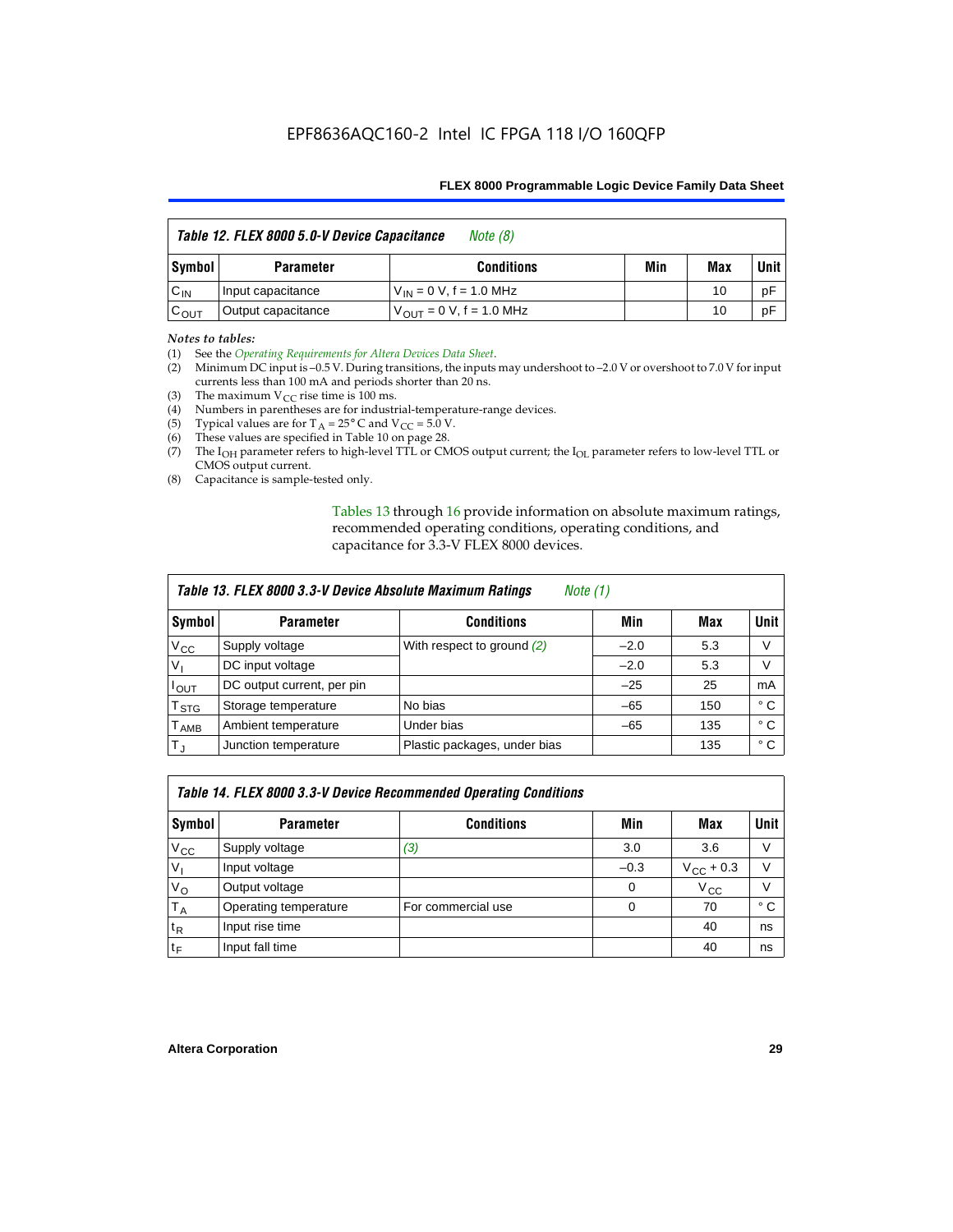## EPF8636AQC160-2 Intel IC FPGA 118 I/O 160QFP

#### **FLEX 8000 Programmable Logic Device Family Data Sheet**

|                 | Table 15. FLEX 8000 3.3-V Device DC Operating Conditions<br>Note $(4)$ |                                          |                    |     |                    |             |  |  |
|-----------------|------------------------------------------------------------------------|------------------------------------------|--------------------|-----|--------------------|-------------|--|--|
| Symbol          | <b>Parameter</b>                                                       | <b>Conditions</b>                        | Min                | Typ | Max                | <b>Unit</b> |  |  |
| V <sub>IH</sub> | High-level input voltage                                               |                                          | 2.0                |     | $V_{\rm CC}$ + 0.3 | $\vee$      |  |  |
| $V_{IL}$        | Low-level input voltage                                                |                                          | $-0.3$             |     | 0.8                | V           |  |  |
| $V_{OH}$        | High-level output voltage                                              | $I_{OH} = -0.1$ mA DC (5)                | $V_{\rm CC}$ – 0.2 |     |                    | V           |  |  |
| $V_{OL}$        | Low-level output voltage                                               | $I_{OL}$ = 4 mA DC (5)                   |                    |     | 0.45               | $\vee$      |  |  |
| Пı              | Input leakage current                                                  | $V_1 = V_{CC}$ or ground                 | $-10$              |     | 10                 | μA          |  |  |
| $I_{OZ}$        | Tri-state output off-state current                                     | $V_{\text{O}} = V_{\text{CC}}$ or ground | $-40$              |     | 40                 | μA          |  |  |
| ICCO            | $V_{\text{CC}}$ supply current (standby)                               | $V_1$ = ground, no load (6)              |                    | 0.3 | 10                 | mA          |  |  |

#### *Table 16. FLEX 8000 3.3-V Device Capacitance Note (7)*

| Symbol           | <b>Parameter</b>   | <b>Conditions</b>                   | Min | Max | Unit |
|------------------|--------------------|-------------------------------------|-----|-----|------|
| $C_{IN}$         | Input capacitance  | $V_{IN} = 0 V$ , f = 1.0 MHz        |     | 10  | рF   |
| $c_{\text{OUT}}$ | Output capacitance | $V_{\text{OUT}} = 0 V, f = 1.0 MHz$ |     | 10  | рF   |

#### *Notes to tables:*

(1) See the *Operating Requirements for Altera Devices Data Sheet*.

- (2) Minimum DC input voltage is –0.3 V. During transitions, the inputs may undershoot to –2.0 V or overshoot to 5.3 V for input currents less than 100 mA and periods shorter than 20 ns.
- (3) The maximum  $V_{CC}$  rise time is 100 ms.  $V_{CC}$  must rise monotonically.<br>(4) These values are specified in Table 14 on page 29.
- These values are specified in Table 14 on page 29.
- (5) The I<sub>OH</sub> parameter refers to high-level TTL output current; the I<sub>OL</sub> parameter refers to low-level TTL output current.<br>(6) Typical values are for T<sub>A</sub> = 25° C and V<sub>CC</sub> = 3.3 V.
- (6) Typical values are for  $T_A = 25^\circ$  C and  $V_{CC} = 3.3$  V.<br>(7) Capacitance is sample-tested only.
- Capacitance is sample-tested only.

Figure 16 shows the typical output drive characteristics of 5.0-V FLEX 8000 devices. The output driver is compliant with *PCI Local Bus Specification, Revision 2.2*.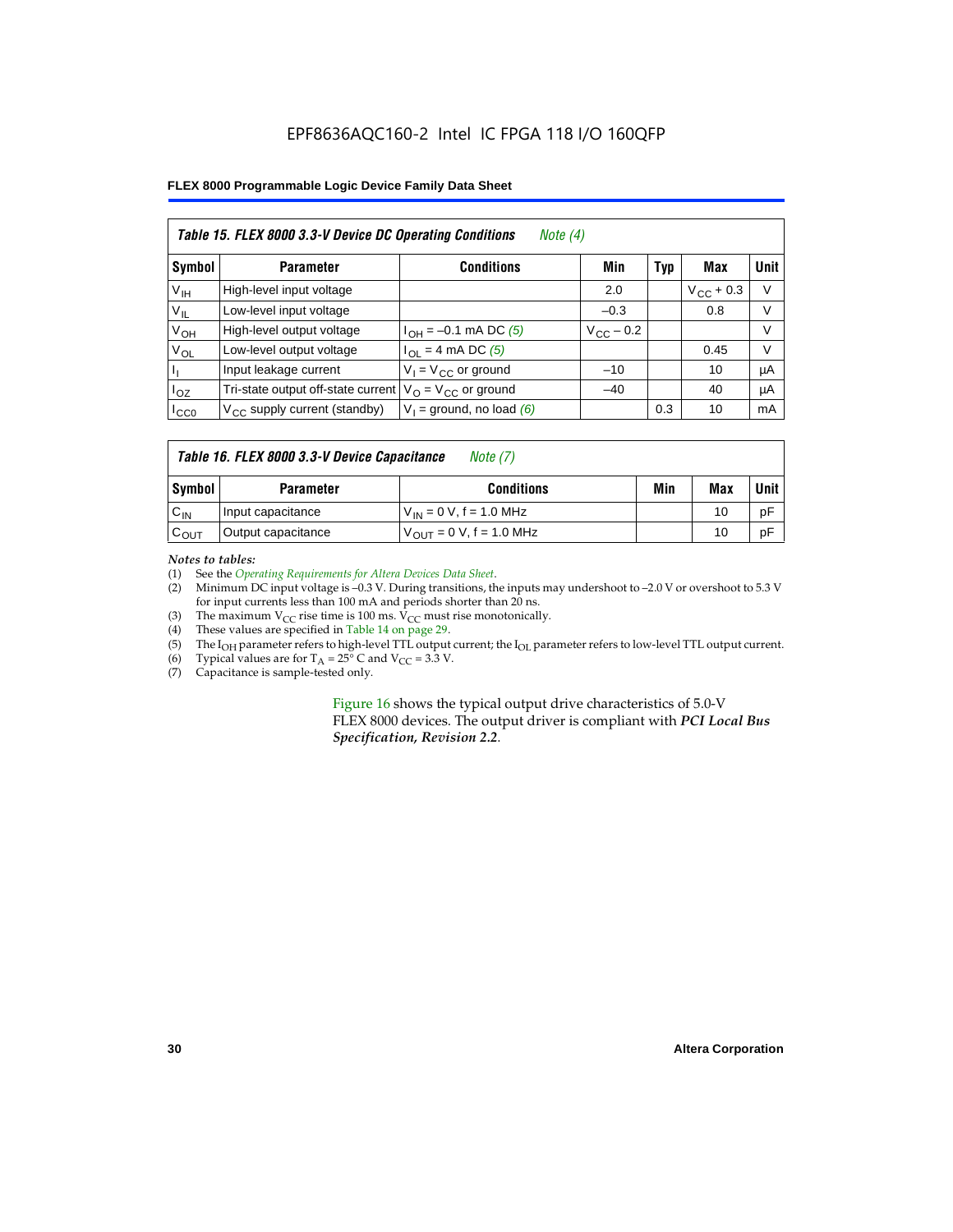



Figure 17 shows the typical output drive characteristics of 5.0-V EPF8282A devices. The output driver is compliant with *PCI Local Bus Specification, Revision 2.2*.





Figure 18 shows the typical output drive characteristics of EPF8282AV devices.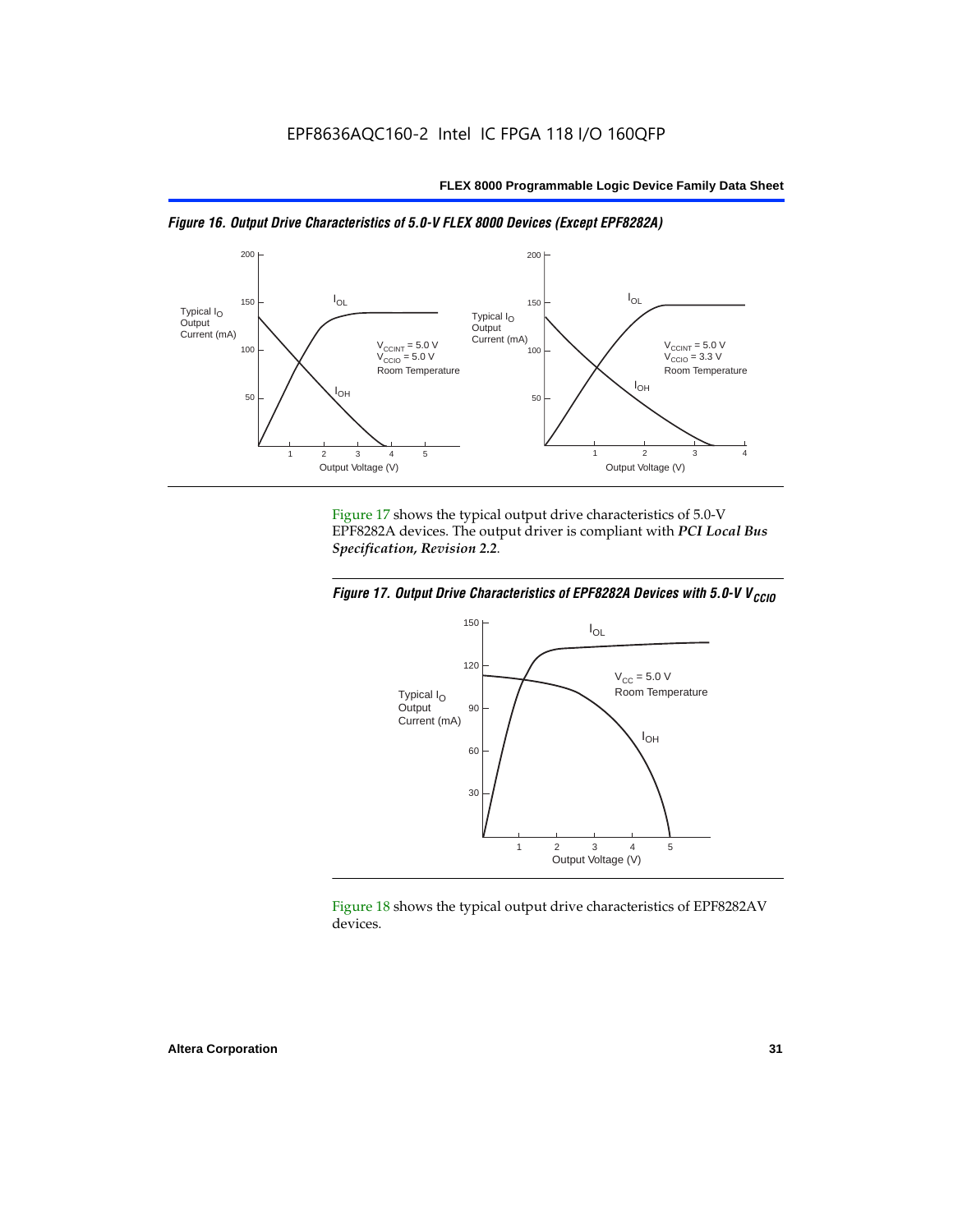

#### *Figure 18. Output Drive Characteristics of EPF8282AV Devices*

**Timing Model** The continuous, high-performance FastTrack Interconnect routing structure ensures predictable performance and accurate simulation and timing analysis. This predictable performance contrasts with that of FPGAs, which use a segmented connection scheme and hence have unpredictable performance. Timing simulation and delay prediction are available with the MAX+PLUS II Simulator and Timing Analyzer, or with industry-standard EDA tools. The Simulator offers both pre-synthesis functional simulation to evaluate logic design accuracy and postsynthesis timing simulation with 0.1-ns resolution. The Timing Analyzer provides point-to-point timing delay information, setup and hold time prediction, and device-wide performance analysis.

> Tables 17 through 20 describe the FLEX 8000 timing parameters and their symbols.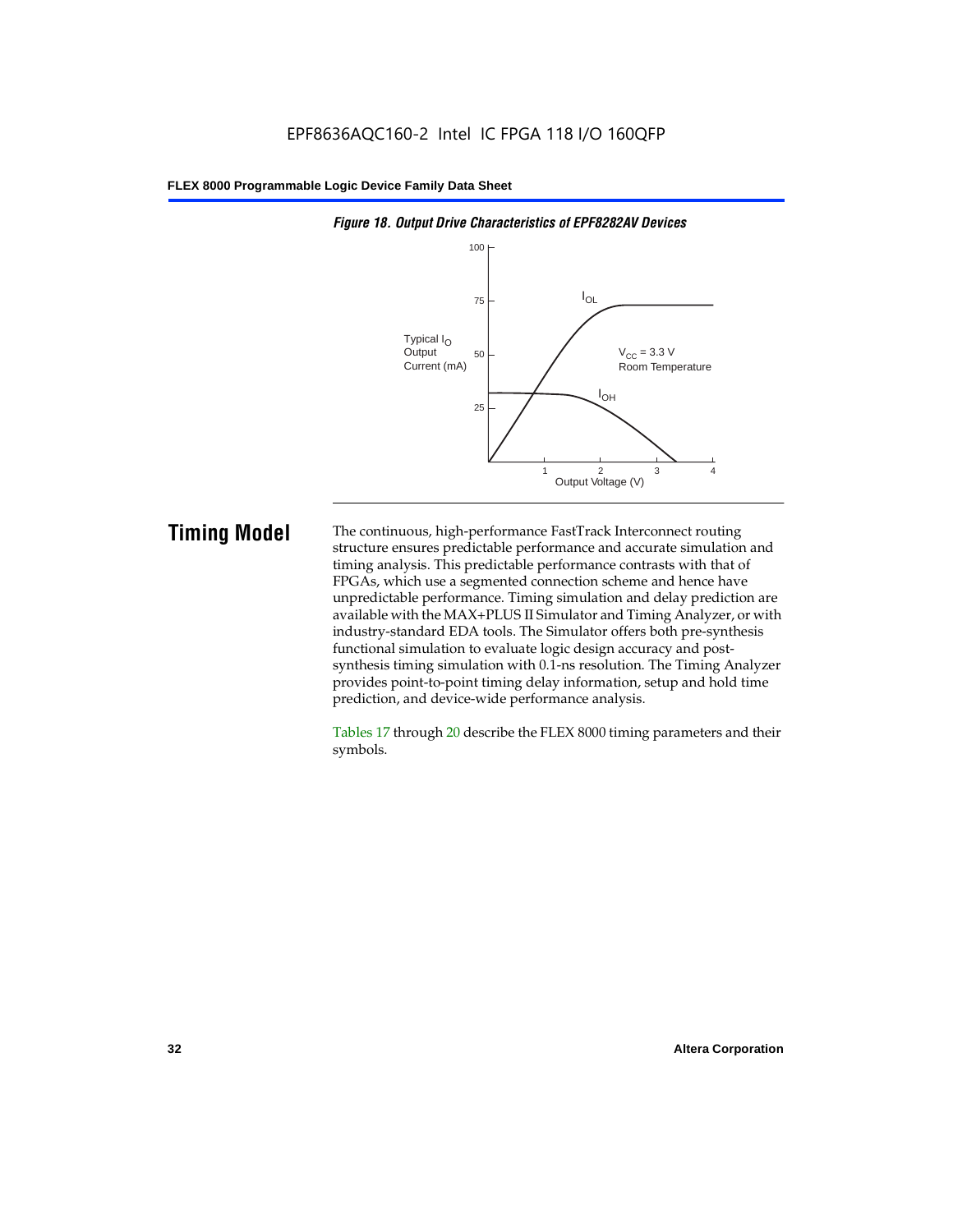|                  | Table 17. FLEX 8000 Internal Timing Parameters<br><i>Note</i> $(1)$                                          |
|------------------|--------------------------------------------------------------------------------------------------------------|
| Symbol           | <b>Parameter</b>                                                                                             |
| $t_{\text{IOD}}$ | IOE register data delay                                                                                      |
| $t_{\text{IOC}}$ | IOE register control signal delay                                                                            |
| $t_{IOE}$        | Output enable delay                                                                                          |
| $t_{IOCO}$       | IOE register clock-to-output delay                                                                           |
| $t_{IOCOMB}$     | IOE combinatorial delay                                                                                      |
| $t_{IOSU}$       | IOE register setup time before clock; IOE register recovery time after asynchronous clear                    |
| $t_{IOH}$        | IOE register hold time after clock                                                                           |
| $t_{IOCLR}$      | IOE register clear delay                                                                                     |
| $t_{IN}$         | Input pad and buffer delay                                                                                   |
| $t_{OD1}$        | Output buffer and pad delay, slow slew rate = off, $V_{\text{CCIO}} = 5.0 \text{ V C1} = 35 \text{ pF } (2)$ |
| $t_{OD2}$        | Output buffer and pad delay, slow slew rate = off, $V_{\text{CCIO}} = 3.3 \text{ V C1} = 35 \text{ pF } (2)$ |
| $t_{OD3}$        | Output buffer and pad delay, slow slew rate = on, $C1 = 35$ pF (3)                                           |
| $t_{XZ}$         | Output buffer disable delay, $C1 = 5$ pF                                                                     |
| $t_{ZX1}$        | Output buffer enable delay, slow slew rate = off, $V_{\text{CCIO}} = 5.0$ V, C1 = 35 pF (2)                  |
| $t_{ZX2}$        | Output buffer enable delay, slow slew rate = off, $V_{\text{CCIO}} = 3.3$ V, C1 = 35 pF (2)                  |
| $t_{ZX3}$        | Output buffer enable delay, slow slew rate = on, $C1 = 35$ pF (3)                                            |

|                      | Table 18. FLEX 8000 LE Timing Parameters<br>Note (1)                                                        |  |  |  |  |
|----------------------|-------------------------------------------------------------------------------------------------------------|--|--|--|--|
| Symbol               | Parameter                                                                                                   |  |  |  |  |
| $t_{LUT}$            | LUT delay for data-in                                                                                       |  |  |  |  |
| $t_{CLUT}$           | LUT delay for carry-in                                                                                      |  |  |  |  |
| $t_{RIII}$           | LUT delay for LE register feedback                                                                          |  |  |  |  |
| $t_{GATE}$           | Cascade gate delay                                                                                          |  |  |  |  |
| $t_{CASC}$           | Cascade chain routing delay                                                                                 |  |  |  |  |
| $t_{CICO}$           | Carry-in to carry-out delay                                                                                 |  |  |  |  |
| $t_{G\in\mathbb{N}}$ | Data-in to carry-out delay                                                                                  |  |  |  |  |
| ${}^{t}$ CGENR       | LE register feedback to carry-out delay                                                                     |  |  |  |  |
| $t_C$                | LE register control signal delay                                                                            |  |  |  |  |
| $t_{CH}$             | LE register clock high time                                                                                 |  |  |  |  |
| $t_{CL}$             | LE register clock low time                                                                                  |  |  |  |  |
| $t_{CO}$             | LE register clock-to-output delay                                                                           |  |  |  |  |
| $t_{COMB}$           | Combinatorial delay                                                                                         |  |  |  |  |
| $t_{SU}$             | LE register setup time before clock; LE register recovery time after asynchronous preset, clear, or<br>load |  |  |  |  |
| $t_H$                | LE register hold time after clock                                                                           |  |  |  |  |
| $t_{PRE}$            | LE register preset delay                                                                                    |  |  |  |  |
| $t_{CLR}$            | LE register clear delay                                                                                     |  |  |  |  |

**Altera Corporation 33**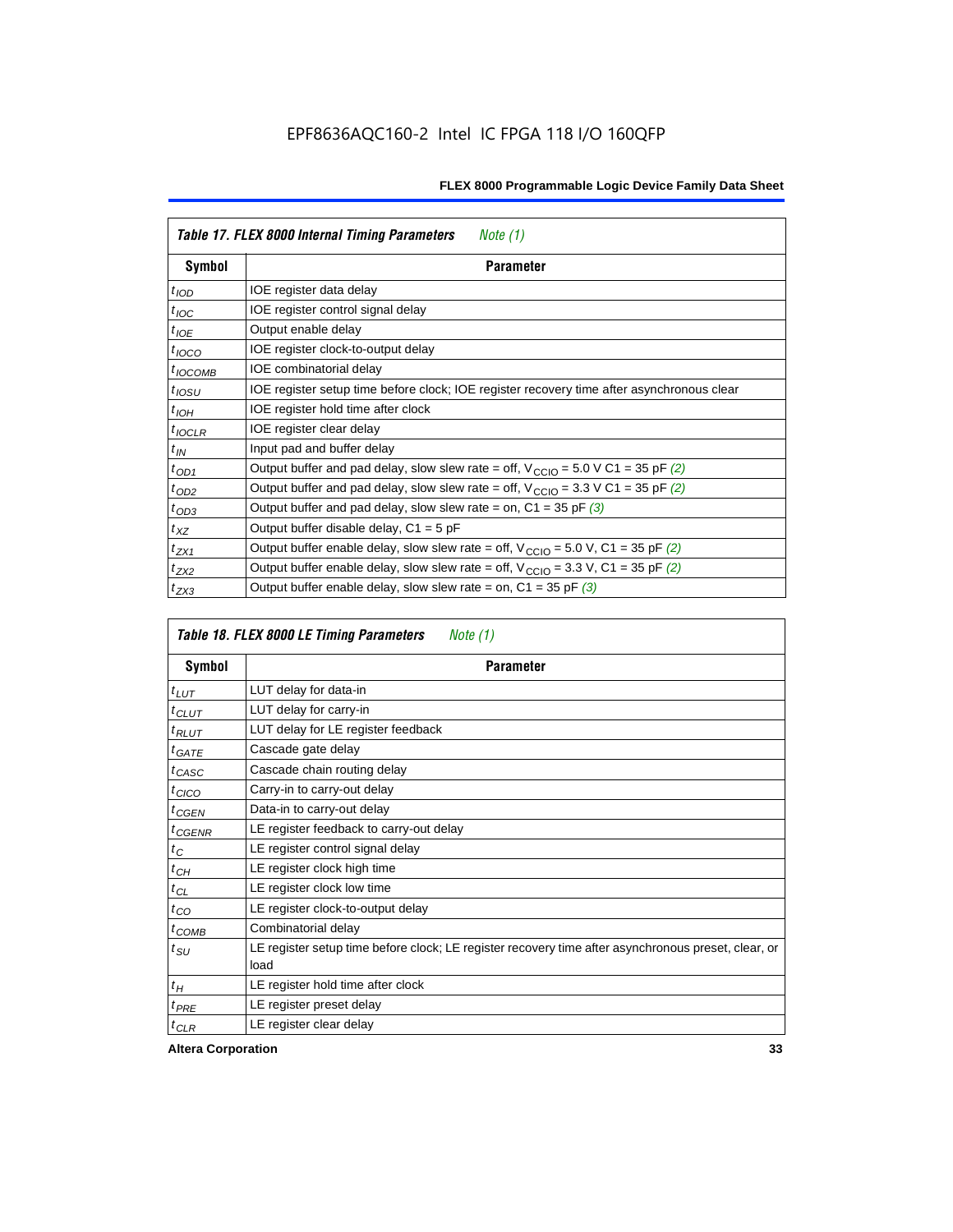| Table 19. FLEX 8000 Interconnect Timing Parameters<br>Note (1) |                                             |  |  |  |
|----------------------------------------------------------------|---------------------------------------------|--|--|--|
| Symbol                                                         | <b>Parameter</b>                            |  |  |  |
| <sup>t</sup> LABCASC                                           | Cascade delay between LEs in different LABs |  |  |  |
| $t_{LABCARRY}$                                                 | Carry delay between LEs in different LABs   |  |  |  |
| $t_{\text{LOCAL}}$                                             | LAB local interconnect delay                |  |  |  |
| $t_{ROW}$                                                      | Row interconnect routing delay (4)          |  |  |  |
| $t_{COL}$                                                      | Column interconnect routing delay           |  |  |  |
| $t_{DIN}$ $C$                                                  | Dedicated input to LE control delay         |  |  |  |
| $t_{DIN}$ D                                                    | Dedicated input to LE data delay (4)        |  |  |  |
| $t_{DIN}$ 10                                                   | Dedicated input to IOE control delay        |  |  |  |

#### *Table 20. FLEX 8000 External Reference Timing Characteristics Note (5)*

| Symbol<br>Parameter |                                                                                            |  |  |  |
|---------------------|--------------------------------------------------------------------------------------------|--|--|--|
| <sup>T</sup> DRR    | Register-to-register delay via 4 LEs, 3 row interconnects, and 4 local interconnects $(6)$ |  |  |  |
| <sup>L</sup> ODH    | Output data hold time after clock (7)                                                      |  |  |  |

*Notes to tables:*

- (1) Internal timing parameters cannot be measured explicitly. They are worst-case delays based on testable and external parameters specified by Altera. Internal timing parameters should be used for estimating device performance. Post-compilation timing simulation or timing analysis is required to determine actual worst-case performance.
- (2) These values are specified in Table 10 on page 28 or Table 14 on page 29.<br>(3) For the  $t_{OD3}$  and  $t_{ZX3}$  parameters,  $V_{CCIO} = 3.3$  V or 5.0 V.
- (3) For the  $t_{OD3}$  and  $t_{ZX3}$  parameters,  $V_{CCIO} = 3.3$  V or 5.0 V.<br>(4) The  $t_{ROM}$  and  $t_{DIN}$   $_D$  delays are worst-case values for type
- The *t<sub>ROW</sub>* and *t<sub>DIN\_D</sub>* delays are worst-case values for typical applications. Post-compilation timing simulation or timing analysis is required to determine actual worst-case performance.
- (5) External reference timing characteristics are factory-tested, worst-case values specified by Altera. A representative subset of signal paths is tested to approximate typical device applications.
- (6) For more information on test conditions, see *Application Note 76* (*Understanding FLEX 8000 Timing*).
- (7) This parameter is a guideline that is sample-tested only and is based on extensive device characterization. This parameter applies to global and non-global clocking, and for LE and I/O element registers.

The FLEX 8000 timing model shows the delays for various paths and functions in the circuit. See Figure 19. This model contains three distinct parts: the LE; the IOE; and the interconnect, including the row and column FastTrack Interconnect, LAB local interconnect, and carry and cascade interconnect paths. Each parameter shown in Figure 19 is expressed as a worst-case value in Tables 22 through 49. Hand-calculations that use the FLEX 8000 timing model and these timing parameters can be used to estimate FLEX 8000 device performance. Timing simulation or timing analysis after compilation is required to determine the final worst-case performance. Table 21 summarizes the interconnect paths shown in Figure 19.



f For more information on timing parameters, go to *Application Note 76 (Understanding FLEX 8000 Timing)*.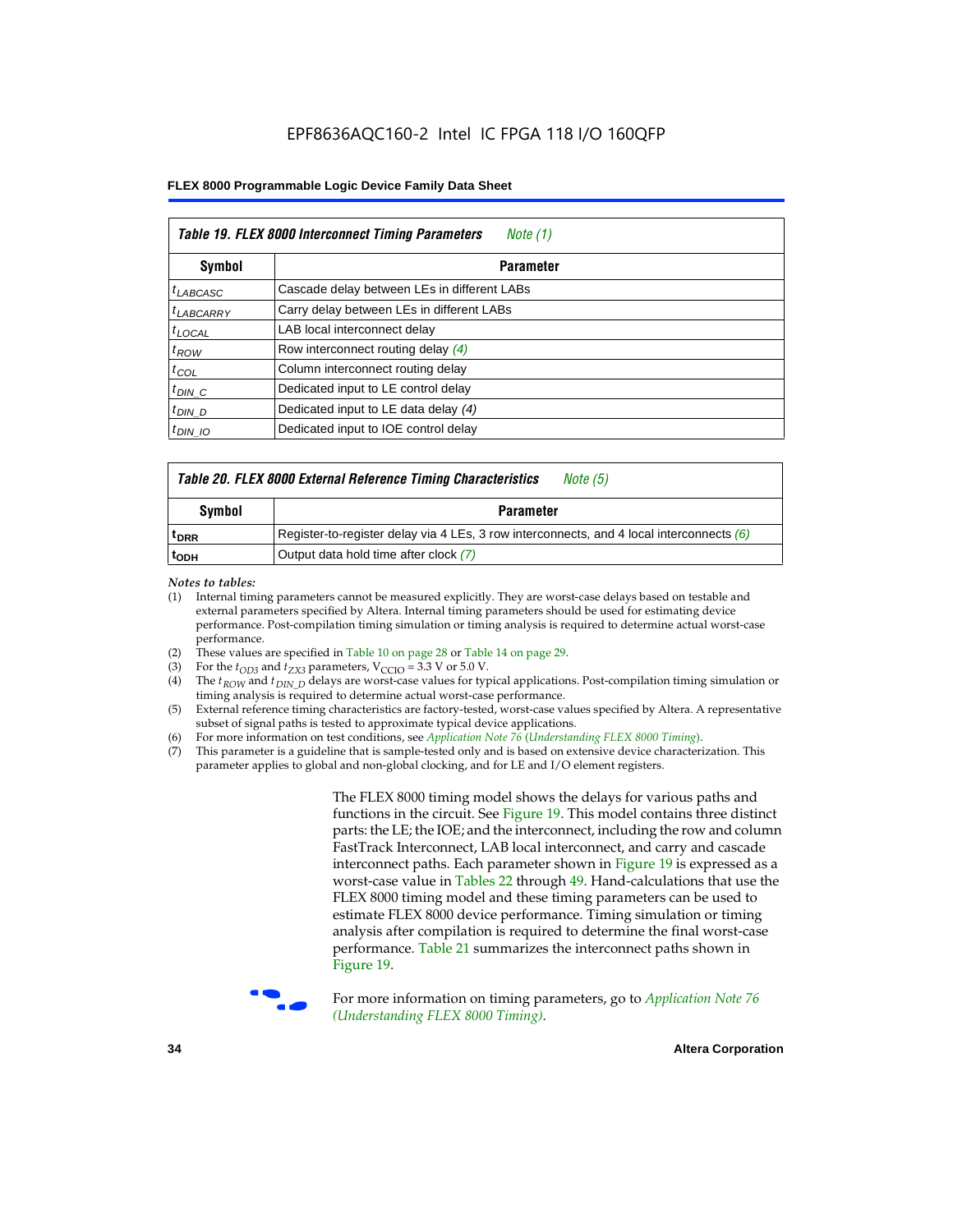EPF8636AQC160-2 Intel IC FPGA 118 I/O 160QFP





FLEX 8000 Programmable Logic Device Family Data Sheet **FLEX 8000 Programmable Logic Device Family Data Sheet**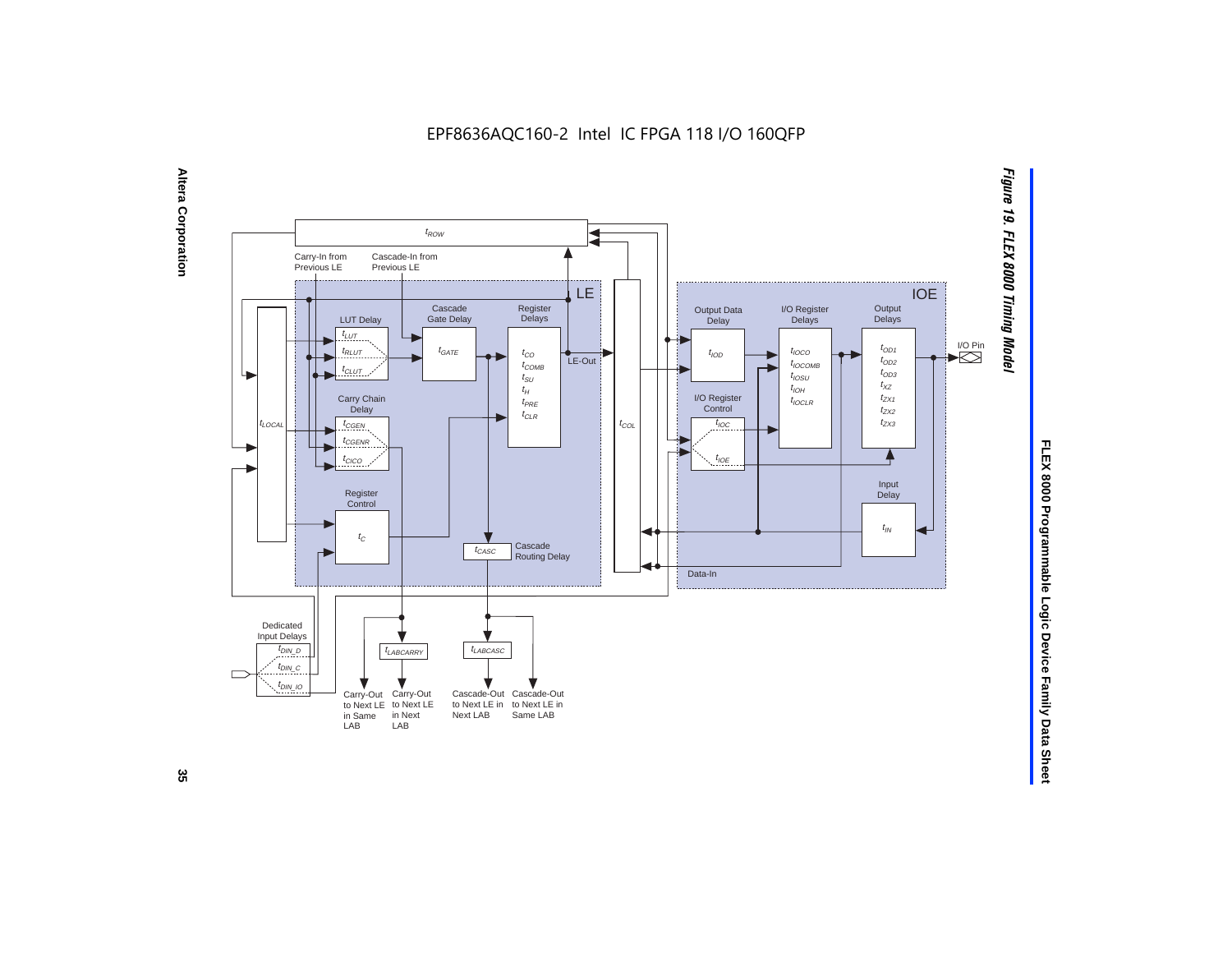## EPF8636AQC160-2 Intel IC FPGA 118 I/O 160QFP

#### **FLEX 8000 Programmable Logic Device Family Data Sheet**

| <b>Table 21. FLEX 8000 Timing Model Interconnect Paths</b> |                               |                                 |  |  |  |
|------------------------------------------------------------|-------------------------------|---------------------------------|--|--|--|
| <b>Source</b>                                              | <b>Destination</b>            | <b>Total Delay</b>              |  |  |  |
| LE-Out                                                     | LE in same LAB                | $t_{LOCAL}$                     |  |  |  |
| LE-Out                                                     | LE in same row, different LAB | $t_{ROW} + t_{LOCAL}$           |  |  |  |
| LE-Out                                                     | LE in different row           | $t_{COL} + t_{ROW} + t_{LOCAL}$ |  |  |  |
| LE-Out                                                     | IOE on column                 | $t_{COL}$                       |  |  |  |
| LE-Out                                                     | IOE on row                    | $t_{ROW}$                       |  |  |  |
| IOE on row                                                 | LE in same row                | $t_{ROW} + t_{LOCAL}$           |  |  |  |
| IOE on column                                              | Any LE                        | $t_{COL} + t_{ROW} + t_{LOCAL}$ |  |  |  |

Tables 22 through 49 show the FLEX 8000 internal and external timing parameters.

| Table 22. EPF8282A Internal I/O Element Timing Parameters |                    |       |       |                          |       |     |    |  |
|-----------------------------------------------------------|--------------------|-------|-------|--------------------------|-------|-----|----|--|
| <b>Symbol</b>                                             | <b>Speed Grade</b> |       |       |                          |       |     |    |  |
|                                                           |                    | $A-2$ | $A-3$ |                          | $A-4$ |     |    |  |
|                                                           | Min                | Max   | Min   | Max                      | Min   | Max |    |  |
| t <sub>IOD</sub>                                          |                    | 0.7   |       | 0.8                      |       | 0.9 | ns |  |
| $t_{\textit{IOC}}$                                        |                    | 1.7   |       | 1.8                      |       | 1.9 | ns |  |
| $t_{IOE}$                                                 |                    | 1.7   |       | 1.8                      |       | 1.9 | ns |  |
| $t_{IOCO}$                                                |                    | 1.0   |       | 1.0                      |       | 1.0 | ns |  |
| $t_{IOCOMB}$                                              |                    | 0.3   |       | 0.2                      |       | 0.1 | ns |  |
| $t_{IOSU}$                                                | 1.4                |       | 1.6   |                          | 1.8   |     | ns |  |
| $t_{IOH}$                                                 | 0.0                |       | 0.0   |                          | 0.0   |     | ns |  |
| $t_{IOCLR}$                                               |                    | 1.2   |       | 1.2                      |       | 1.2 | ns |  |
| $t_{I\!N}$                                                |                    | 1.5   |       | 1.6                      |       | 1.7 | ns |  |
| $t_{OD1}$                                                 |                    | 1.1   |       | 1.4                      |       | 1.7 | ns |  |
| $t_{OD2}$                                                 |                    | -     |       | -                        |       |     | ns |  |
| $t_{0\underline{\underline{\smash{0}}}}$                  |                    | 4.6   |       | 4.9                      |       | 5.2 | ns |  |
| $t_{XZ}$                                                  |                    | 1.4   |       | 1.6                      |       | 1.8 | ns |  |
| $t_{ZX1}$                                                 |                    | 1.4   |       | 1.6                      |       | 1.8 | ns |  |
| $t_{Z\!X\!Z}$                                             |                    | -     |       | $\overline{\phantom{0}}$ |       |     | ns |  |
| $t_{ZX3}$                                                 |                    | 4.9   |       | 5.1                      |       | 5.3 | ns |  |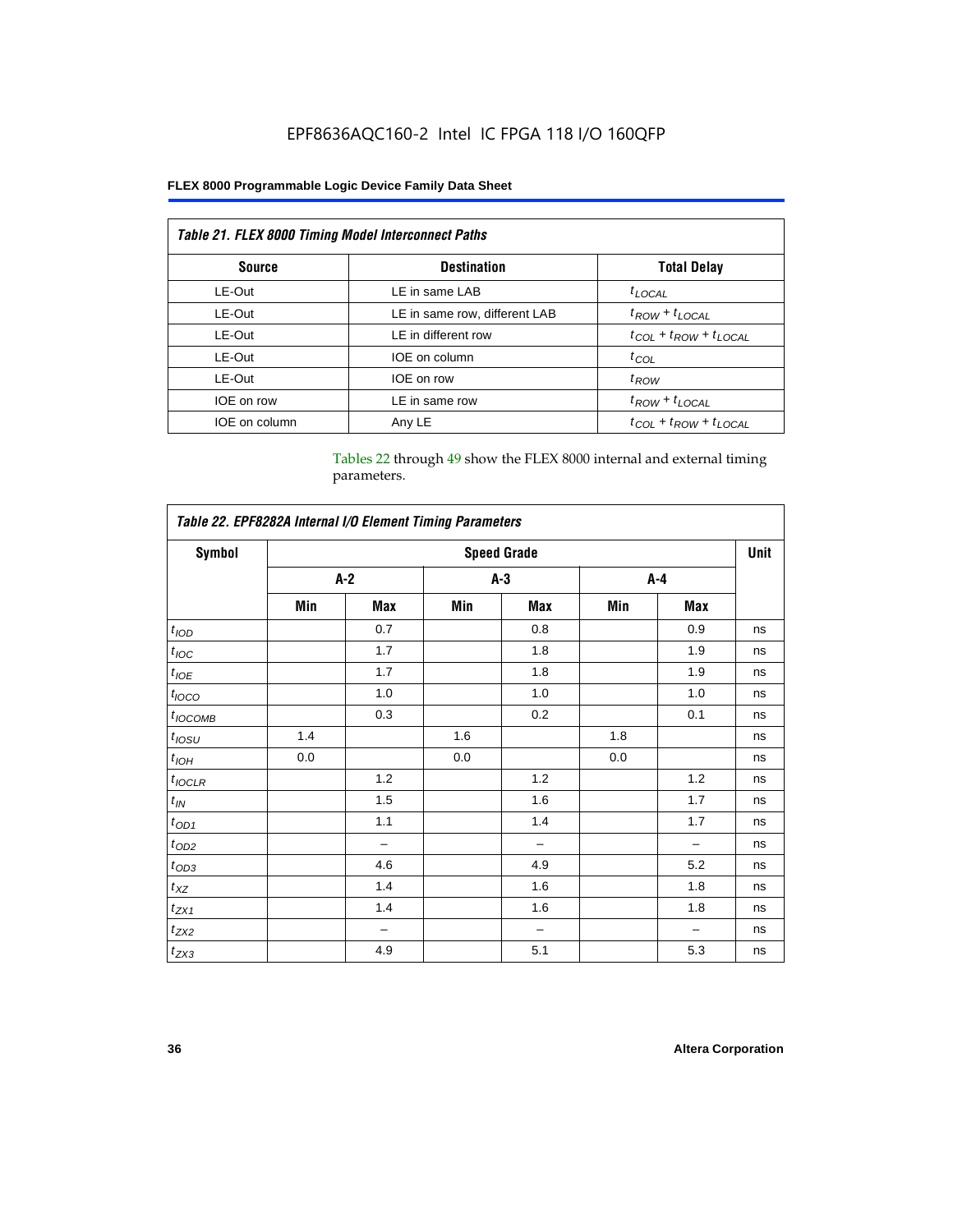| Symbol                |       |            |       | <b>Speed Grade</b> |       |     | Unit |
|-----------------------|-------|------------|-------|--------------------|-------|-----|------|
|                       | $A-2$ |            | $A-3$ |                    | $A-4$ |     |      |
|                       | Min   | <b>Max</b> | Min   | <b>Max</b>         | Min   | Max |      |
| $t_{LABCASC}$         |       | 0.3        |       | 0.3                |       | 0.4 | ns   |
| <sup>t</sup> LABCARRY |       | 0.3        |       | 0.3                |       | 0.4 | ns   |
| $t_{\text{LOCAL}}$    |       | 0.5        |       | 0.6                |       | 0.8 | ns   |
| $t_{ROW}$             |       | 4.2        |       | 4.2                |       | 4.2 | ns   |
| $t_{COL}$             |       | 2.5        |       | 2.5                |       | 2.5 | ns   |
| $t_{DIN\_C}$          |       | 5.0        |       | 5.0                |       | 5.5 | ns   |
| $t_{DIN}$ D           |       | 7.2        |       | 7.2                |       | 7.2 | ns   |
| $t_{DIN_1O}$          |       | 5.0        |       | 5.0                |       | 5.5 | ns   |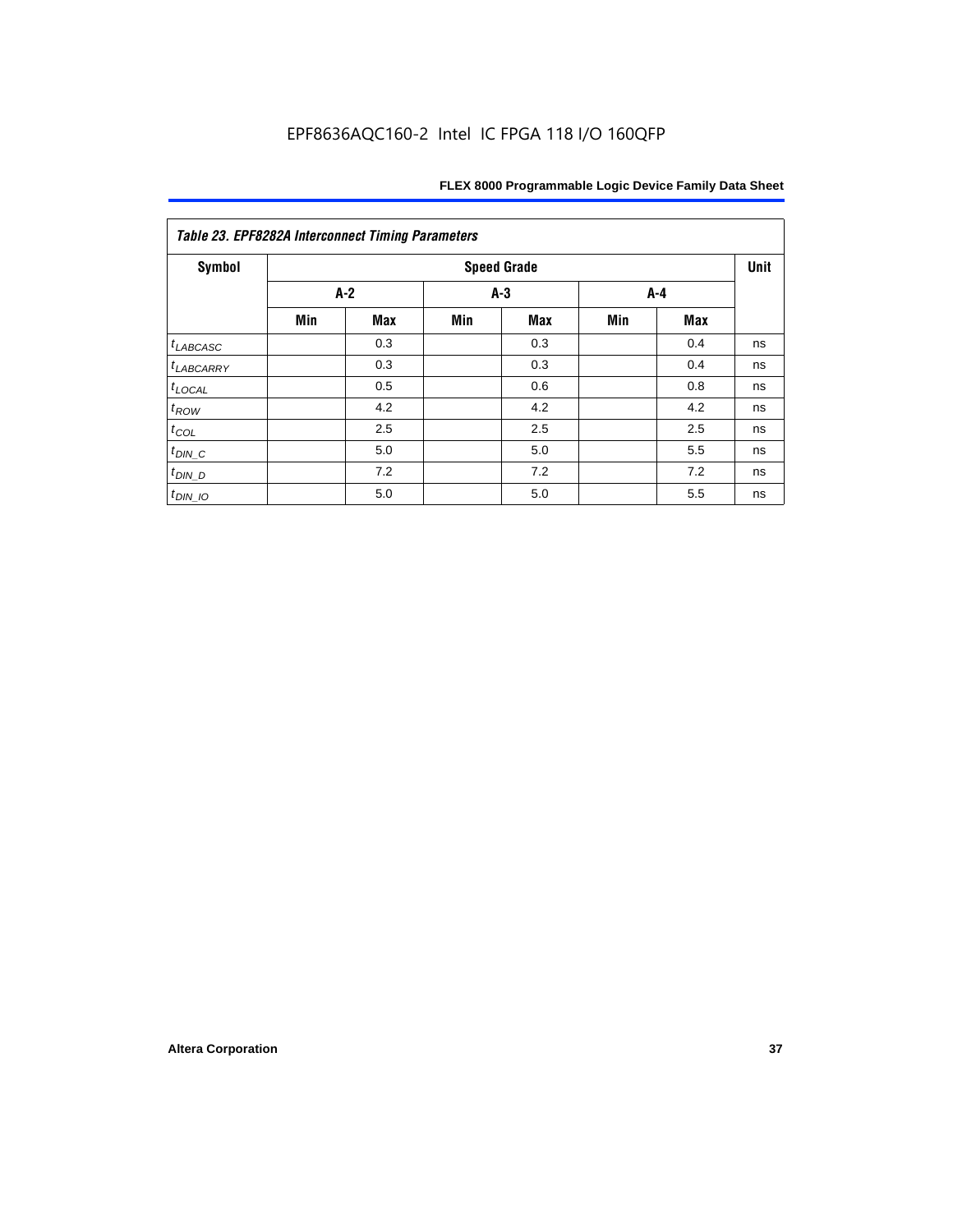## EPF8636AQC160-2 Intel IC FPGA 118 I/O 160QFP

| Table 24. EPF8282A LE Timing Parameters |     |                    |     |            |     |     |    |  |  |  |
|-----------------------------------------|-----|--------------------|-----|------------|-----|-----|----|--|--|--|
| <b>Symbol</b>                           |     | <b>Speed Grade</b> |     |            |     |     |    |  |  |  |
|                                         |     | $A-2$              |     | A-3        |     | A-4 |    |  |  |  |
|                                         | Min | <b>Max</b>         | Min | <b>Max</b> | Min | Max |    |  |  |  |
| $t_{LUT}$                               |     | 2.0                |     | 2.5        |     | 3.2 | ns |  |  |  |
| $t_{CLUT}$                              |     | 0.0                |     | 0.0        |     | 0.0 | ns |  |  |  |
| $t_{RLUT}$                              |     | 0.9                |     | 1.1        |     | 1.5 | ns |  |  |  |
| $t_{\underline{GATE}}$                  |     | 0.0                |     | 0.0        |     | 0.0 | ns |  |  |  |
| $t_{CASC}$                              |     | 0.6                |     | 0.7        |     | 0.9 | ns |  |  |  |
| $t_{CICO}$                              |     | 0.4                |     | 0.5        |     | 0.6 | ns |  |  |  |
| $t_{\text{GEN}}$                        |     | 0.4                |     | 0.5        |     | 0.7 | ns |  |  |  |
| $t_{CGENR}$                             |     | 0.9                |     | 1.1        |     | 1.5 | ns |  |  |  |
| $t_C\,$                                 |     | 1.6                |     | 2.0        |     | 2.5 | ns |  |  |  |
| $t_{CH}$                                | 4.0 |                    | 4.0 |            | 4.0 |     | ns |  |  |  |
| $t_{CL}$                                | 4.0 |                    | 4.0 |            | 4.0 |     | ns |  |  |  |
| $t_{CO}$                                |     | 0.4                |     | 0.5        |     | 0.6 | ns |  |  |  |
| $t_{COMB}$                              |     | 0.4                |     | 0.5        |     | 0.6 | ns |  |  |  |
| $t_{SU}$                                | 0.8 |                    | 1.1 |            | 1.2 |     | ns |  |  |  |
| $t_H$                                   | 0.9 |                    | 1.1 |            | 1.5 |     | ns |  |  |  |
| $t_{PRE}$                               |     | 0.6                |     | 0.7        |     | 0.8 | ns |  |  |  |
| $t_{CLR}$                               |     | 0.6                |     | 0.7        |     | 0.8 | ns |  |  |  |

| <b>Symbol</b>      | <b>Speed Grade</b> |       |       |            |     |            |    |  |
|--------------------|--------------------|-------|-------|------------|-----|------------|----|--|
|                    |                    | $A-2$ | $A-3$ |            | A-4 |            |    |  |
|                    | Min                | Max   | Min   | <b>Max</b> | Min | <b>Max</b> |    |  |
| t <sub>DRR</sub>   |                    | 15.8  |       | 19.8       |     | 24.8       | ns |  |
| $t$ <sub>ODH</sub> | 1.0                |       | 1.0   |            | 1.0 |            | ns |  |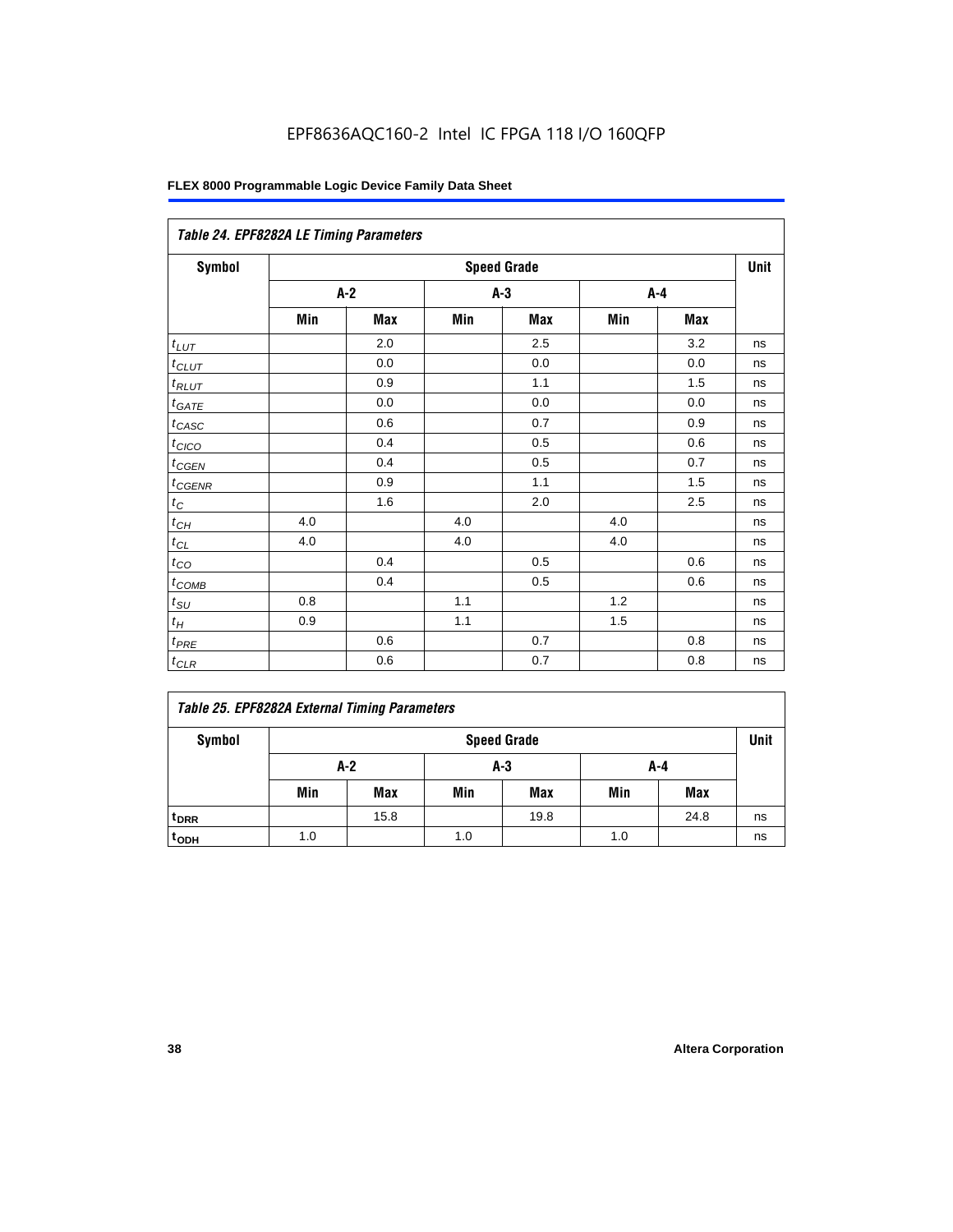| Table 26. EPF8282AV I/O Element Timing Parameters |       |      |     |       |    |  |  |  |
|---------------------------------------------------|-------|------|-----|-------|----|--|--|--|
| Symbol                                            |       | Unit |     |       |    |  |  |  |
|                                                   | $A-3$ |      |     | $A-4$ |    |  |  |  |
|                                                   | Min   | Max  | Min | Max   |    |  |  |  |
| $t_{\text{LOD}}$                                  |       | 0.9  |     | 2.2   | ns |  |  |  |
| $t_{\text{IOC}}$                                  |       | 1.9  |     | 2.0   | ns |  |  |  |
| $t_{IOE}$                                         |       | 1.9  |     | 2.0   | ns |  |  |  |
| $t_{\text{LOCO}}$                                 |       | 1.0  |     | 2.0   | ns |  |  |  |
| t <sub>IOCOMB</sub>                               |       | 0.1  |     | 0.0   | ns |  |  |  |
| $t_{IOSU}$                                        | 1.8   |      | 2.8 |       | ns |  |  |  |
| $t_{\text{LOH}}$                                  | 0.0   |      | 0.2 |       | ns |  |  |  |
| $t_{IOCLR}$                                       |       | 1.2  |     | 2.3   | ns |  |  |  |
| $t_{IN}$                                          |       | 1.7  |     | 3.4   | ns |  |  |  |
| $t_{OD1}$                                         |       | 1.7  |     | 4.1   | ns |  |  |  |
| $t_{OD2}$                                         |       |      |     | —     | ns |  |  |  |
| $t_{OD3}$                                         |       | 5.2  |     | 7.1   | ns |  |  |  |
| $t_{XZ}$                                          |       | 1.8  |     | 4.3   | ns |  |  |  |
| $t_{ZX1}$                                         |       | 1.8  |     | 4.3   | ns |  |  |  |
| $t_{ZX2}$                                         |       |      |     |       | ns |  |  |  |
| $t_{ZX3}$                                         |       | 5.3  |     | 8.3   | ns |  |  |  |

| <b>Symbol</b>            |     |       | <b>Speed Grade</b> |            | Unit |
|--------------------------|-----|-------|--------------------|------------|------|
|                          |     | $A-3$ | $A - 4$            |            |      |
|                          | Min | Max   | Min                | <b>Max</b> |      |
| $t_{LABCASC}$            |     | 0.4   |                    | 1.3        | ns   |
| t <sub>LABCARRY</sub>    |     | 0.4   |                    | 0.8        | ns   |
| t <sub>LOCAL</sub>       |     | 0.8   |                    | 1.5        | ns   |
| t <sub>ROW</sub>         |     | 4.2   |                    | 6.3        | ns   |
| $t_{COL}$                |     | 2.5   |                    | 3.8        | ns   |
| $t_{DI\underline{N\_C}}$ |     | 5.5   |                    | 8.0        | ns   |
| $t_{DIN\_D}$             |     | 7.2   |                    | 10.8       | ns   |
| $t_{DIN\_IO}$            |     | 5.5   |                    | 9.0        | ns   |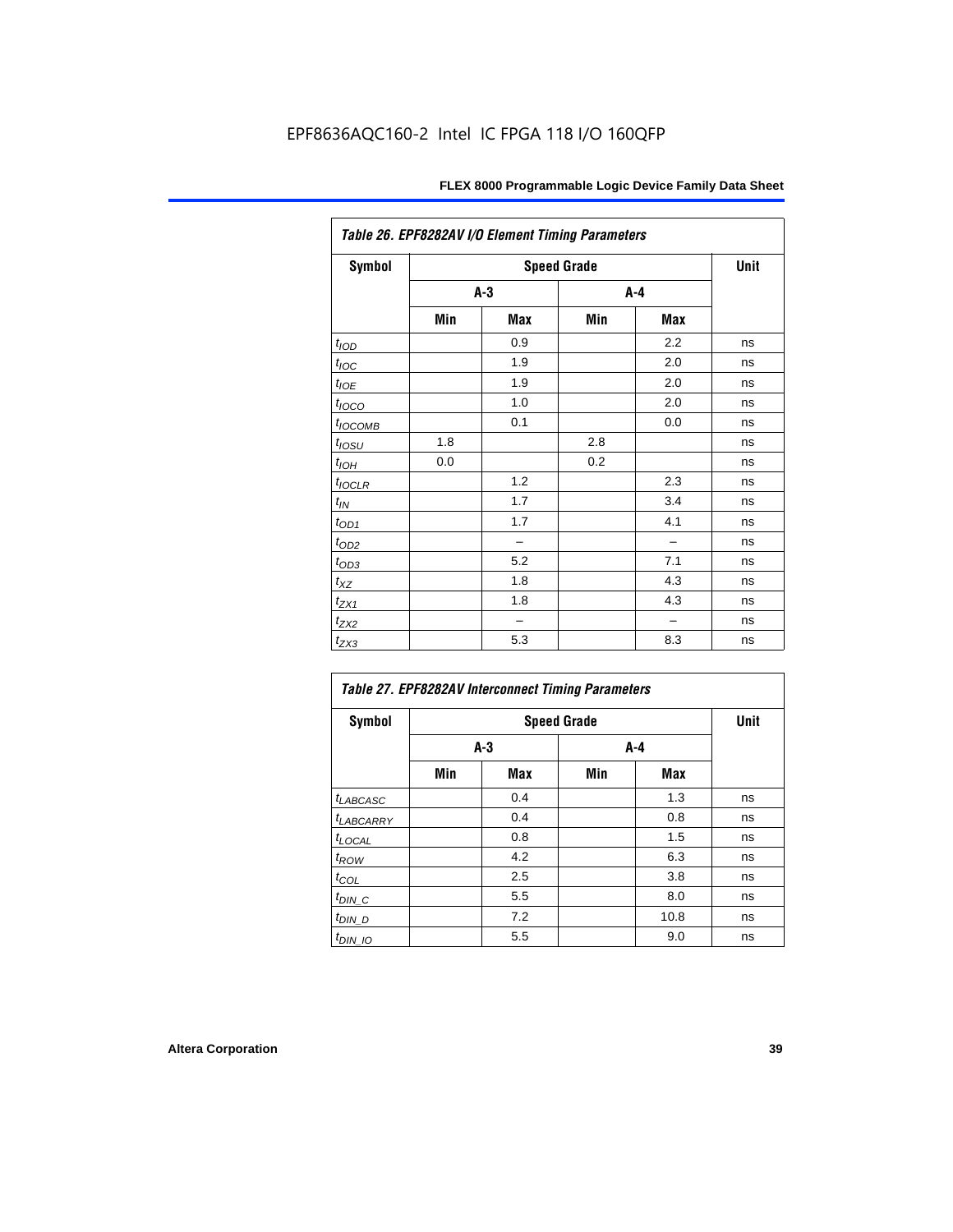|                             | Table 28. EPF8282AV Logic Element Timing Parameters |      |     |         |    |  |  |  |  |
|-----------------------------|-----------------------------------------------------|------|-----|---------|----|--|--|--|--|
| Symbol                      |                                                     | Unit |     |         |    |  |  |  |  |
|                             | $A-3$                                               |      |     | $A - 4$ |    |  |  |  |  |
|                             | Min                                                 | Max  | Min | Max     |    |  |  |  |  |
| $t_{LUT}$                   |                                                     | 3.2  |     | 7.3     | ns |  |  |  |  |
| $t_{CLUT}$                  |                                                     | 0.0  |     | 1.4     | ns |  |  |  |  |
| $t_{RLUT}$                  |                                                     | 1.5  |     | 5.1     | ns |  |  |  |  |
| $t_{GATE}$                  |                                                     | 0.0  |     | 0.0     | ns |  |  |  |  |
| $t_{CASC}$                  |                                                     | 0.9  |     | 2.8     | ns |  |  |  |  |
| $t_{CICO}$                  |                                                     | 0.6  |     | 1.5     | ns |  |  |  |  |
| $t_{CGEN}$                  |                                                     | 0.7  |     | 2.2     | ns |  |  |  |  |
| $t_{\text{GENR}}$           |                                                     | 1.5  |     | 3.7     | ns |  |  |  |  |
| $t_C$                       |                                                     | 2.5  |     | 4.7     | ns |  |  |  |  |
| $t_{CH}$                    | 4.0                                                 |      | 6.0 |         | ns |  |  |  |  |
| $t_{CL}$                    | 4.0                                                 |      | 6.0 |         | ns |  |  |  |  |
| $t_{CO}$                    |                                                     | 0.6  |     | 0.9     | ns |  |  |  |  |
| $t_{COMB}$                  |                                                     | 0.6  |     | 0.9     | ns |  |  |  |  |
| $t_{\text{S}\underline{U}}$ | 1.2                                                 |      | 2.4 |         | ns |  |  |  |  |
| $t_H$                       | 1.5                                                 |      | 4.6 |         | ns |  |  |  |  |
| $t_{PRE}$                   |                                                     | 0.8  |     | 1.3     | ns |  |  |  |  |
| $t_{CLR}$                   |                                                     | 0.8  |     | 1.3     | ns |  |  |  |  |

| Table 29. EPF8282AV External Timing Parameters |            |                    |     |      |    |  |  |  |
|------------------------------------------------|------------|--------------------|-----|------|----|--|--|--|
| Symbol                                         |            | <b>Speed Grade</b> |     |      |    |  |  |  |
|                                                | A-4<br>A-3 |                    |     |      |    |  |  |  |
|                                                | Min        | Max                | Min | Max  |    |  |  |  |
| t <sub>DRR</sub>                               |            | 24.8               |     | 50.1 | ns |  |  |  |
| t <sub>ODH</sub>                               | 1.0        |                    | 1.0 |      | ns |  |  |  |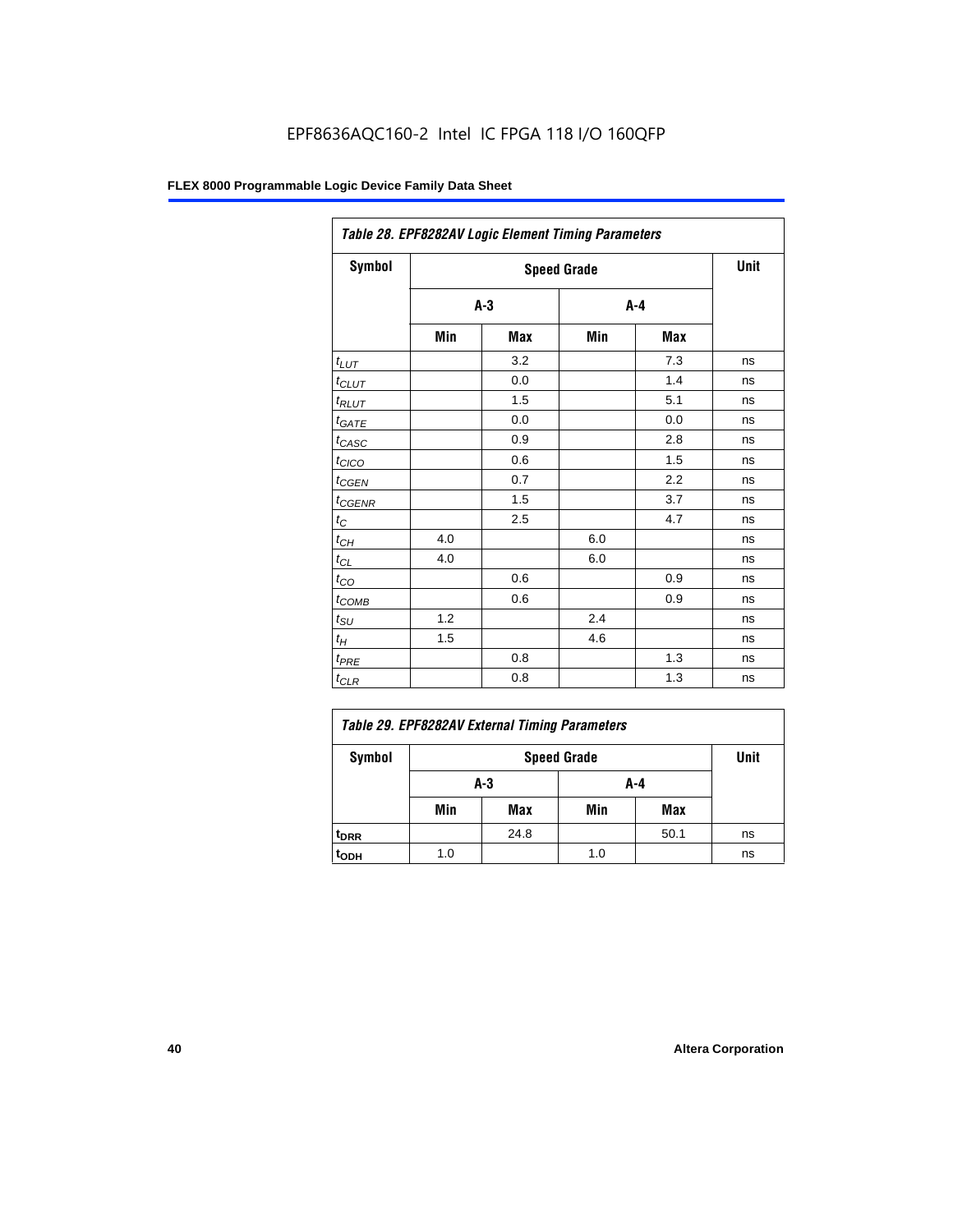| Table 30. EPF8452A I/O Element Timing Parameters |                    |                   |     |                          |     |                          |    |  |  |
|--------------------------------------------------|--------------------|-------------------|-----|--------------------------|-----|--------------------------|----|--|--|
| <b>Symbol</b>                                    | <b>Speed Grade</b> |                   |     |                          |     |                          |    |  |  |
|                                                  | $A-2$              |                   |     | $A-3$                    |     | $A-4$                    |    |  |  |
|                                                  | Min                | Max               | Min | Max                      | Min | Max                      |    |  |  |
| t <sub>IOD</sub>                                 |                    | 0.7               |     | 0.8                      |     | 0.9                      | ns |  |  |
| $t_{\text{IOC}}$                                 |                    | 1.7               |     | 1.8                      |     | 1.9                      | ns |  |  |
| $t_{IOE}$                                        |                    | 1.7               |     | 1.8                      |     | 1.9                      | ns |  |  |
| $t_{IOCO}$                                       |                    | 1.0               |     | 1.0                      |     | 1.0                      | ns |  |  |
| $t_{IOCOMB}$                                     |                    | 0.3               |     | 0.2                      |     | 0.1                      | ns |  |  |
| $t_{IOSU}$                                       | 1.4                |                   | 1.6 |                          | 1.8 |                          | ns |  |  |
| $t_{IOH}$                                        | 0.0                |                   | 0.0 |                          | 0.0 |                          | ns |  |  |
| $t_{IOCLR}$                                      |                    | 1.2               |     | 1.2                      |     | 1.2                      | ns |  |  |
| $t_{IN}$                                         |                    | 1.5               |     | 1.6                      |     | 1.7                      | ns |  |  |
| $t_{OD1}$                                        |                    | 1.1               |     | 1.4                      |     | 1.7                      | ns |  |  |
| $t_{\rm OD2}$                                    |                    | $\qquad \qquad -$ |     | $\overline{\phantom{0}}$ |     | $\overline{\phantom{0}}$ | ns |  |  |
| $t_{OD3}$                                        |                    | 4.6               |     | 4.9                      |     | 5.2                      | ns |  |  |
| $t_{XZ}$                                         |                    | 1.4               |     | 1.6                      |     | 1.8                      | ns |  |  |
| $t_{ZX1}$                                        |                    | 1.4               |     | 1.6                      |     | 1.8                      | ns |  |  |
| $t_{ZX2}$                                        |                    | $\qquad \qquad -$ |     | $\overline{\phantom{0}}$ |     | -                        | ns |  |  |
| $t_{ZX3}$                                        |                    | 4.9               |     | 5.1                      |     | 5.3                      | ns |  |  |

## *Table 31. EPF8452A Interconnect Timing Parameters*

| Symbol             | <b>Speed Grade</b> |     |     |       |     |       |    |  |  |
|--------------------|--------------------|-----|-----|-------|-----|-------|----|--|--|
|                    | $A-2$              |     |     | $A-3$ |     | $A-4$ |    |  |  |
|                    | Min                | Max | Min | Max   | Min | Max   |    |  |  |
| $t_{LABCASC}$      |                    | 0.3 |     | 0.4   |     | 0.4   | ns |  |  |
| $t_{LABCARRY}$     |                    | 0.3 |     | 0.4   |     | 0.4   | ns |  |  |
| $t_{\text{LOCAL}}$ |                    | 0.5 |     | 0.5   |     | 0.7   | ns |  |  |
| $t_{\mathit{ROW}}$ |                    | 5.0 |     | 5.0   |     | 5.0   | ns |  |  |
| $t_{COL}$          |                    | 3.0 |     | 3.0   |     | 3.0   | ns |  |  |
| $t_{DIN\_C}$       |                    | 5.0 |     | 5.0   |     | 5.5   | ns |  |  |
| $t_{DI N_D}$       |                    | 7.0 |     | 7.0   |     | 7.5   | ns |  |  |
| $t_{DIN\_IO}$      |                    | 5.0 |     | 5.0   |     | 5.5   | ns |  |  |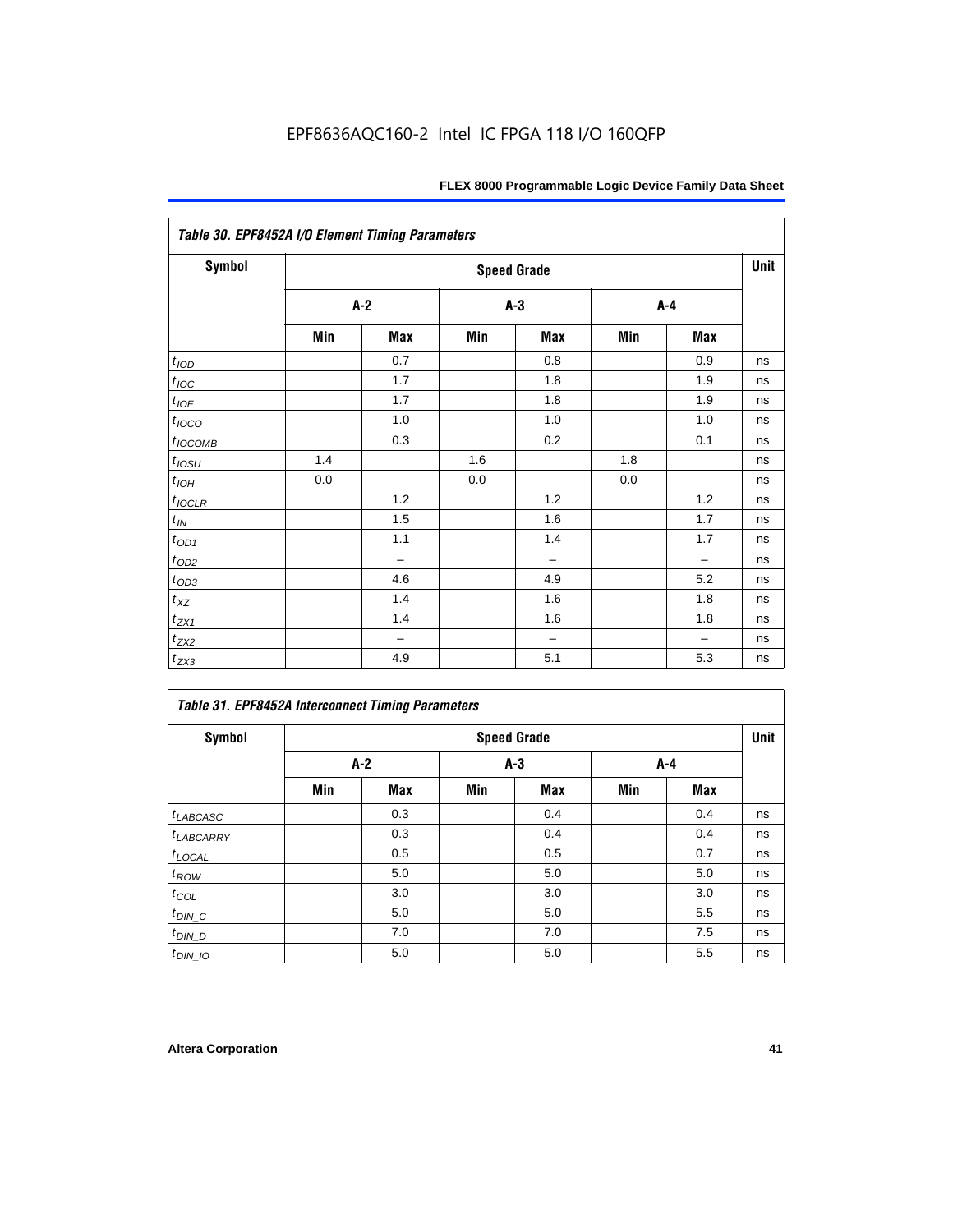## EPF8636AQC160-2 Intel IC FPGA 118 I/O 160QFP

#### **FLEX 8000 Programmable Logic Device Family Data Sheet**

| Table 32. EPF8452A LE Timing Parameters |                    |            |     |            |     |            |    |  |  |
|-----------------------------------------|--------------------|------------|-----|------------|-----|------------|----|--|--|
| <b>Symbol</b>                           | <b>Speed Grade</b> |            |     |            |     |            |    |  |  |
|                                         |                    | $A-2$      |     | $A-3$      |     | $A-4$      |    |  |  |
|                                         | Min                | <b>Max</b> | Min | <b>Max</b> | Min | <b>Max</b> |    |  |  |
| $t_{LUT}$                               |                    | 2.0        |     | 2.3        |     | 3.0        | ns |  |  |
| $t_{CLUT}$                              |                    | 0.0        |     | 0.2        |     | 0.1        | ns |  |  |
| $t_{RLUT}$                              |                    | 0.9        |     | 1.6        |     | 1.6        | ns |  |  |
| $t_{GATE}$                              |                    | 0.0        |     | 0.0        |     | 0.0        | ns |  |  |
| $t_{CASC}$                              |                    | 0.6        |     | 0.7        |     | 0.9        | ns |  |  |
| $t_{CICO}$                              |                    | 0.4        |     | 0.5        |     | 0.6        | ns |  |  |
| $t_{GEN}$                               |                    | 0.4        |     | 0.9        |     | 0.8        | ns |  |  |
| $t_{CGENR}$                             |                    | 0.9        |     | 1.4        |     | 1.5        | ns |  |  |
| $t_C$                                   |                    | 1.6        |     | 1.8        |     | 2.4        | ns |  |  |
| $t_{CH}$                                | 4.0                |            | 4.0 |            | 4.0 |            | ns |  |  |
| $t_{CL}$                                | 4.0                |            | 4.0 |            | 4.0 |            | ns |  |  |
| $t_{CO}$                                |                    | 0.4        |     | 0.5        |     | 0.6        | ns |  |  |
| $t$ <sub>COMB</sub>                     |                    | 0.4        |     | 0.5        |     | 0.6        | ns |  |  |
| $t_{\rm SU}$                            | 0.8                |            | 1.0 |            | 1.1 |            | ns |  |  |
| $t_H$                                   | 0.9                |            | 1.1 |            | 1.4 |            | ns |  |  |
| $t_{PRE}$                               |                    | 0.6        |     | 0.7        |     | 0.8        | ns |  |  |
| $t_{CLR}$                               |                    | 0.6        |     | 0.7        |     | 0.8        | ns |  |  |

#### *Table 33. EPF8452A External Timing Parameters*

| Symbol                      | <b>Speed Grade</b> |                     |     |            |     |            |    |  |  |
|-----------------------------|--------------------|---------------------|-----|------------|-----|------------|----|--|--|
|                             |                    | A-2<br>$A-3$<br>A-4 |     |            |     |            |    |  |  |
|                             | Min                | Max                 | Min | <b>Max</b> | Min | <b>Max</b> |    |  |  |
| <sup>t</sup> <sub>DRR</sub> |                    | 16.0                |     | 20.0       |     | 25.0       | ns |  |  |
| t <sub>ODH</sub>            | 1.0                |                     | 1.0 |            | 1.0 |            | ns |  |  |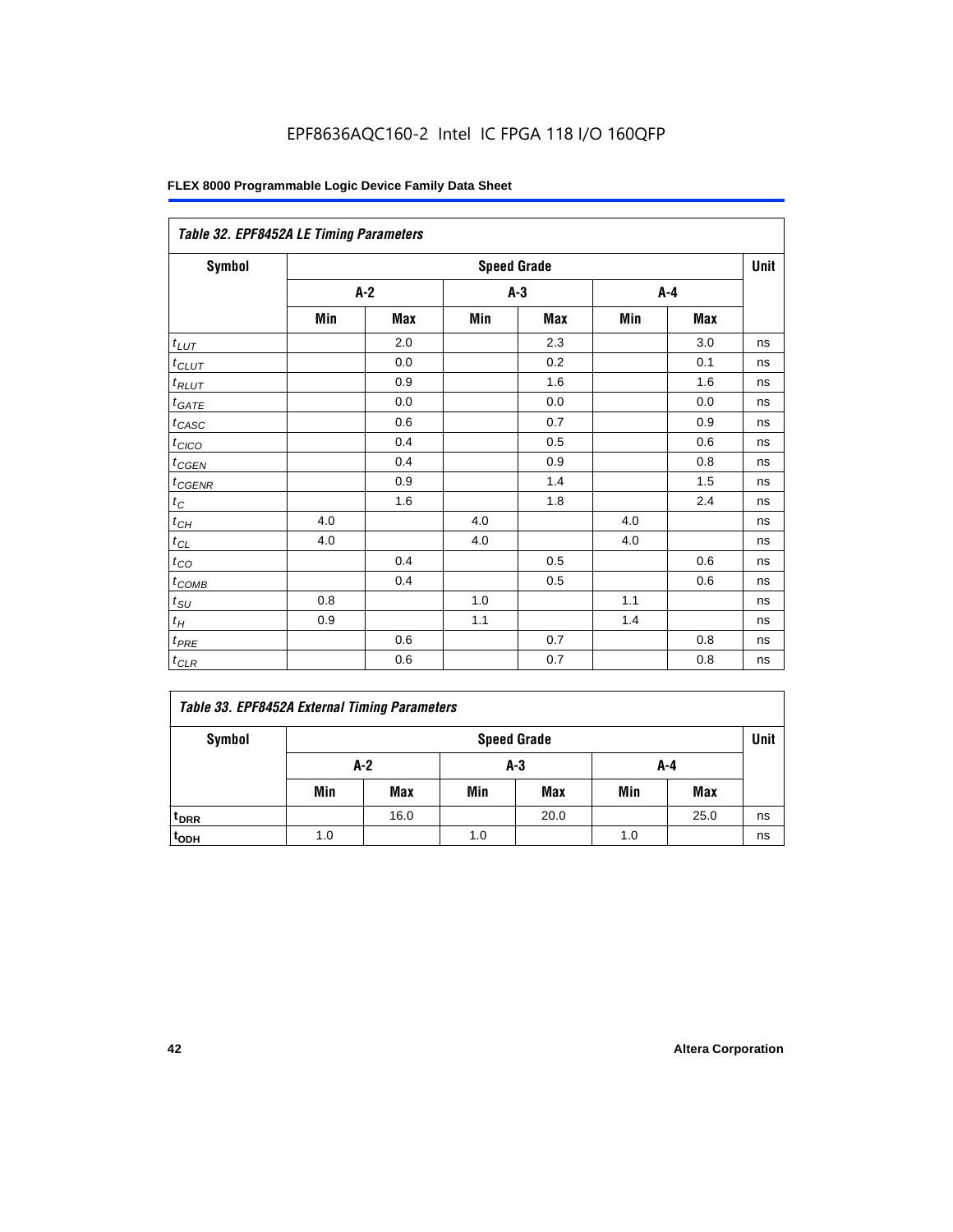| Table 34. EPF8636A I/O Element Timing Parameters |                    |     |     |       |     |            |    |  |  |
|--------------------------------------------------|--------------------|-----|-----|-------|-----|------------|----|--|--|
| <b>Symbol</b>                                    | <b>Speed Grade</b> |     |     |       |     |            |    |  |  |
|                                                  | $A-2$              |     |     | $A-3$ |     | A-4        |    |  |  |
|                                                  | Min                | Max | Min | Max   | Min | <b>Max</b> |    |  |  |
| t <sub>IOD</sub>                                 |                    | 0.7 |     | 0.8   |     | 0.9        | ns |  |  |
| $t_{\text{IOC}}$                                 |                    | 1.7 |     | 1.8   |     | 1.9        | ns |  |  |
| $t_{IOE}$                                        |                    | 1.7 |     | 1.8   |     | 1.9        | ns |  |  |
| $t_{IOCO}$                                       |                    | 1.0 |     | 1.0   |     | 1.0        | ns |  |  |
| $t_{IOCOMB}$                                     |                    | 0.3 |     | 0.2   |     | 0.1        | ns |  |  |
| $t_{IOSU}$                                       | 1.4                |     | 1.6 |       | 1.8 |            | ns |  |  |
| $t_{IOH}$                                        | 0.0                |     | 0.0 |       | 0.0 |            | ns |  |  |
| $t_{IOCLR}$                                      |                    | 1.2 |     | 1.2   |     | 1.2        | ns |  |  |
| $t_{I\!N}$                                       |                    | 1.5 |     | 1.6   |     | 1.7        | ns |  |  |
| $t_{OD1}$                                        |                    | 1.1 |     | 1.4   |     | 1.7        | ns |  |  |
| $t_{OD2}$                                        |                    | 1.6 |     | 1.9   |     | 2.2        | ns |  |  |
| $t_{OD3}$                                        |                    | 4.6 |     | 4.9   |     | 5.2        | ns |  |  |
| $t_{XZ}$                                         |                    | 1.4 |     | 1.6   |     | 1.8        | ns |  |  |
| $t_{ZX1}$                                        |                    | 1.4 |     | 1.6   |     | 1.8        | ns |  |  |
| $t_{ZX2}$                                        |                    | 1.9 |     | 2.1   |     | 2.3        | ns |  |  |
| $t_{ZX3}$                                        |                    | 4.9 |     | 5.1   |     | 5.3        | ns |  |  |

| <b>Table 35. EPF8636A Interconnect Timing Parameters</b> |     |                    |       |            |     |     |    |  |  |  |
|----------------------------------------------------------|-----|--------------------|-------|------------|-----|-----|----|--|--|--|
| Symbol                                                   |     | <b>Speed Grade</b> |       |            |     |     |    |  |  |  |
|                                                          | A-2 |                    | $A-3$ |            | A-4 |     |    |  |  |  |
|                                                          | Min | <b>Max</b>         | Min   | <b>Max</b> | Min | Max |    |  |  |  |
| $t_{LABCASC}$                                            |     | 0.3                |       | 0.4        |     | 0.4 | ns |  |  |  |
| <sup>t</sup> LABCARRY                                    |     | 0.3                |       | 0.4        |     | 0.4 | ns |  |  |  |
| $t_{\text{LOCAL}}$                                       |     | 0.5                |       | 0.5        |     | 0.7 | ns |  |  |  |
| $t_{ROW}$                                                |     | 5.0                |       | 5.0        |     | 5.0 | ns |  |  |  |
| $t_{COL}$                                                |     | 3.0                |       | 3.0        |     | 3.0 | ns |  |  |  |
| $t_{DIN\_C}$                                             |     | 5.0                |       | 5.0        |     | 5.5 | ns |  |  |  |
| $t_{DIN\_D}$                                             |     | 7.0                |       | 7.0        |     | 7.5 | ns |  |  |  |
| $t_{DIN\_IO}$                                            |     | 5.0                |       | 5.0        |     | 5.5 | ns |  |  |  |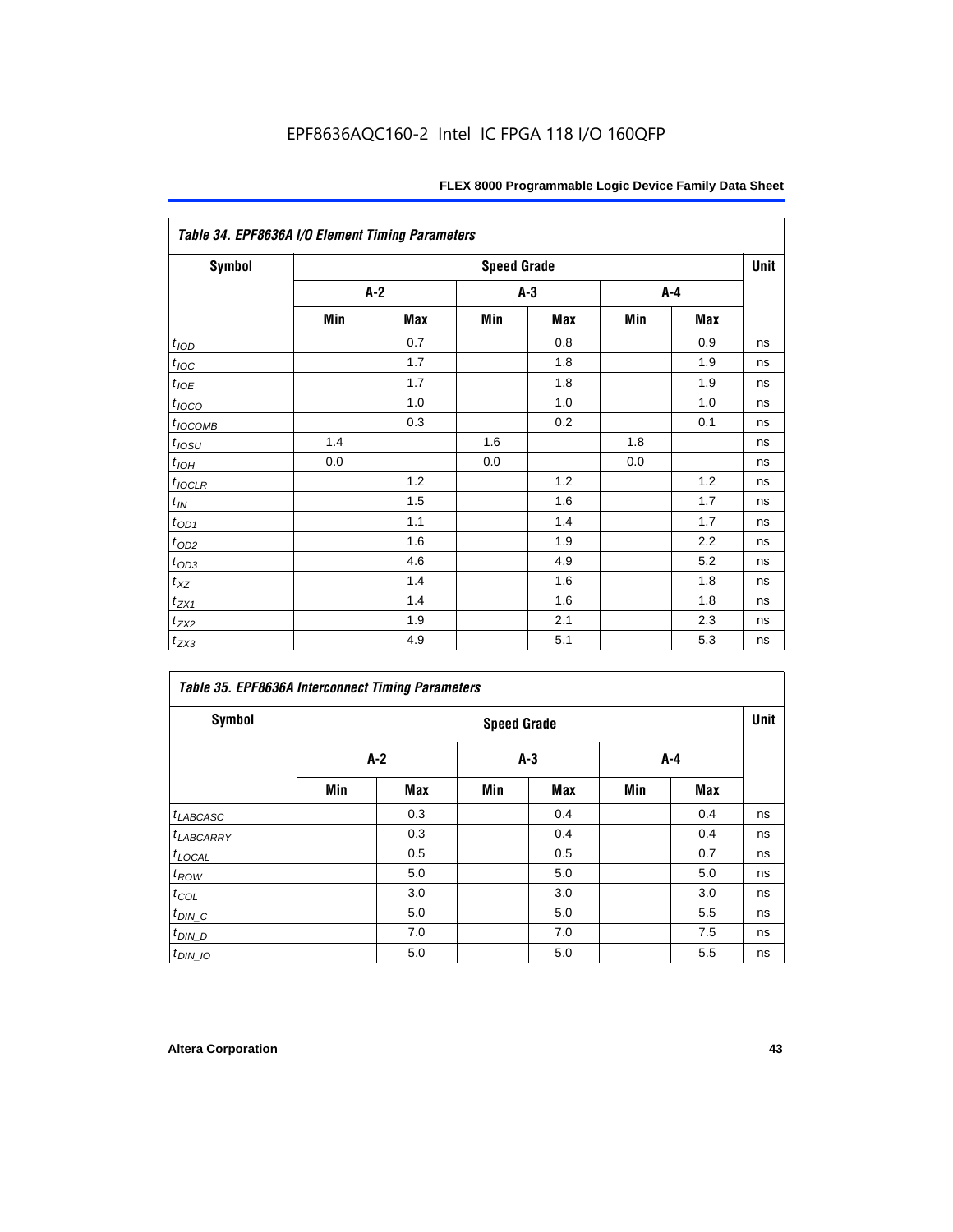| Table 36. EPF8636A LE Timing Parameters |                    |       |       |            |     |            |    |  |  |
|-----------------------------------------|--------------------|-------|-------|------------|-----|------------|----|--|--|
| <b>Symbol</b>                           | <b>Speed Grade</b> |       |       |            |     |            |    |  |  |
|                                         |                    | $A-2$ | $A-3$ |            | A-4 |            |    |  |  |
|                                         | Min                | Max   | Min   | <b>Max</b> | Min | <b>Max</b> |    |  |  |
| $t_{LUT}$                               |                    | 2.0   |       | 2.3        |     | 3.0        | ns |  |  |
| $t_{CLUT}$                              |                    | 0.0   |       | 0.2        |     | 0.1        | ns |  |  |
| $t_{RLUT}$                              |                    | 0.9   |       | 1.6        |     | 1.6        | ns |  |  |
| $t_{GATE}$                              |                    | 0.0   |       | 0.0        |     | 0.0        | ns |  |  |
| $t_{CASC}$                              |                    | 0.6   |       | 0.7        |     | 0.9        | ns |  |  |
| $t_{CICO}$                              |                    | 0.4   |       | 0.5        |     | 0.6        | ns |  |  |
| $t_{GEN}$                               |                    | 0.4   |       | 0.9        |     | 0.8        | ns |  |  |
| $t_{CGENR}$                             |                    | 0.9   |       | 1.4        |     | 1.5        | ns |  |  |
| $t_C$                                   |                    | 1.6   |       | 1.8        |     | 2.4        | ns |  |  |
| $t_{CH}$                                | 4.0                |       | 4.0   |            | 4.0 |            | ns |  |  |
| $t_{CL}$                                | 4.0                |       | 4.0   |            | 4.0 |            | ns |  |  |
| $t_{CO}$                                |                    | 0.4   |       | 0.5        |     | 0.6        | ns |  |  |
| $t$ <sub>COMB</sub>                     |                    | 0.4   |       | 0.5        |     | 0.6        | ns |  |  |
| $t_{SU}$                                | 0.8                |       | 1.0   |            | 1.1 |            | ns |  |  |
| $t_H$                                   | 0.9                |       | 1.1   |            | 1.4 |            | ns |  |  |
| $t_{PRE}$                               |                    | 0.6   |       | 0.7        |     | 0.8        | ns |  |  |
| $t_{CLR}$                               |                    | 0.6   |       | 0.7        |     | 0.8        | ns |  |  |

#### *Table 37. EPF8636A External Timing Parameters*

| Symbol           | <b>Speed Grade</b> |                     |     |            |     |      |    |  |  |
|------------------|--------------------|---------------------|-----|------------|-----|------|----|--|--|
|                  |                    | $A-2$<br>A-3<br>A-4 |     |            |     |      |    |  |  |
|                  | Min                | <b>Max</b>          | Min | <b>Max</b> | Min | Max  |    |  |  |
| t <sub>DRR</sub> |                    | 16.0                |     | 20.0       |     | 25.0 | ns |  |  |
| t <sub>ODH</sub> | 1.0                |                     | 1.0 |            | 1.0 |      | ns |  |  |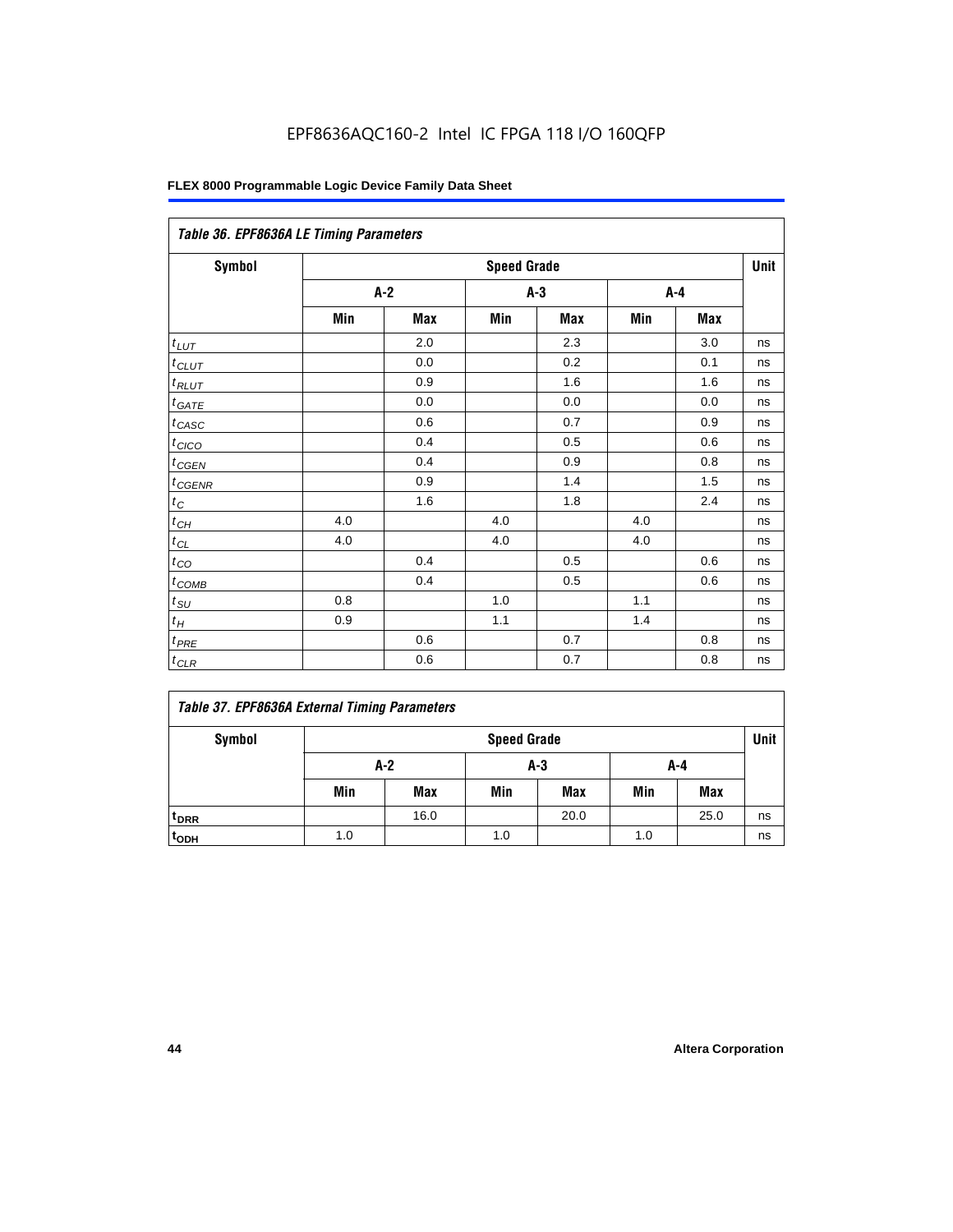|                                 | Table 38. EPF8820A I/O Element Timing Parameters |     |     |                    |     |            |      |  |  |  |  |  |
|---------------------------------|--------------------------------------------------|-----|-----|--------------------|-----|------------|------|--|--|--|--|--|
| Symbol                          |                                                  |     |     | <b>Speed Grade</b> |     |            | Unit |  |  |  |  |  |
|                                 |                                                  | A-2 | A-3 |                    |     | A-4        |      |  |  |  |  |  |
|                                 | Min                                              | Max | Min | <b>Max</b>         | Min | <b>Max</b> |      |  |  |  |  |  |
| $t_{\textit{\scriptsize{IOD}}}$ |                                                  | 0.7 |     | 0.8                |     | 0.9        | ns   |  |  |  |  |  |
| $t_{\text{IOC}}$                |                                                  | 1.7 |     | 1.8                |     | 1.9        | ns   |  |  |  |  |  |
| $t_{IOE}$                       |                                                  | 1.7 |     | 1.8                |     | 1.9        | ns   |  |  |  |  |  |
| $t_{IOCO}$                      |                                                  | 1.0 |     | 1.0                |     | 1.0        | ns   |  |  |  |  |  |
| $t_{IOCOMB}$                    |                                                  | 0.3 |     | 0.2                |     | 0.1        | ns   |  |  |  |  |  |
| $t_{IOSU}$                      | 1.4                                              |     | 1.6 |                    | 1.8 |            | ns   |  |  |  |  |  |
| $t_{IOH}$                       | 0.0                                              |     | 0.0 |                    | 0.0 |            | ns   |  |  |  |  |  |
| $t_{IOCLR}$                     |                                                  | 1.2 |     | 1.2                |     | 1.2        | ns   |  |  |  |  |  |
| $t_{I\!N}$                      |                                                  | 1.5 |     | 1.6                |     | 1.7        | ns   |  |  |  |  |  |
| $t_{OD1}$                       |                                                  | 1.1 |     | 1.4                |     | 1.7        | ns   |  |  |  |  |  |
| $t_{\text{OD2}}$                |                                                  | 1.6 |     | 1.9                |     | 2.2        | ns   |  |  |  |  |  |
| $t_{OD3}$                       |                                                  | 4.6 |     | 4.9                |     | 5.2        | ns   |  |  |  |  |  |
| $t_{\text{XZ}}$                 |                                                  | 1.4 |     | 1.6                |     | 1.8        | ns   |  |  |  |  |  |
| $t_{ZX1}$                       |                                                  | 1.4 |     | 1.6                |     | 1.8        | ns   |  |  |  |  |  |
| $t_{ZX2}$                       |                                                  | 1.9 |     | 2.1                |     | 2.3        | ns   |  |  |  |  |  |
| $t_{ZX3}$                       |                                                  | 4.9 |     | 5.1                |     | 5.3        | ns   |  |  |  |  |  |

| <b>Table 39. EPF8820A Interconnect Timing Parameters</b> |       |     |     |                    |     |     |      |
|----------------------------------------------------------|-------|-----|-----|--------------------|-----|-----|------|
| Symbol                                                   |       |     |     | <b>Speed Grade</b> |     |     | Unit |
|                                                          | $A-2$ |     |     | $A-3$              |     | A-4 |      |
|                                                          | Min   | Max | Min | Max                | Min | Max |      |
| $t_{LABCASC}$                                            |       | 0.3 |     | 0.3                |     | 0.4 | ns   |
| $t_{LABCARY}$                                            |       | 0.3 |     | 0.3                |     | 0.4 | ns   |
| $t_{\text{LOCAL}}$                                       |       | 0.5 |     | 0.6                |     | 0.8 | ns   |
| $t_{ROW}$                                                |       | 5.0 |     | 5.0                |     | 5.0 | ns   |
| $t_{COL}$                                                |       | 3.0 |     | 3.0                |     | 3.0 | ns   |
| $t_{DIN\_C}$                                             |       | 5.0 |     | 5.0                |     | 5.5 | ns   |
| $t$ <sub>DIN_D</sub>                                     |       | 7.0 |     | 7.0                |     | 7.5 | ns   |
| $t_{DIN\_IO}$                                            |       | 5.0 |     | 5.0                |     | 5.5 | ns   |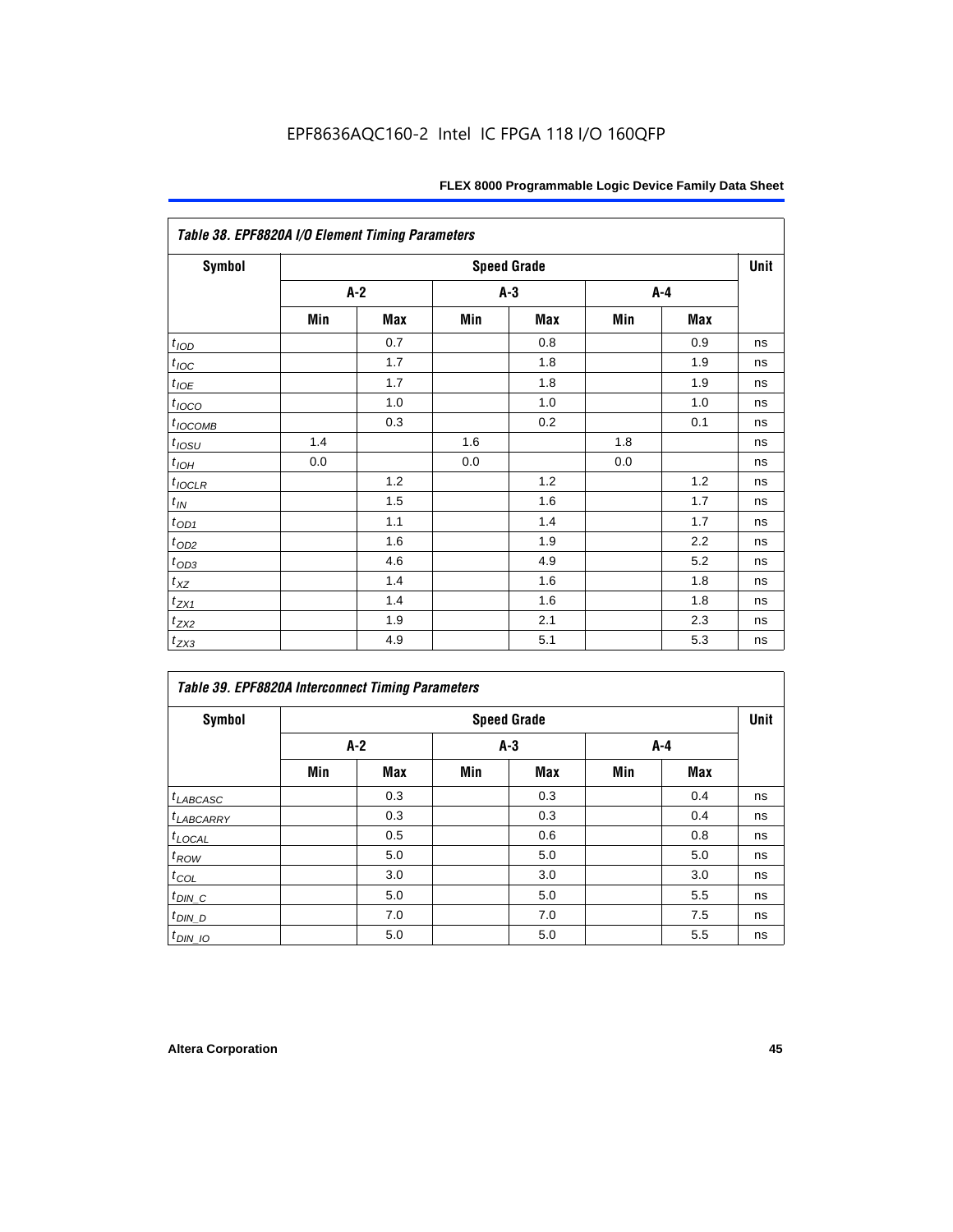|                   | Table 40. EPF8820A LE Timing Parameters |         |     |                    |     |         |      |  |  |  |  |  |
|-------------------|-----------------------------------------|---------|-----|--------------------|-----|---------|------|--|--|--|--|--|
| Symbol            |                                         |         |     | <b>Speed Grade</b> |     |         | Unit |  |  |  |  |  |
|                   |                                         | $A-2$   |     | $A-3$              |     | $A - 4$ |      |  |  |  |  |  |
|                   | Min                                     | Max     | Min | Max                | Min | Max     |      |  |  |  |  |  |
| $t_{LUT}$         |                                         | 2.0     |     | 2.5                |     | 3.2     | ns   |  |  |  |  |  |
| $t_{CLUT}$        |                                         | 0.0     |     | 0.0                |     | 0.0     | ns   |  |  |  |  |  |
| $t_{RLUT}$        |                                         | 0.9     |     | 1.1                |     | 1.5     | ns   |  |  |  |  |  |
| $t_{GATE}$        |                                         | 0.0     |     | 0.0                |     | 0.0     | ns   |  |  |  |  |  |
| $t_{CASC}$        |                                         | 0.6     |     | 0.7                |     | 0.9     | ns   |  |  |  |  |  |
| $t_{CICO}$        |                                         | 0.4     |     | 0.5                |     | 0.6     | ns   |  |  |  |  |  |
| $t_{CGEN}$        |                                         | 0.4     |     | 0.5                |     | 0.7     | ns   |  |  |  |  |  |
| $t_{CGENR}$       |                                         | 0.9     |     | 1.1                |     | 1.5     | ns   |  |  |  |  |  |
| $t_C$             |                                         | 1.6     |     | 2.0                |     | 2.5     | ns   |  |  |  |  |  |
| $t_{CH}$          | 4.0                                     |         | 4.0 |                    | 4.0 |         | ns   |  |  |  |  |  |
| $t_{CL}$          | 4.0                                     |         | 4.0 |                    | 4.0 |         | ns   |  |  |  |  |  |
| $t_{CO}$          |                                         | 0.4     |     | 0.5                |     | 0.6     | ns   |  |  |  |  |  |
| $t_{\text{COMB}}$ |                                         | 0.4     |     | 0.5                |     | 0.6     | ns   |  |  |  |  |  |
| $t_{\rm SU}$      | 0.8                                     |         | 1.1 |                    | 1.2 |         | ns   |  |  |  |  |  |
| $t_H\,$           | 0.9                                     |         | 1.1 |                    | 1.5 |         | ns   |  |  |  |  |  |
| $t_{PRE}$         |                                         | 0.6     |     | 0.7                |     | 0.8     | ns   |  |  |  |  |  |
| $t_{CLR}$         |                                         | $0.6\,$ |     | 0.7                |     | 0.8     | ns   |  |  |  |  |  |

| <b>Table 41. EPF8820A External Timing Parameters</b> |                    |      |     |      |     |      |    |  |
|------------------------------------------------------|--------------------|------|-----|------|-----|------|----|--|
| Symbol                                               | <b>Speed Grade</b> |      |     |      |     |      |    |  |
|                                                      |                    | A-2  |     | A-3  |     | A-4  |    |  |
|                                                      | Min                | Max  | Min | Max  | Min | Max  |    |  |
| <sup>t</sup> DRR                                     |                    | 16.0 |     | 20.0 |     | 25.0 | ns |  |

**tODH** 1.0 1.0 1.0 ns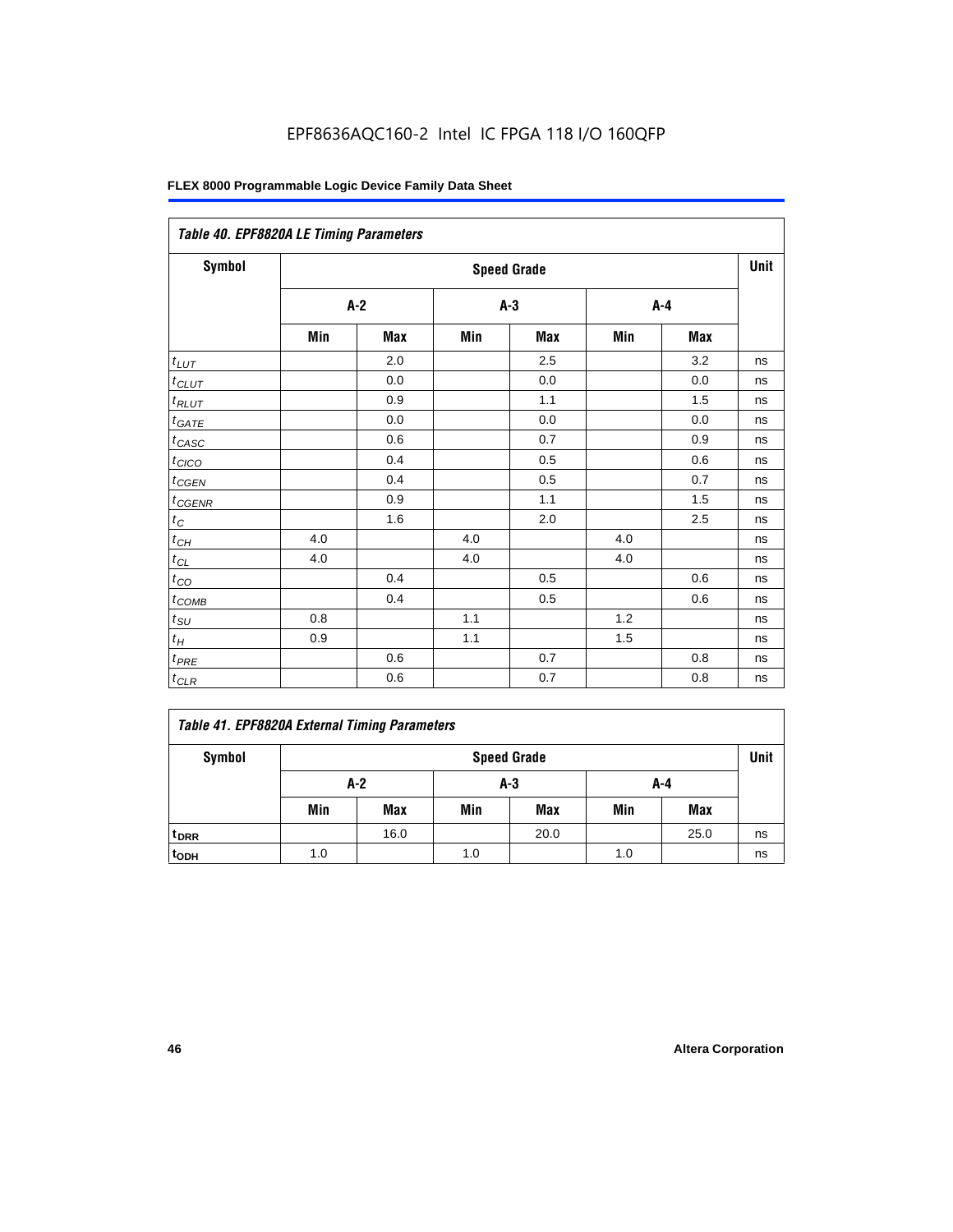| Table 42. EPF81188A I/O Element Timing Parameters |       |     |       |                    |       |     |      |  |  |  |
|---------------------------------------------------|-------|-----|-------|--------------------|-------|-----|------|--|--|--|
| <b>Symbol</b>                                     |       |     |       | <b>Speed Grade</b> |       |     | Unit |  |  |  |
|                                                   | $A-2$ |     | $A-3$ |                    | $A-4$ |     |      |  |  |  |
|                                                   | Min   | Max | Min   | Max                | Min   | Max |      |  |  |  |
| t <sub>IOD</sub>                                  |       | 0.7 |       | 0.8                |       | 0.9 | ns   |  |  |  |
| $t_{\underline{IOC}}$                             |       | 1.7 |       | 1.8                |       | 1.9 | ns   |  |  |  |
| $t_{IOE}$                                         |       | 1.7 |       | 1.8                |       | 1.9 | ns   |  |  |  |
| $t_{IOCO}$                                        |       | 1.0 |       | 1.0                |       | 1.0 | ns   |  |  |  |
| $t_{IOCOMB}$                                      |       | 0.3 |       | 0.2                |       | 0.1 | ns   |  |  |  |
| $t_{IOSU}$                                        | 1.4   |     | 1.6   |                    | 1.8   |     | ns   |  |  |  |
| $t_{IOL}$                                         | 0.0   |     | 0.0   |                    | 0.0   |     | ns   |  |  |  |
| $t_{IOCLR}$                                       |       | 1.2 |       | 1.2                |       | 1.2 | ns   |  |  |  |
| $t_{I\!N}$                                        |       | 1.5 |       | 1.6                |       | 1.7 | ns   |  |  |  |
| $t_{OD1}$                                         |       | 1.1 |       | 1.4                |       | 1.7 | ns   |  |  |  |
| $t_{OD2}$                                         |       | 1.6 |       | 1.9                |       | 2.2 | ns   |  |  |  |
| $t_{OD3}$                                         |       | 4.6 |       | 4.9                |       | 5.2 | ns   |  |  |  |
| $t_{X\!Z}$                                        |       | 1.4 |       | 1.6                |       | 1.8 | ns   |  |  |  |
| $t_{ZX1}$                                         |       | 1.4 |       | 1.6                |       | 1.8 | ns   |  |  |  |
| $t_{ZX2}$                                         |       | 1.9 |       | 2.1                |       | 2.3 | ns   |  |  |  |
| $t_{ZX3}$                                         |       | 4.9 |       | 5.1                |       | 5.3 | ns   |  |  |  |

| <b>Table 43. EPF81188A Interconnect Timing Parameters</b> |                    |     |       |            |     |            |    |  |  |  |
|-----------------------------------------------------------|--------------------|-----|-------|------------|-----|------------|----|--|--|--|
| Symbol                                                    | <b>Speed Grade</b> |     |       |            |     |            |    |  |  |  |
|                                                           | $A-2$              |     | $A-3$ |            | A-4 |            |    |  |  |  |
|                                                           | Min                | Max | Min   | <b>Max</b> | Min | <b>Max</b> |    |  |  |  |
| $t_{LABCASC}$                                             |                    | 0.3 |       | 0.3        |     | 0.4        | ns |  |  |  |
| $t_{LABCARY}$                                             |                    | 0.3 |       | 0.3        |     | 0.4        | ns |  |  |  |
| $t_{\text{LOCAL}}$                                        |                    | 0.5 |       | 0.6        |     | 0.8        | ns |  |  |  |
| $t_{ROW}$                                                 |                    | 5.0 |       | 5.0        |     | 5.0        | ns |  |  |  |
| $t_{COL}$                                                 |                    | 3.0 |       | 3.0        |     | 3.0        | ns |  |  |  |
| $t_{DIN\_C}$                                              |                    | 5.0 |       | 5.0        |     | 5.5        | ns |  |  |  |
| $t_{DIN\_D}$                                              |                    | 7.0 |       | 7.0        |     | 7.5        | ns |  |  |  |
| $t_{DIN}$ 10                                              |                    | 5.0 |       | 5.0        |     | 5.5        | ns |  |  |  |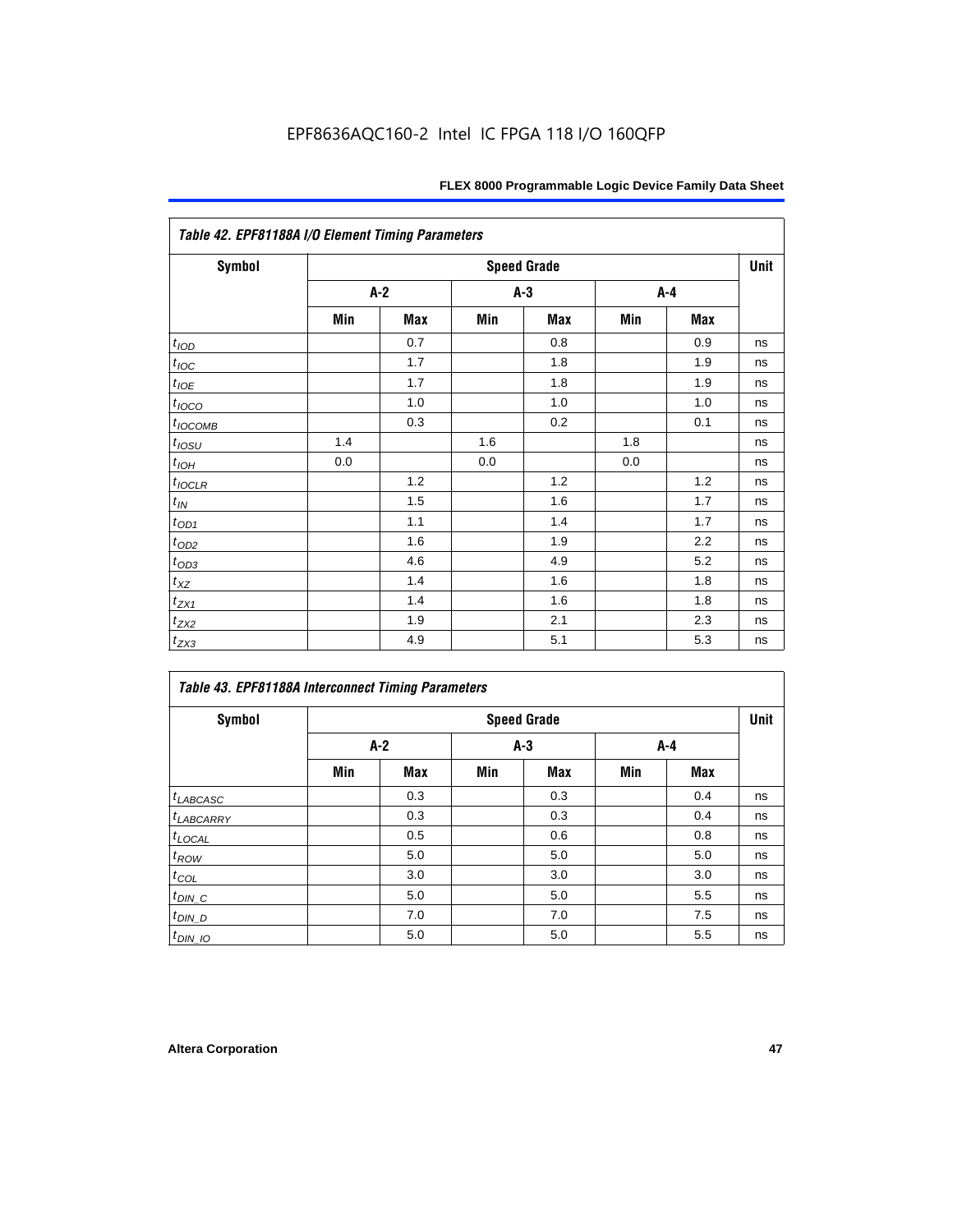| Table 44. EPF81188A LE Timing Parameters |                    |     |       |            |     |            |    |  |  |
|------------------------------------------|--------------------|-----|-------|------------|-----|------------|----|--|--|
| <b>Symbol</b>                            | <b>Speed Grade</b> |     |       |            |     |            |    |  |  |
|                                          | $A-2$              |     |       | $A-3$      |     | $A - 4$    |    |  |  |
|                                          | Min                | Max | Min   | <b>Max</b> | Min | <b>Max</b> |    |  |  |
| $t_{LUT}$                                |                    | 2.0 |       | 2.5        |     | 3.2        | ns |  |  |
| $t_{CLUT}$                               |                    | 0.0 |       | 0.0        |     | 0.0        | ns |  |  |
| $t_{RLUT}$                               |                    | 0.9 |       | 1.1        |     | 1.5        | ns |  |  |
| $t_{GATE}$                               |                    | 0.0 |       | 0.0        |     | 0.0        | ns |  |  |
| $t_{CASC}$                               |                    | 0.6 |       | 0.7        |     | 0.9        | ns |  |  |
| $t_{CICO}$                               |                    | 0.4 |       | 0.5        |     | 0.6        | ns |  |  |
| $t_{GEN}$                                |                    | 0.4 |       | 0.5        |     | 0.7        | ns |  |  |
| $t_{CGENR}$                              |                    | 0.9 |       | 1.1        |     | 1.5        | ns |  |  |
| $t_C$                                    |                    | 1.6 |       | 2.0        |     | 2.5        | ns |  |  |
| $t_{CH}$                                 | 4.0                |     | 4.0   |            | 4.0 |            | ns |  |  |
| $t_{CL}$                                 | 4.0                |     | 4.0   |            | 4.0 |            | ns |  |  |
| $t_{CO}$                                 |                    | 0.4 |       | 0.5        |     | 0.6        | ns |  |  |
| $t_{\text{COMB}}$                        |                    | 0.4 |       | 0.5        |     | 0.6        | ns |  |  |
| $t_{\text{SU}}$                          | 0.8                |     | 1.1   |            | 1.2 |            | ns |  |  |
| $t_H$                                    | 0.9                |     | $1.1$ |            | 1.5 |            | ns |  |  |
| $t_{PRE}$                                |                    | 0.6 |       | 0.7        |     | 0.8        | ns |  |  |
| $t_{CLR}$                                |                    | 0.6 |       | 0.7        |     | 0.8        | ns |  |  |

|  |  |  |  | Table 45. EPF81188A External Timing Parameters |
|--|--|--|--|------------------------------------------------|
|--|--|--|--|------------------------------------------------|

| Symbol           | <b>Speed Grade</b> |                     |     |            |     |            |    |  |  |
|------------------|--------------------|---------------------|-----|------------|-----|------------|----|--|--|
|                  |                    | $A-2$<br>A-3<br>A-4 |     |            |     |            |    |  |  |
|                  | Min                | <b>Max</b>          | Min | <b>Max</b> | Min | <b>Max</b> |    |  |  |
| t <sub>DRR</sub> |                    | 16.0                |     | 20.0       |     | 25.0       | ns |  |  |
| t <sub>ODH</sub> | 1.0                |                     | 1.0 |            | 1.0 |            | ns |  |  |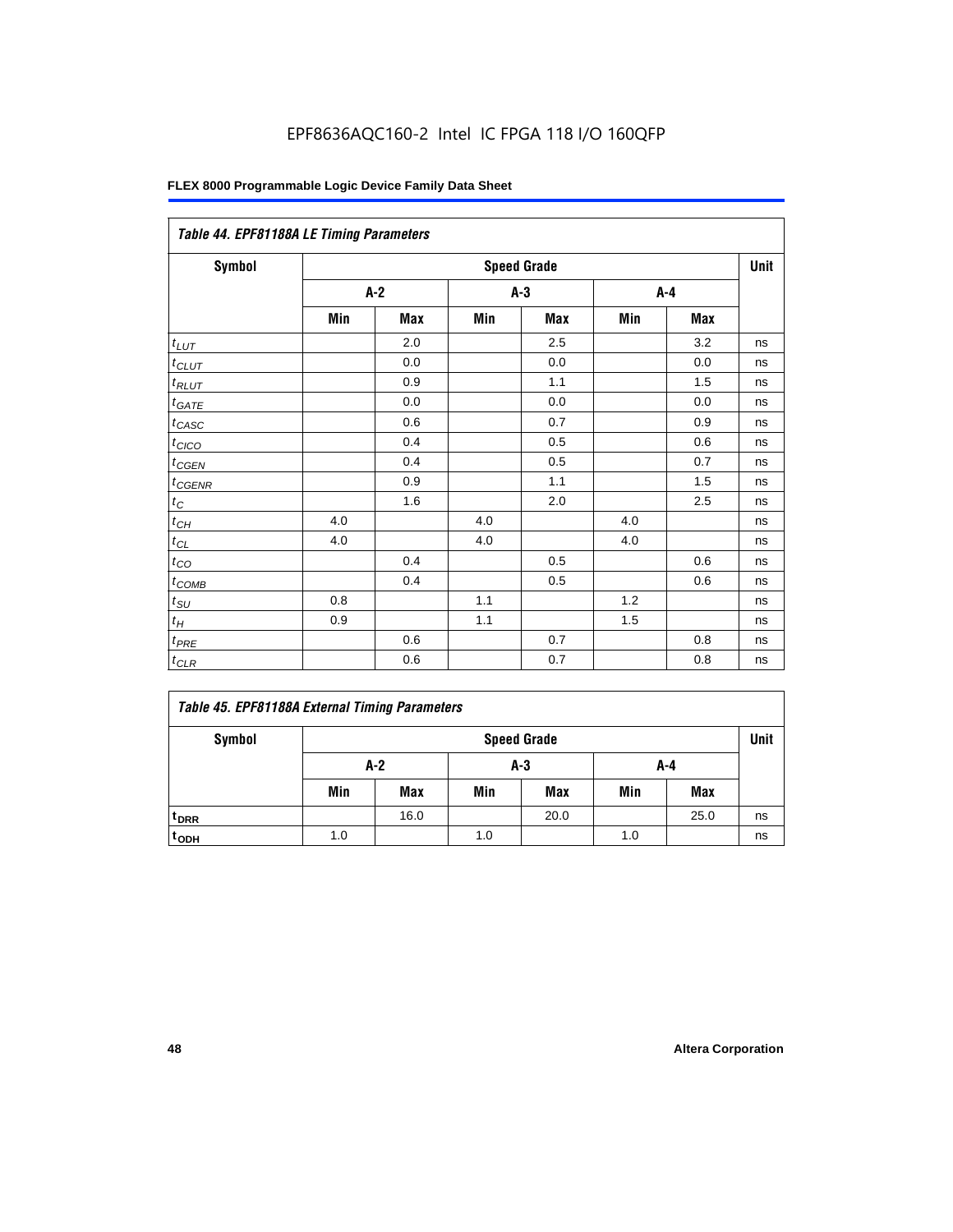| Table 46. EPF81500A I/O Element Timing Parameters |     |       |       |                    |       |            |      |  |  |  |
|---------------------------------------------------|-----|-------|-------|--------------------|-------|------------|------|--|--|--|
| <b>Symbol</b>                                     |     |       |       | <b>Speed Grade</b> |       |            | Unit |  |  |  |
|                                                   |     | $A-2$ | $A-3$ |                    | $A-4$ |            |      |  |  |  |
|                                                   | Min | Max   | Min   | <b>Max</b>         | Min   | <b>Max</b> |      |  |  |  |
| t <sub>IOD</sub>                                  |     | 0.7   |       | 0.8                |       | 0.9        | ns   |  |  |  |
| $t_{\text{IOC}}$                                  |     | 1.7   |       | 1.8                |       | 1.9        | ns   |  |  |  |
| $t_{IOE}$                                         |     | 1.7   |       | 1.8                |       | 1.9        | ns   |  |  |  |
| $t_{IOCO}$                                        |     | 1.0   |       | 1.0                |       | 1.0        | ns   |  |  |  |
| $t_{IOCOMB}$                                      |     | 0.3   |       | 0.2                |       | 0.1        | ns   |  |  |  |
| $t_{IQSU}$                                        | 1.4 |       | 1.6   |                    | 1.8   |            | ns   |  |  |  |
| $t_{IOH}$                                         | 0.0 |       | 0.0   |                    | 0.0   |            | ns   |  |  |  |
| $t_{IOCLR}$                                       |     | 1.2   |       | 1.2                |       | 1.2        | ns   |  |  |  |
| $t_{I\!N}$                                        |     | 1.5   |       | 1.6                |       | 1.7        | ns   |  |  |  |
| $t_{OD1}$                                         |     | 1.1   |       | 1.4                |       | 1.7        | ns   |  |  |  |
| $t_{\underline{OD2}}$                             |     | 1.6   |       | 1.9                |       | 2.2        | ns   |  |  |  |
| $t_{OD3}$                                         |     | 4.6   |       | 4.9                |       | 5.2        | ns   |  |  |  |
| $t_{XZ}$                                          |     | 1.4   |       | 1.6                |       | 1.8        | ns   |  |  |  |
| $t_{ZX1}$                                         |     | 1.4   |       | 1.6                |       | 1.8        | ns   |  |  |  |
| $t_{ZX2}$                                         |     | 1.9   |       | 2.1                |       | 2.3        | ns   |  |  |  |
| $t_{ZX3}$                                         |     | 4.9   |       | 5.1                |       | 5.3        | ns   |  |  |  |

| <b>Symbol</b>         |     | <b>Speed Grade</b> |       |            |     |     |    |  |  |  |
|-----------------------|-----|--------------------|-------|------------|-----|-----|----|--|--|--|
|                       | A-2 |                    | $A-3$ |            | A-4 |     |    |  |  |  |
|                       | Min | Max                | Min   | <b>Max</b> | Min | Max |    |  |  |  |
| $t_{LABCASC}$         |     | 0.3                |       | 0.3        |     | 0.4 | ns |  |  |  |
| <sup>t</sup> LABCARRY |     | 0.3                |       | 0.3        |     | 0.4 | ns |  |  |  |
| $t_{\text{LOCAL}}$    |     | 0.5                |       | 0.6        |     | 0.8 | ns |  |  |  |
| $t_{ROW}$             |     | 6.2                |       | 6.2        |     | 6.2 | ns |  |  |  |
| $t_{COL}$             |     | 3.0                |       | 3.0        |     | 3.0 | ns |  |  |  |
| $t_{DIN\_C}$          |     | 5.0                |       | 5.0        |     | 5.5 | ns |  |  |  |
| $t_{DIN\_D}$          |     | 8.2                |       | 8.2        |     | 8.7 | ns |  |  |  |
| $t_{DIN}$ 10          |     | 5.0                |       | 5.0        |     | 5.5 | ns |  |  |  |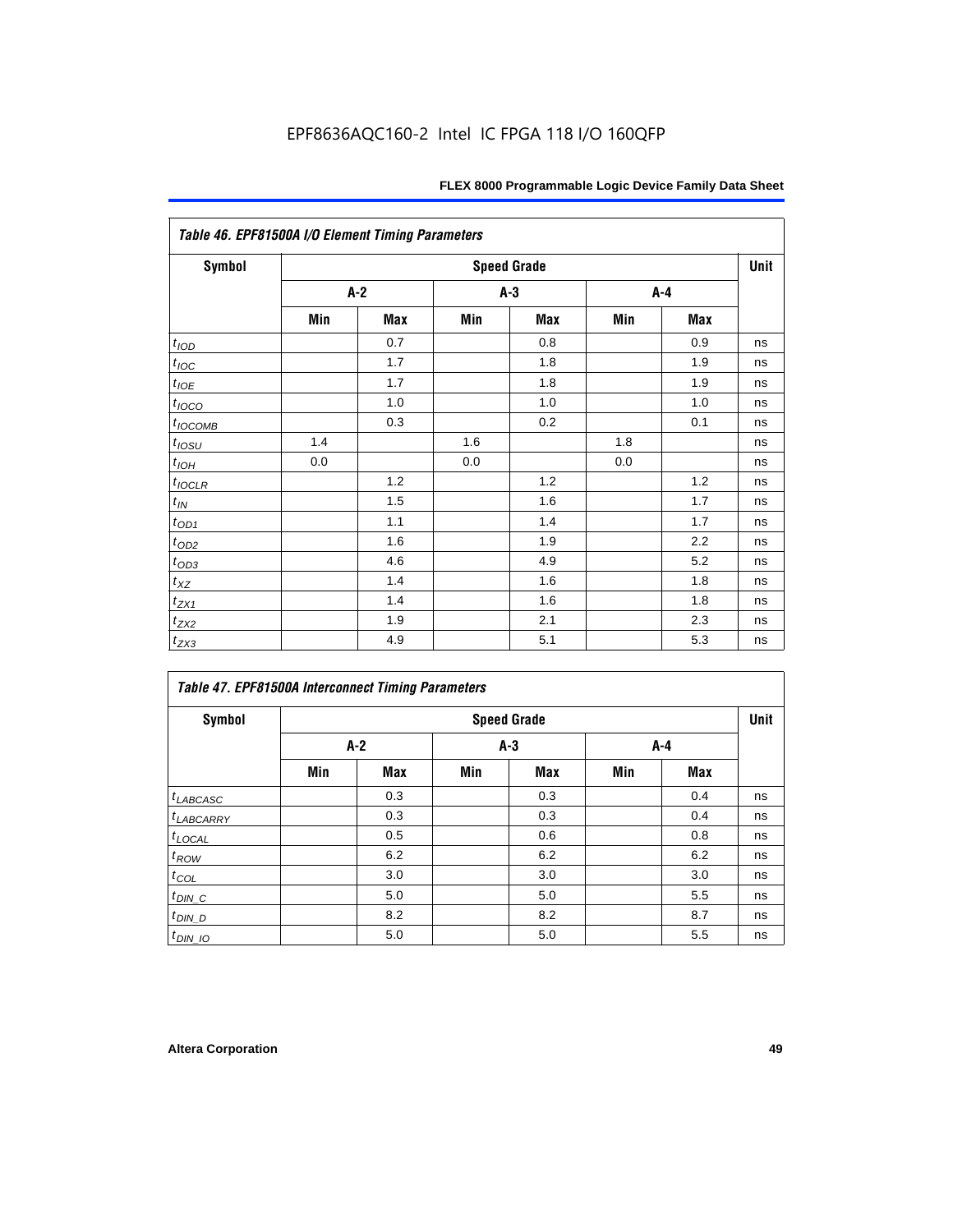| Table 48. EPF81500A LE Timing Parameters |                    |       |       |     |     |     |    |  |  |  |
|------------------------------------------|--------------------|-------|-------|-----|-----|-----|----|--|--|--|
| Symbol                                   | <b>Speed Grade</b> |       |       |     |     |     |    |  |  |  |
|                                          |                    | $A-2$ | $A-3$ |     | A-4 |     |    |  |  |  |
|                                          | Min                | Max   | Min   | Max | Min | Max |    |  |  |  |
| $t_{LUT}$                                |                    | 2.0   |       | 2.5 |     | 3.2 | ns |  |  |  |
| $t_{CLUT}$                               |                    | 0.0   |       | 0.0 |     | 0.0 | ns |  |  |  |
| $t_{RLUT}$                               |                    | 0.9   |       | 1.1 |     | 1.5 | ns |  |  |  |
| $t_{\underline{GATE}}$                   |                    | 0.0   |       | 0.0 |     | 0.0 | ns |  |  |  |
| $t_{CASC}$                               |                    | 0.6   |       | 0.7 |     | 0.9 | ns |  |  |  |
| $t_{CICO}$                               |                    | 0.4   |       | 0.5 |     | 0.6 | ns |  |  |  |
| $t_{CGEN}$                               |                    | 0.4   |       | 0.5 |     | 0.7 | ns |  |  |  |
| $t_{CGENR}$                              |                    | 0.9   |       | 1.1 |     | 1.5 | ns |  |  |  |
| $t_C$                                    |                    | 1.6   |       | 2.0 |     | 2.5 | ns |  |  |  |
| $t_{\mathit{CH}}$                        | 4.0                |       | 4.0   |     | 4.0 |     | ns |  |  |  |
| $t_{CL}$                                 | 4.0                |       | 4.0   |     | 4.0 |     | ns |  |  |  |
| $t_{\rm CO}$                             |                    | 0.4   |       | 0.5 |     | 0.6 | ns |  |  |  |
| $t_{\text{COMB}}$                        |                    | 0.4   |       | 0.5 |     | 0.6 | ns |  |  |  |
| $t_{\text{SU}}$                          | 0.8                |       | 1.1   |     | 1.2 |     | ns |  |  |  |
| $t_H$                                    | 0.9                |       | 1.1   |     | 1.5 |     | ns |  |  |  |
| $t_{PRE}$                                |                    | 0.6   |       | 0.7 |     | 0.8 | ns |  |  |  |
| $t_{CLR}$                                |                    | 0.6   |       | 0.7 |     | 0.8 | ns |  |  |  |

|  |  | Table 49. EPF81500A External Timing Parameters |
|--|--|------------------------------------------------|
|  |  |                                                |

| Symbol             | <b>Speed Grade</b> |            |     |            |     |            |    |  |
|--------------------|--------------------|------------|-----|------------|-----|------------|----|--|
|                    | A-2<br>A-3<br>A-4  |            |     |            |     |            |    |  |
|                    | Min                | <b>Max</b> | Min | <b>Max</b> | Min | <b>Max</b> |    |  |
| t <sub>DRR</sub>   |                    | 16.1       |     | 20.1       |     | 25.1       | ns |  |
| $t$ <sub>ODH</sub> | 1.0                |            | 1.0 |            | 1.0 |            | ns |  |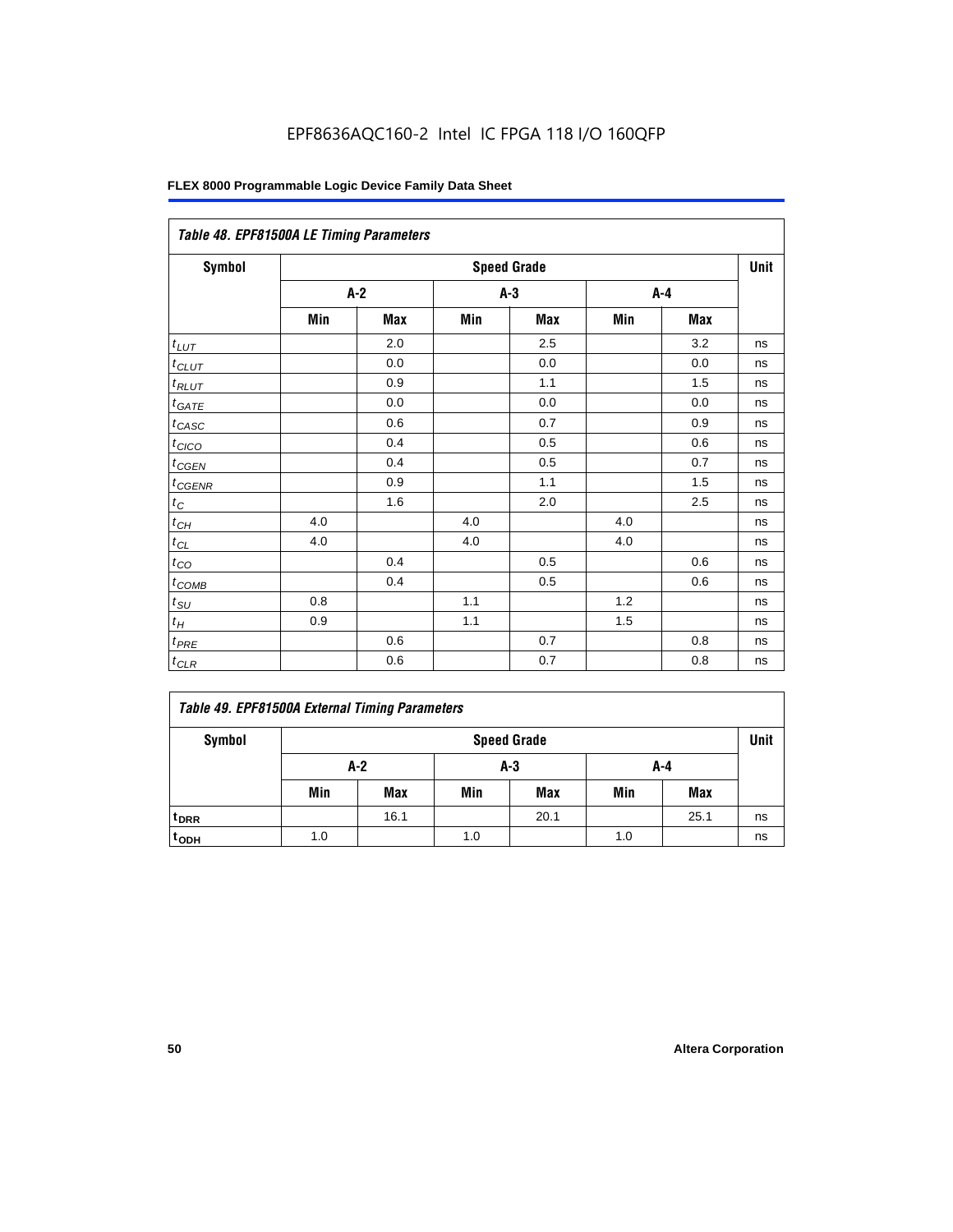| <b>Power</b><br><b>Consumption</b> | The supply power (P) for FLEX 8000 devices can be calculated with the<br>following equation:                                                                                                                                                                                                                                                                                                                                                                                                                                                     |    |  |  |  |  |  |
|------------------------------------|--------------------------------------------------------------------------------------------------------------------------------------------------------------------------------------------------------------------------------------------------------------------------------------------------------------------------------------------------------------------------------------------------------------------------------------------------------------------------------------------------------------------------------------------------|----|--|--|--|--|--|
|                                    | $P = P_{INT} + P_{IO} = [(I_{COSTANDBY} + I_{CCACTIVE}) \times V_{CC}] + P_{IO}$                                                                                                                                                                                                                                                                                                                                                                                                                                                                 |    |  |  |  |  |  |
|                                    | Typical $I_{\text{CCSTANDBY}}$ values are shown as $I_{\text{CC0}}$ in Table 11 on page 28 and<br>Table 15 on page 30. The $P_{IO}$ value, which depends on the device output<br>load characteristics and switching frequency, can be calculated using the<br>guidelines given in Application Note 74 (Evaluating Power for Altera<br>Devices). The I <sub>CCACTIVE</sub> value depends on the switching frequency and<br>the application logic. This value can be calculated based on the amount of<br>current that each LE typically consumes. |    |  |  |  |  |  |
|                                    | The following equation shows the general formula for calculating<br>ICCACTIVE:                                                                                                                                                                                                                                                                                                                                                                                                                                                                   |    |  |  |  |  |  |
|                                    | $I_{\text{CCACTIVE}} = K \times f_{\text{MAX}} \times N \times \text{togLC} \times \frac{\mu A}{\text{MHz} \times \text{LE}}$                                                                                                                                                                                                                                                                                                                                                                                                                    |    |  |  |  |  |  |
|                                    | The parameters in this equation are shown below:                                                                                                                                                                                                                                                                                                                                                                                                                                                                                                 |    |  |  |  |  |  |
|                                    | $=$ Maximum operating frequency in MHz<br>$f_{MAX}$<br>N<br>= Total number of logic cells used in the device<br>= Average percentage of logic cells toggling at each clock<br>$\log_{LC}$<br>$=$ Constant, shown in Table 50<br>K                                                                                                                                                                                                                                                                                                                |    |  |  |  |  |  |
|                                    | <b>Table 50. Values for Constant K</b>                                                                                                                                                                                                                                                                                                                                                                                                                                                                                                           |    |  |  |  |  |  |
|                                    | <b>Device</b>                                                                                                                                                                                                                                                                                                                                                                                                                                                                                                                                    | K  |  |  |  |  |  |
|                                    | 5.0-V FLEX 8000 devices                                                                                                                                                                                                                                                                                                                                                                                                                                                                                                                          | 75 |  |  |  |  |  |
|                                    | 3.3-V FLEX 8000 devices                                                                                                                                                                                                                                                                                                                                                                                                                                                                                                                          | 60 |  |  |  |  |  |
|                                    | This calculation provides an $I_{CC}$ estimate based on typical conditions<br>with no output load. The actual $I_{CC}$ value should be verified during<br>operation because this measurement is sensitive to the actual pattern in<br>the device and the environmental operating conditions.                                                                                                                                                                                                                                                     |    |  |  |  |  |  |
|                                    | Figure 20 shows the relationship between $I_{CC}$ and operating frequency<br>for several LE utilization values.                                                                                                                                                                                                                                                                                                                                                                                                                                  |    |  |  |  |  |  |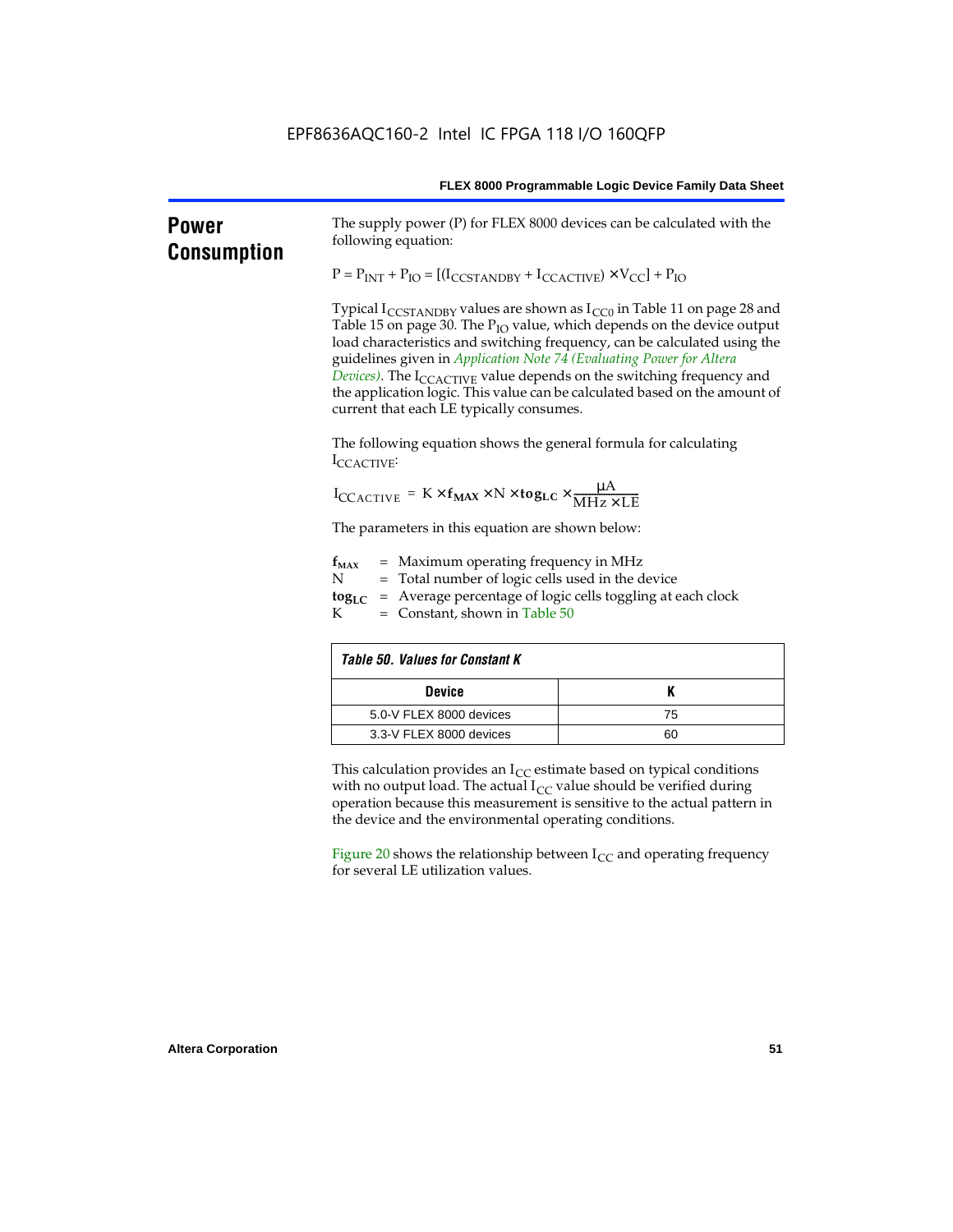

# *Figure 20. FLEX 8000 I<sub>CCACTIVE</sub> vs. Operating Frequency* **5.0-V FLEX 8000 Devices**

## **Configuration & Operation**

The FLEX 8000 architecture supports several configuration schemes to load a design into the device(s) on the circuit board. This section summarizes the device operating modes and available device configuration schemes.

For more information, go to *Application Note 33 (Configuring FLEX 8000 Devices)* and *Application Note 38 (Configuring Multiple FLEX 8000 Devices)*.

**52 Altera Corporation**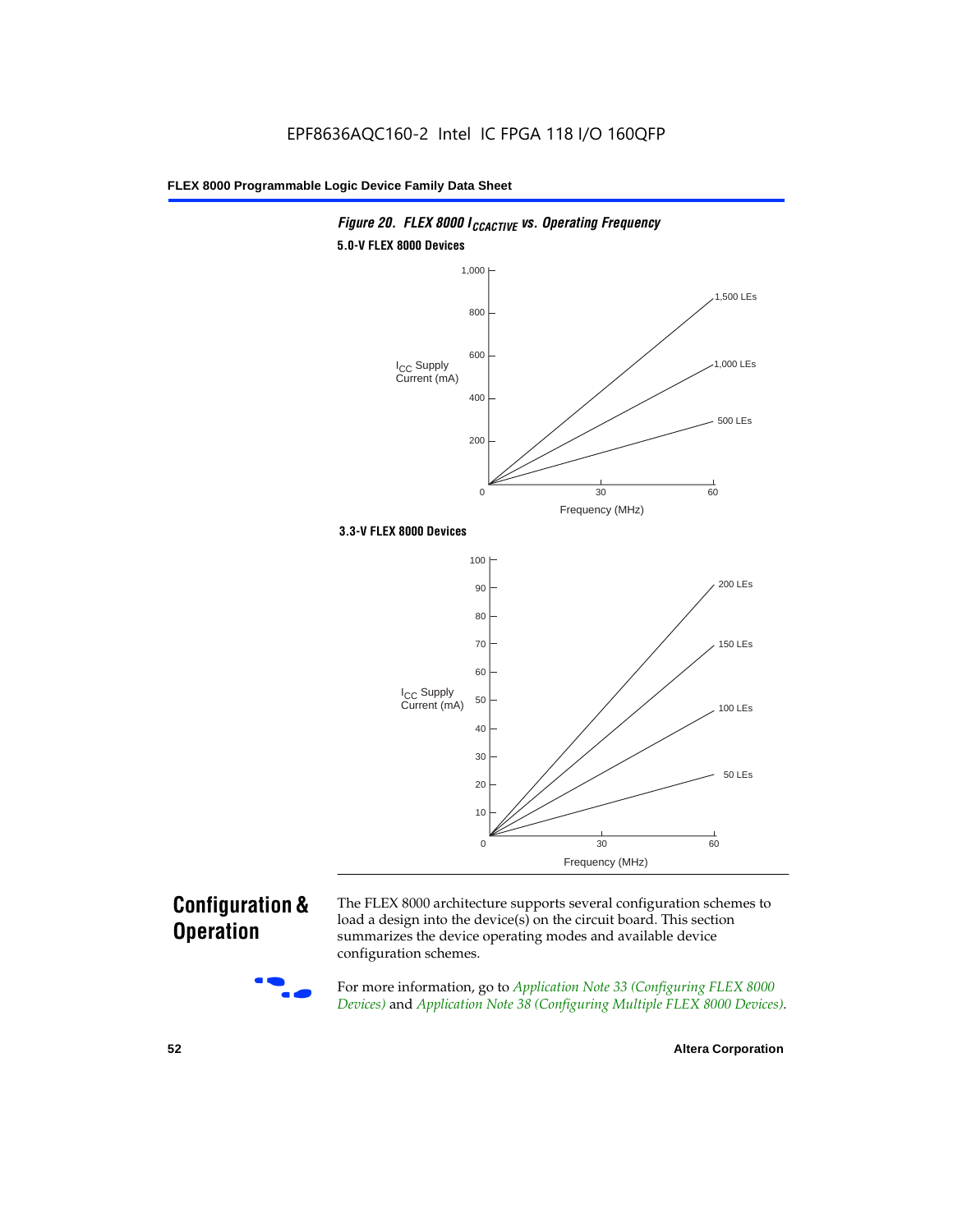#### **Operating Modes**

The FLEX 8000 architecture uses SRAM elements that require configuration data to be loaded whenever the device powers up and begins operation. The process of physically loading the SRAM programming data into the device is called *configuration*. During initialization, which occurs immediately after configuration, the device resets registers, enables I/O pins, and begins to operate as a logic device. The I/O pins are tri-stated during power-up, and before and during configuration. The configuration and initialization processes together are called *command mode*; normal device operation is called *user mode*.

SRAM elements allow FLEX 8000 devices to be reconfigured in-circuit with new programming data that is loaded into the device. Real-time reconfiguration is performed by forcing the device into command mode with a device pin, loading different programming data, reinitializing the device, and resuming user-mode operation. The entire reconfiguration process requires less than 100 ms and can be used to dynamically reconfigure an entire system. In-field upgrades can be performed by distributing new configuration files.

#### **Configuration Schemes**

The configuration data for a FLEX 8000 device can be loaded with one of six configuration schemes, chosen on the basis of the target application. Both active and passive schemes are available. In the active configuration schemes, the FLEX 8000 device functions as the controller, directing the loading operation, controlling external configuration devices, and completing the loading process. The clock source for all active configuration schemes is an oscillator on the FLEX 8000 device that operates between 2 MHz and 6 MHz. In the passive configuration schemes, an external controller guides the FLEX 8000 device. Table 51 shows the data source for each of the six configuration schemes.

| <b>Table 51. Data Source for Configuration</b> |                |                               |  |  |  |  |  |  |
|------------------------------------------------|----------------|-------------------------------|--|--|--|--|--|--|
| <b>Configuration Scheme</b>                    | <b>Acronym</b> | Data Source                   |  |  |  |  |  |  |
| Active serial                                  | AS             | Altera configuration device   |  |  |  |  |  |  |
| Active parallel up                             | APU            | Parallel configuration device |  |  |  |  |  |  |
| Active parallel down                           | <b>APD</b>     | Parallel configuration device |  |  |  |  |  |  |
| Passive serial                                 | PS             | Serial data path              |  |  |  |  |  |  |
| Passive parallel synchronous                   | <b>PPS</b>     | Intelligent host              |  |  |  |  |  |  |
| Passive parallel asynchronous                  | <b>PPA</b>     | Intelligent host              |  |  |  |  |  |  |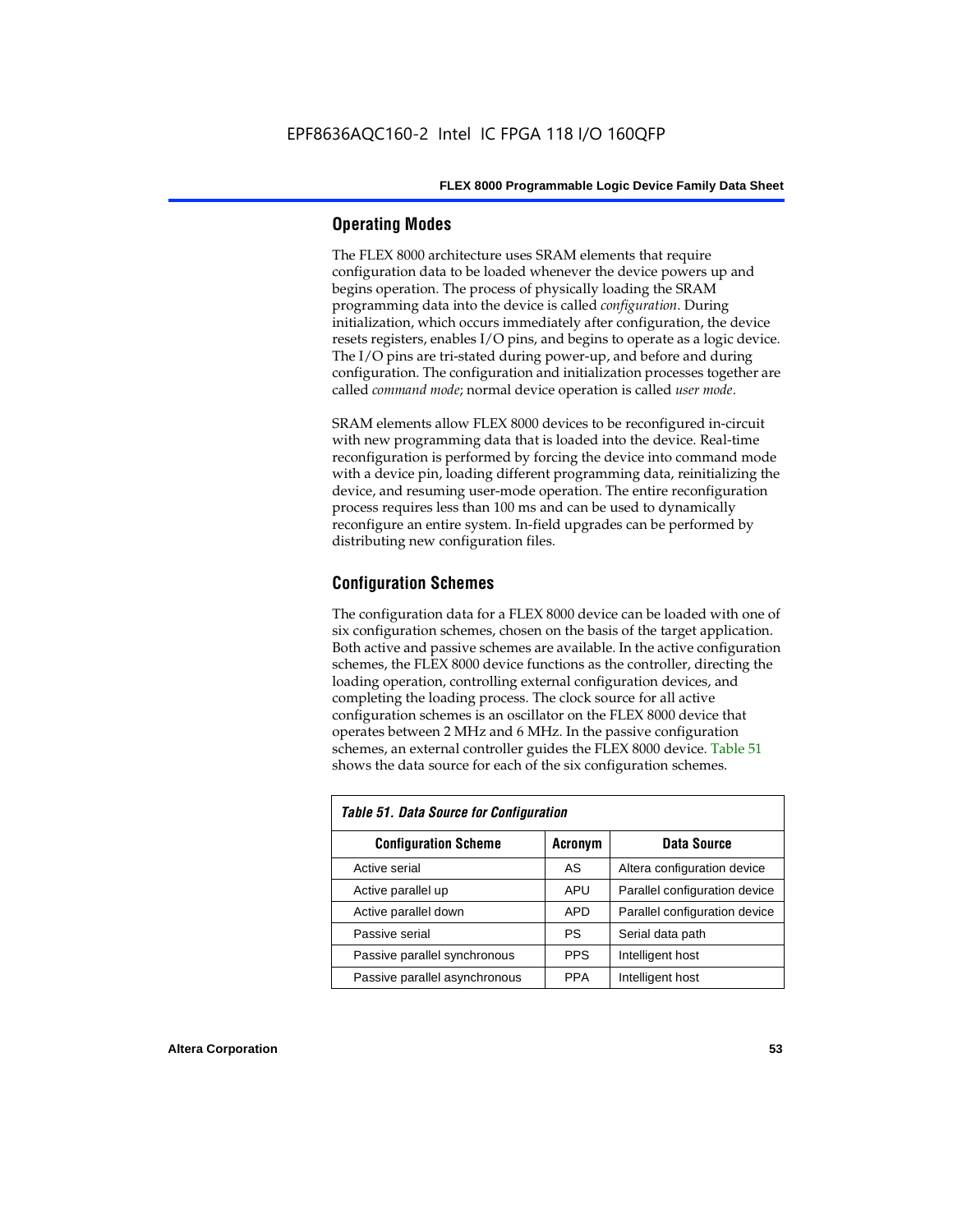## **Device Pin-Outs**

Tables 52 through 54 show the pin names and numbers for the dedicated pins in each FLEX 8000 device package.

|                  | 84-Pin                         | 84-Pin                         | <b>100-Pin</b>                 | <b>100-Pin</b>                 | <b>144-Pin</b>                 | <b>160-Pin</b>                | <b>160-Pin</b>                 |
|------------------|--------------------------------|--------------------------------|--------------------------------|--------------------------------|--------------------------------|-------------------------------|--------------------------------|
|                  | <b>PLCC</b><br><b>EPF8282A</b> | <b>PLCC</b><br><b>EPF8452A</b> | <b>TQFP</b><br><b>EPF8282A</b> | <b>TQFP</b><br><b>EPF8452A</b> | <b>TQFP</b><br><b>EPF8820A</b> | <b>PGA</b><br><b>EPF8452A</b> | <b>PQFP</b><br><b>EPF8820A</b> |
|                  |                                | <b>EPF8636A</b>                | <b>EPF8282AV</b>               |                                |                                |                               | (1)                            |
| nSP(2)           | 75                             | 75                             | 75                             | 76                             | 110                            | R <sub>1</sub>                | $\mathbf{1}$                   |
| MSELO(2)         | 74                             | 74                             | 74                             | 75                             | 109                            | P <sub>2</sub>                | $\overline{2}$                 |
| MSEL1(2)         | 53                             | 53                             | 51                             | 51                             | 72                             | A1                            | 44                             |
| nSTATUS (2)      | 32                             | 32                             | 24                             | 25                             | 37                             | C13                           | 82                             |
| $n$ CONFIG $(2)$ | 33                             | 33                             | 25                             | 26                             | 38                             | A15                           | 81                             |
| DCLK $(2)$       | 10                             | 10                             | 100                            | 100                            | 143                            | P <sub>14</sub>               | 125                            |
| CONF_DONE (2)    | 11                             | 11                             | 1                              | $\mathbf{1}$                   | 144                            | N <sub>13</sub>               | 124                            |
| nWS              | 30                             | 30                             | 22                             | 23                             | 33                             | F <sub>13</sub>               | 87                             |
| nRS              | 48                             | 48                             | 42                             | 45                             | 31                             | C6                            | 89                             |
| <b>RDCLK</b>     | 49                             | 49                             | 45                             | 46                             | 12                             | B5                            | 110                            |
| nCS              | 29                             | 29                             | 21                             | 22                             | $\overline{4}$                 | D <sub>15</sub>               | 118                            |
| CS               | 28                             | 28                             | 19                             | 21                             | 3                              | E <sub>15</sub>               | 121                            |
| RDYnBUSY         | 77                             | 77                             | 77                             | 78                             | 20                             | P <sub>3</sub>                | 100                            |
| <b>CLKUSR</b>    | 50                             | 50                             | 47                             | 47                             | 13                             | C <sub>5</sub>                | 107                            |
| ADD17            | 51                             | 51                             | 49                             | 48                             | 75                             | B4                            | 40                             |
| ADD16            | 36                             | 55                             | 28                             | 54                             | 76                             | E <sub>2</sub>                | 39                             |
| ADD15            | 56                             | 56                             | 55                             | 55                             | 77                             | D <sub>1</sub>                | 38                             |
| ADD14            | 57                             | 57                             | 57                             | 57                             | 78                             | E1                            | 37                             |
| ADD13            | 58                             | 58                             | 58                             | 58                             | 79                             | F <sub>3</sub>                | 36                             |
| ADD12            | 60                             | 60                             | 59                             | 60                             | 83                             | F <sub>2</sub>                | 32                             |
| ADD11            | 61                             | 61                             | 60                             | 61                             | 85                             | F <sub>1</sub>                | 30                             |
| ADD10            | 62                             | 62                             | 61                             | 62                             | 87                             | G2                            | 28                             |
| ADD <sub>9</sub> | 63                             | 63                             | 62                             | 64                             | 89                             | G1                            | 26                             |
| ADD <sub>8</sub> | 64                             | 64                             | 64                             | 65                             | 92                             | H1                            | 22                             |
| ADD7             | 65                             | 65                             | 65                             | 66                             | 94                             | H <sub>2</sub>                | 20                             |
| ADD <sub>6</sub> | 66                             | 66                             | 66                             | 67                             | 95                             | J1                            | 18                             |
| ADD <sub>5</sub> | 67                             | 67                             | 67                             | 68                             | 97                             | J2                            | 16                             |
| ADD4             | 69                             | 69                             | 68                             | 70                             | 102                            | K <sub>2</sub>                | 11                             |
| ADD3             | 70                             | 70                             | 69                             | 71                             | 103                            | K <sub>1</sub>                | 10                             |
| ADD <sub>2</sub> | 71                             | 71                             | 71                             | 72                             | 104                            | K3                            | 8                              |
|                  |                                |                                |                                |                                |                                |                               |                                |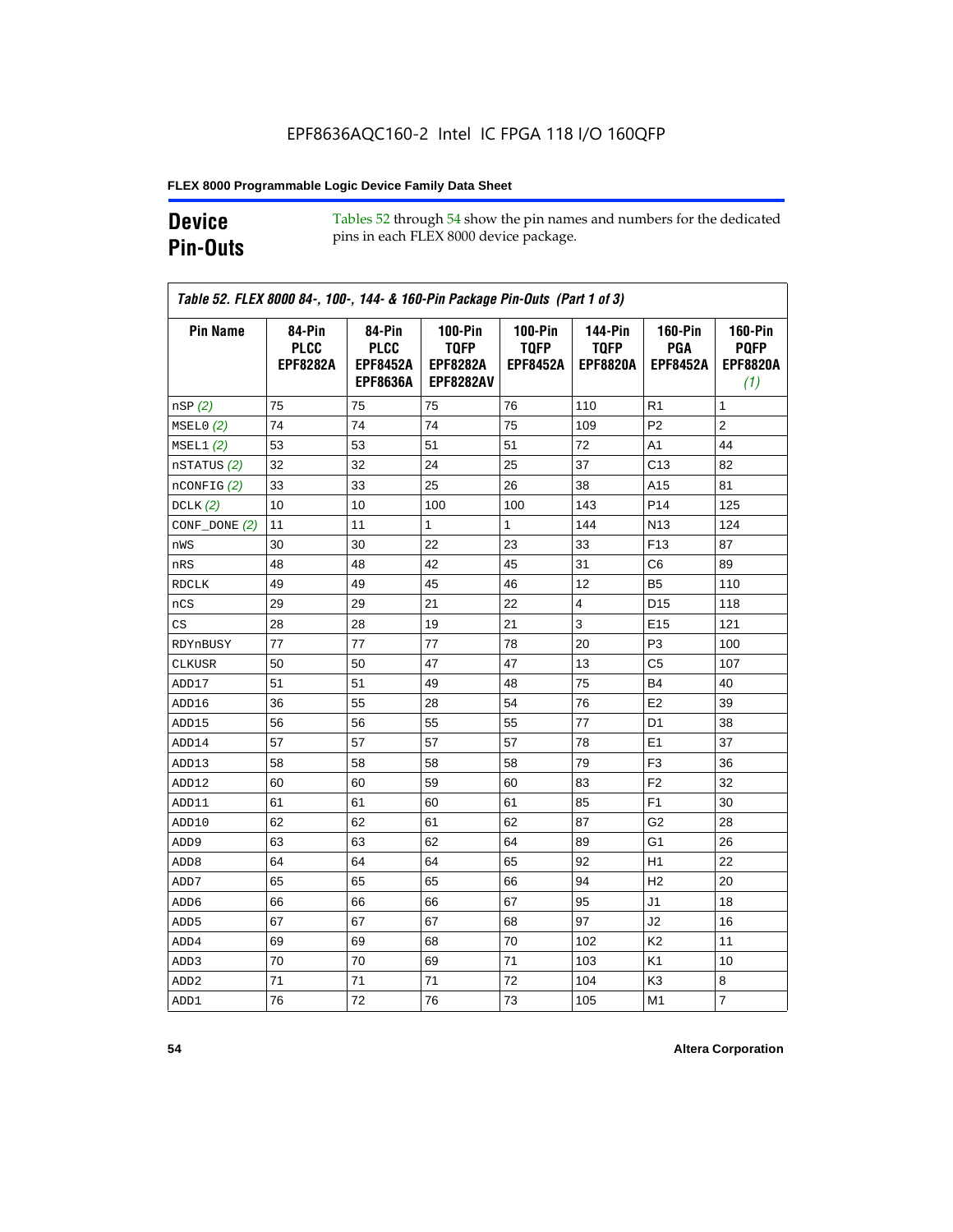|                   | Table 52. FLEX 8000 84-, 100-, 144- & 160-Pin Package Pin-Outs (Part 2 of 3) |                                                             |                                                                      |                                                  |                                                  |                                                                                                       |                                                         |
|-------------------|------------------------------------------------------------------------------|-------------------------------------------------------------|----------------------------------------------------------------------|--------------------------------------------------|--------------------------------------------------|-------------------------------------------------------------------------------------------------------|---------------------------------------------------------|
| <b>Pin Name</b>   | 84-Pin<br><b>PLCC</b><br><b>EPF8282A</b>                                     | 84-Pin<br><b>PLCC</b><br><b>EPF8452A</b><br><b>EPF8636A</b> | <b>100-Pin</b><br><b>TQFP</b><br><b>EPF8282A</b><br><b>EPF8282AV</b> | <b>100-Pin</b><br><b>TQFP</b><br><b>EPF8452A</b> | <b>144-Pin</b><br><b>TQFP</b><br><b>EPF8820A</b> | <b>160-Pin</b><br>PGA<br><b>EPF8452A</b>                                                              | <b>160-Pin</b><br><b>PQFP</b><br><b>EPF8820A</b><br>(1) |
| ADD <sub>0</sub>  | 78                                                                           | 76                                                          | 78                                                                   | 77                                               | 106                                              | N3                                                                                                    | 6                                                       |
| DATA7             | 3                                                                            | $\overline{2}$                                              | 90                                                                   | 89                                               | 131                                              | P <sub>8</sub>                                                                                        | 140                                                     |
| DATA6             | $\overline{4}$                                                               | $\overline{4}$                                              | 91                                                                   | 91                                               | 132                                              | P <sub>10</sub>                                                                                       | 139                                                     |
| DATA5             | 6                                                                            | 6                                                           | 92                                                                   | 95                                               | 133                                              | R <sub>12</sub>                                                                                       | 138                                                     |
| DATA4             | $\overline{7}$                                                               | $\overline{7}$                                              | 95                                                                   | 96                                               | 134                                              | R <sub>13</sub>                                                                                       | 136                                                     |
| DATA3             | 8                                                                            | 8                                                           | 97                                                                   | 97                                               | 135                                              | P <sub>13</sub>                                                                                       | 135                                                     |
| DATA2             | 9                                                                            | 9                                                           | 99                                                                   | 98                                               | 137                                              | R <sub>14</sub>                                                                                       | 133                                                     |
| DATA1             | 13                                                                           | 13                                                          | $\overline{4}$                                                       | $\overline{4}$                                   | 138                                              | N <sub>15</sub>                                                                                       | 132                                                     |
| DATA0             | 14                                                                           | 14                                                          | 5                                                                    | 5                                                | 140                                              | K <sub>13</sub>                                                                                       | 129                                                     |
| SDOUT(3)          | 79                                                                           | 78                                                          | 79                                                                   | 79                                               | 23                                               | P <sub>4</sub>                                                                                        | 97                                                      |
| TDI $(4)$         | 55                                                                           | 45 $(5)$                                                    | 54                                                                   | L,                                               | 96                                               | $\overline{\phantom{0}}$                                                                              | 17                                                      |
| TDO(4)            | 27                                                                           | 27(5)                                                       | 18                                                                   |                                                  | 18                                               | —                                                                                                     | 102                                                     |
| TCK $(4)$ , $(6)$ | 72                                                                           | 44 $(5)$                                                    | 72                                                                   |                                                  | 88                                               |                                                                                                       | 27                                                      |
| TMS $(4)$         | 20                                                                           | 43 $(5)$                                                    | 11                                                                   | $\overline{\phantom{0}}$                         | 86                                               | $\qquad \qquad -$                                                                                     | 29                                                      |
| TRST $(7)$        | 52                                                                           | 52(8)                                                       | 50                                                                   | $\overline{\phantom{0}}$                         | 71                                               | $\qquad \qquad -$                                                                                     | 45                                                      |
| Dedicated         | 12, 31, 54,                                                                  | 12, 31, 54,                                                 | 3, 23, 53, 73 3, 24, 53,                                             |                                                  | 9, 26, 82,                                       | C3, D14,                                                                                              | 14, 33, 94,                                             |
| Inputs (10)       | 73                                                                           | 73                                                          |                                                                      | 74                                               | 99                                               | N <sub>2</sub> , R <sub>15</sub>                                                                      | 113                                                     |
| VCCINT            | 17, 38, 59,<br>80                                                            | 17, 38, 59,<br>80                                           | 6, 20, 37, 56, 9, 32, 49,<br>70, 87                                  | 59, 82                                           | 8, 28, 70,<br>90, 111                            | B2, C4, D3,<br>D8, D12,<br>G3, G12,<br>H4, H13,<br>J3, J12,<br>M4, M7,<br>M9, M13,<br>N <sub>12</sub> | 3, 24, 46,<br>92, 114,<br>160                           |
| <b>VCCIO</b>      |                                                                              |                                                             | -                                                                    |                                                  | 16, 40, 60,<br>69, 91,<br>112, 122,<br>141       | -                                                                                                     | 23, 47, 57,<br>69, 79,<br>104, 127,<br>137, 149,<br>159 |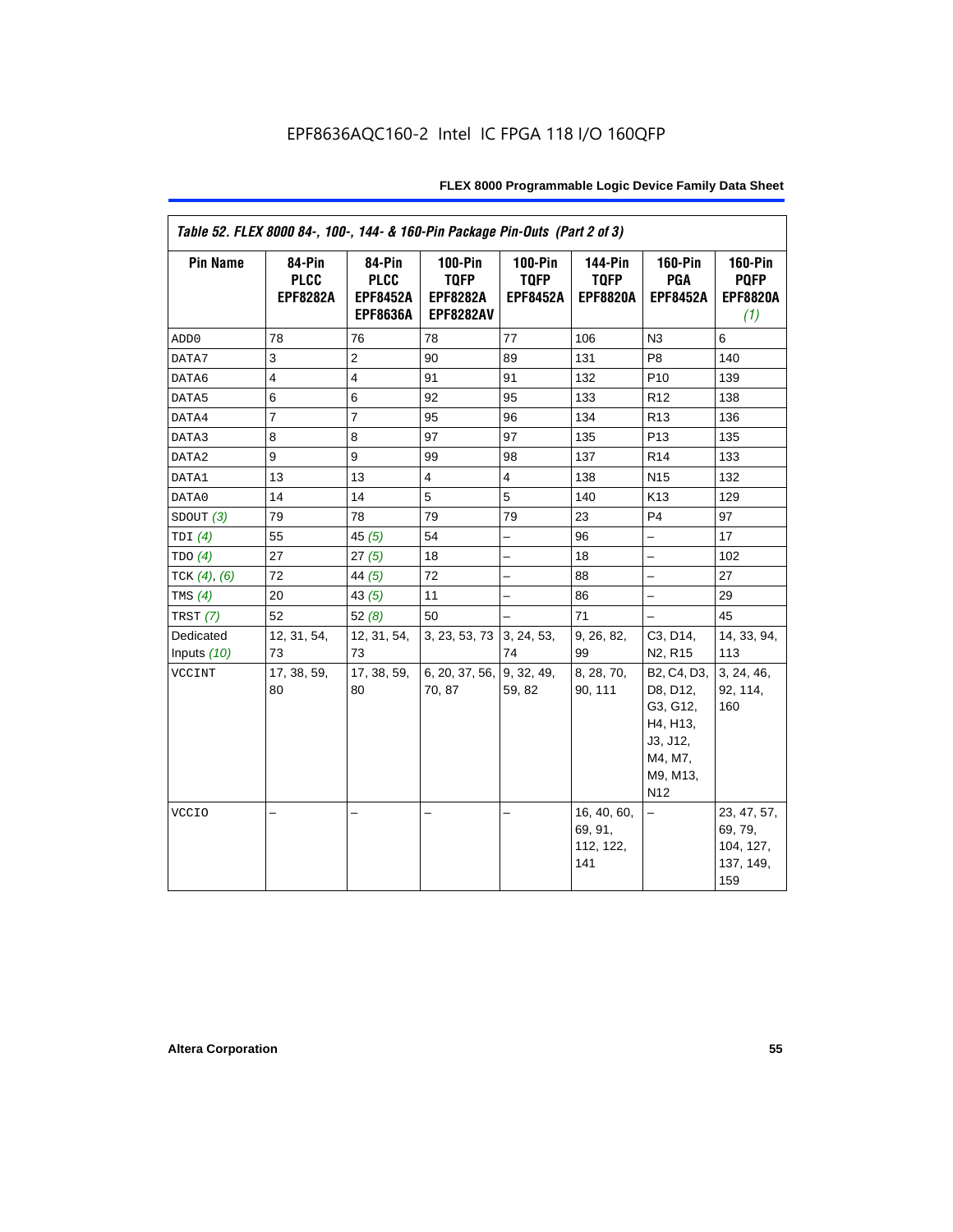| Table 52. FLEX 8000 84-, 100-, 144- & 160-Pin Package Pin-Outs (Part 3 of 3) |                                          |                                                             |                                                          |                                                                                |                                                           |                                                                                                               |                                                                                        |  |  |  |
|------------------------------------------------------------------------------|------------------------------------------|-------------------------------------------------------------|----------------------------------------------------------|--------------------------------------------------------------------------------|-----------------------------------------------------------|---------------------------------------------------------------------------------------------------------------|----------------------------------------------------------------------------------------|--|--|--|
| <b>Pin Name</b>                                                              | 84-Pin<br><b>PLCC</b><br><b>EPF8282A</b> | 84-Pin<br><b>PLCC</b><br><b>EPF8452A</b><br><b>EPF8636A</b> | $100-Pin$<br>TQFP<br><b>EPF8282A</b><br><b>EPF8282AV</b> | $100-Pin$<br><b>TQFP</b><br><b>EPF8452A</b>                                    | <b>144-Pin</b><br><b>TQFP</b><br><b>EPF8820A</b>          | <b>160-Pin</b><br>PGA<br><b>EPF8452A</b>                                                                      | <b>160-Pin</b><br><b>PQFP</b><br><b>EPF8820A</b><br>(1)                                |  |  |  |
| <b>GND</b>                                                                   | 5, 26, 47, 68                            | 5, 26, 47,<br>68                                            | 2, 13, 30, 44,<br>52, 63, 80,<br>94                      | 19, 44, 69,<br>94                                                              | 7, 17, 27,<br>39, 54,<br>80, 81,<br>100, 101,<br>128, 142 | C12, D4,<br>D7, D9,<br>D13, G4,<br>G13, H3,<br>H12, J4,<br>J13, L1,<br>M3, M8,<br>M12, M15,<br>N <sub>4</sub> | 12, 13, 34,<br>35, 51, 63,<br>75, 80, 83,<br>93, 103,<br>115, 126,<br>131, 143,<br>155 |  |  |  |
| No Connect<br>(N.C.)<br>Total User I/O<br>Pins $(9)$                         | 64                                       | 64                                                          | 74                                                       | 2, 6, 13, 30,<br>37, 42, 43,<br>50, 52, 56,<br>63, 80, 87,<br>92, 93, 99<br>64 | 108                                                       | 116                                                                                                           | 116                                                                                    |  |  |  |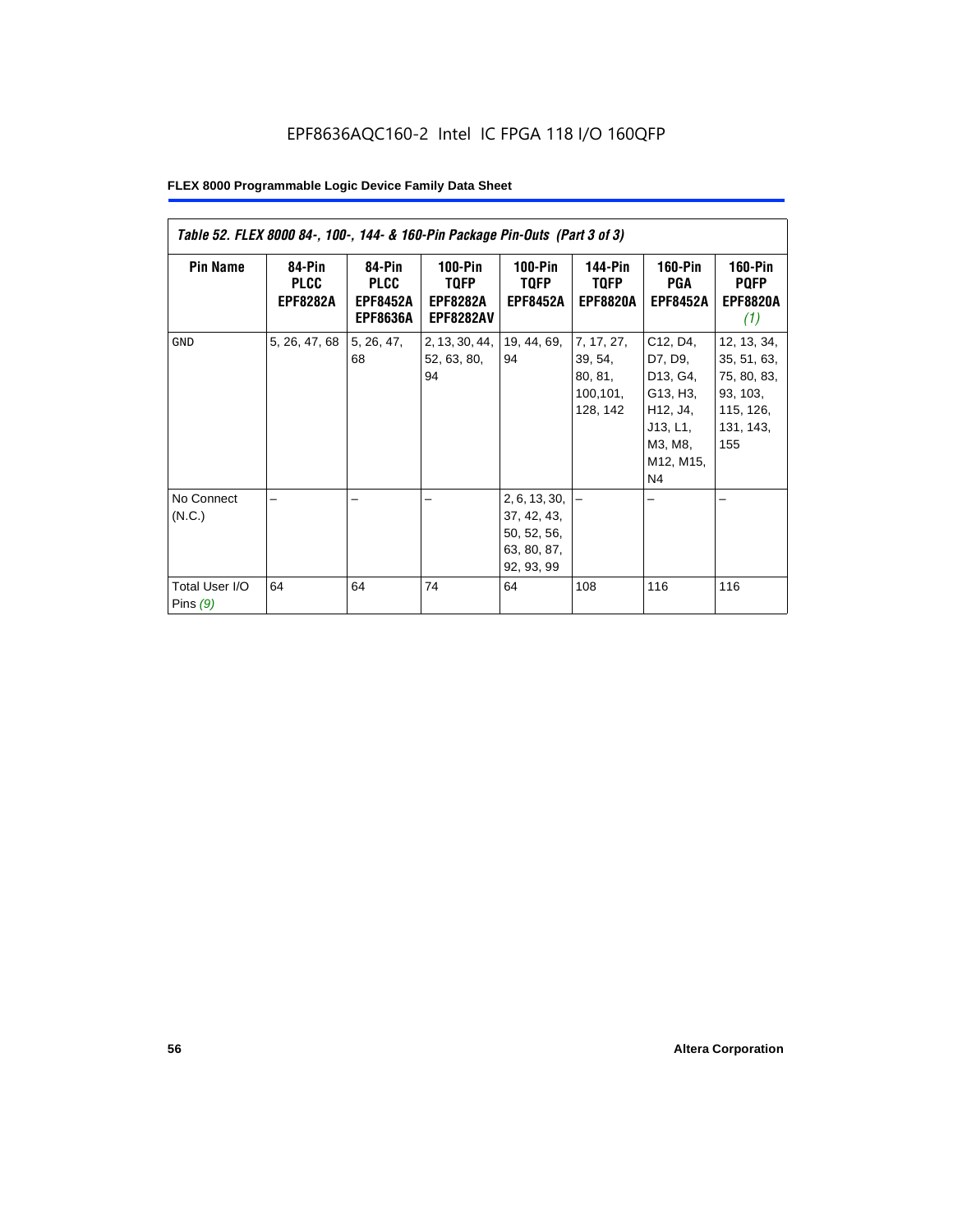|                  | Table 53. FLEX 8000 160-, 192- & 208-Pin Package Pin-Outs (Part 1 of 2) |                                                  |                                                   |                        |                        |                                                                   |  |  |  |
|------------------|-------------------------------------------------------------------------|--------------------------------------------------|---------------------------------------------------|------------------------|------------------------|-------------------------------------------------------------------|--|--|--|
| <b>Pin Name</b>  | <b>160-Pin</b><br><b>PQFP</b><br><b>EPF8452A</b>                        | <b>160-Pin</b><br><b>PQFP</b><br><b>EPF8636A</b> | 192-Pin PGA<br><b>EPF8636A</b><br><b>EPF8820A</b> | 208-Pin<br><b>PQFP</b> | 208-Pin<br><b>PQFP</b> | 208-Pin<br><b>PQFP</b><br>EPF8636A (1) EPF8820A (1) EPF81188A (1) |  |  |  |
| nSP (2)          | 120                                                                     | 1                                                | R <sub>15</sub>                                   | 207                    | 207                    | 5                                                                 |  |  |  |
| MSELO(2)         | 117                                                                     | 3                                                | T <sub>15</sub>                                   | 4                      | 4                      | 21                                                                |  |  |  |
| MSEL1(2)         | 84                                                                      | 38                                               | T <sub>3</sub>                                    | 49                     | 49                     | 33                                                                |  |  |  |
| nSTATUS (2)      | 37                                                                      | 83                                               | B <sub>3</sub>                                    | 108                    | 108                    | 124                                                               |  |  |  |
| nCONFIG (2)      | 40                                                                      | 81                                               | C <sub>3</sub>                                    | 103                    | 103                    | 107                                                               |  |  |  |
| DCLK $(2)$       | 1                                                                       | 120                                              | C <sub>15</sub>                                   | 158                    | 158                    | 154                                                               |  |  |  |
| CONF_DONE<br>(2) | 4                                                                       | 118                                              | <b>B15</b>                                        | 153                    | 153                    | 138                                                               |  |  |  |
| nWS              | 30                                                                      | 89                                               | C5                                                | 114                    | 114                    | 118                                                               |  |  |  |
| nRS              | 71                                                                      | 50                                               | B <sub>5</sub>                                    | 66                     | 116                    | 121                                                               |  |  |  |
| <b>RDCLK</b>     | 73                                                                      | 48                                               | C <sub>11</sub>                                   | 64                     | 137                    | 137                                                               |  |  |  |
| nCS              | 29                                                                      | 91                                               | <b>B13</b>                                        | 116                    | 145                    | 142                                                               |  |  |  |
| CS               | 27                                                                      | 93                                               | A16                                               | 118                    | 148                    | 144                                                               |  |  |  |
| RDYnBUSY         | 125                                                                     | 155                                              | A <sub>8</sub>                                    | 201                    | 127                    | 128                                                               |  |  |  |
| CLKUSR           | 76                                                                      | 44                                               | A10                                               | 59                     | 134                    | 134                                                               |  |  |  |
| ADD17            | 78                                                                      | 43                                               | R <sub>5</sub>                                    | 57                     | 43                     | 46                                                                |  |  |  |
| ADD16            | 91                                                                      | 33                                               | U <sub>3</sub>                                    | 43                     | 42                     | 45                                                                |  |  |  |
| ADD15            | 92                                                                      | 31                                               | T <sub>5</sub>                                    | 41                     | 41                     | 44                                                                |  |  |  |
| ADD14            | 94                                                                      | 29                                               | U <sub>4</sub>                                    | 39                     | 40                     | 39                                                                |  |  |  |
| ADD13            | 95                                                                      | 27                                               | R <sub>6</sub>                                    | 37                     | 39                     | 37                                                                |  |  |  |
| ADD12            | 96                                                                      | 24                                               | T <sub>6</sub>                                    | 31                     | 35                     | 36                                                                |  |  |  |
| ADD11            | 97                                                                      | 23                                               | R7                                                | 30                     | 33                     | 31                                                                |  |  |  |
| ADD10            | 98                                                                      | 22                                               | T7                                                | 29                     | 31                     | 30                                                                |  |  |  |
| ADD <sub>9</sub> | 99                                                                      | 21                                               | T <sub>8</sub>                                    | 28                     | 29                     | 29                                                                |  |  |  |
| ADD <sub>8</sub> | 101                                                                     | 20                                               | U <sub>9</sub>                                    | 24                     | 25                     | 26                                                                |  |  |  |
| ADD7             | 102                                                                     | 19                                               | U10                                               | 23                     | 23                     | 25                                                                |  |  |  |
| ADD <sub>6</sub> | 103                                                                     | 18                                               | U11                                               | 22                     | 21                     | 24                                                                |  |  |  |
| ADD <sub>5</sub> | 104                                                                     | 17                                               | U12                                               | 21                     | 19                     | 18                                                                |  |  |  |
| ADD4             | 105                                                                     | 13                                               | R <sub>12</sub>                                   | 14                     | 14                     | 17                                                                |  |  |  |
| ADD <sub>3</sub> | 106                                                                     | 11                                               | U14                                               | 12                     | 13                     | 16                                                                |  |  |  |
| ADD <sub>2</sub> | 109                                                                     | 9                                                | U15                                               | 10                     | 11                     | 10                                                                |  |  |  |
| ADD1             | 110                                                                     | $\overline{7}$                                   | R <sub>13</sub>                                   | 8                      | 10                     | 9                                                                 |  |  |  |
| ADD <sub>0</sub> | 123                                                                     | 157                                              | U16                                               | 203                    | 9                      | 8                                                                 |  |  |  |
| DATA7            | 144                                                                     | 137                                              | H <sub>17</sub>                                   | 178                    | 178                    | 177                                                               |  |  |  |
| DATA6            | 150                                                                     | 132                                              | G17                                               | 172                    | 176                    | 175                                                               |  |  |  |
| DATA5            | 152                                                                     | 129                                              | F <sub>17</sub>                                   | 169                    | 174                    | 172                                                               |  |  |  |

**Altera Corporation 57**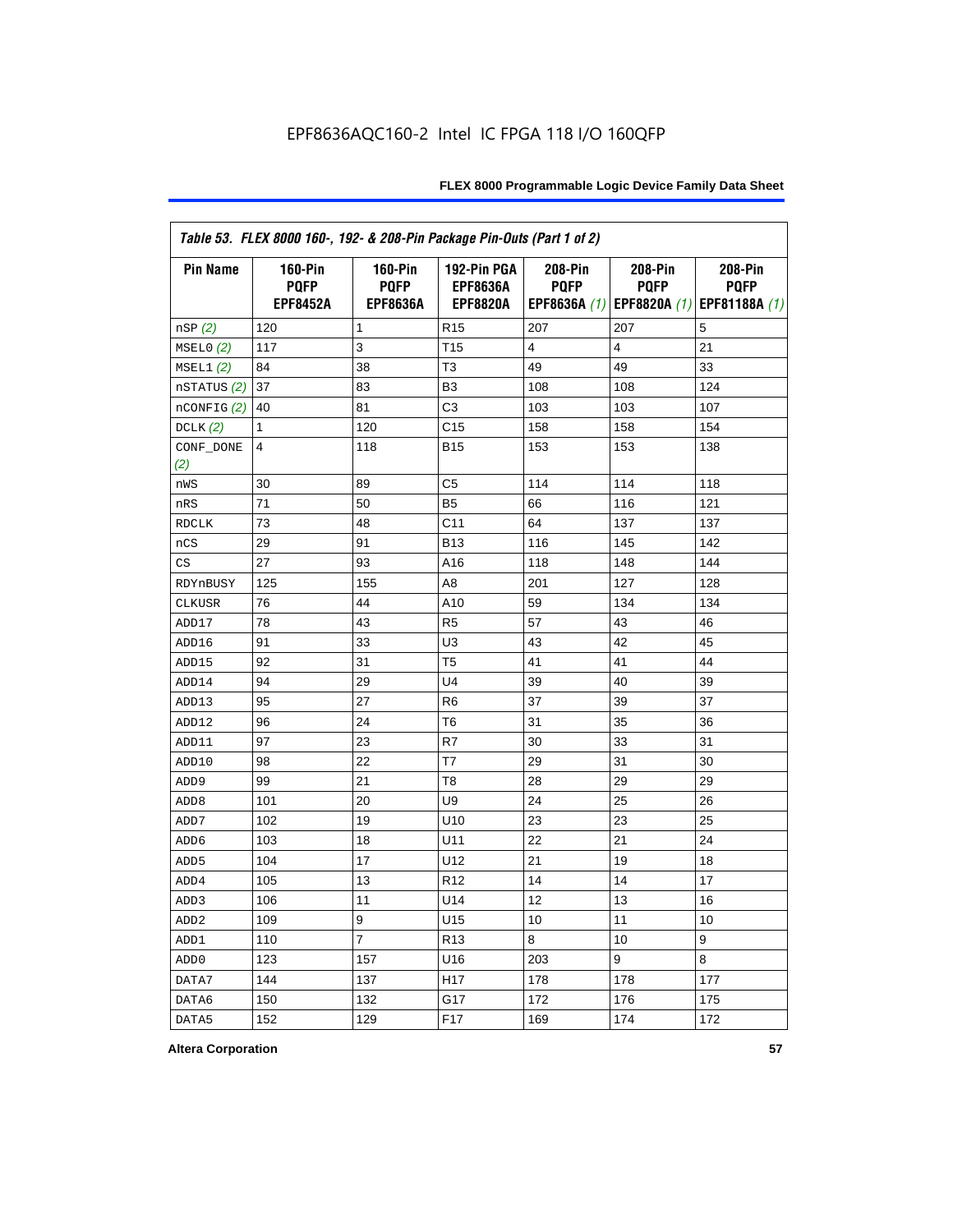| <b>Pin Name</b>                     | <b>160-Pin</b><br><b>PQFP</b>                                | $160-Pin$<br><b>PQFP</b>                                                   | 192-Pin PGA<br><b>EPF8636A</b>                                                                                                                     | 208-Pin<br><b>PQFP</b>                                                                                                                                                           | 208-Pin<br><b>PQFP</b>                                                              | 208-Pin<br><b>PQFP</b>                                                                                   |
|-------------------------------------|--------------------------------------------------------------|----------------------------------------------------------------------------|----------------------------------------------------------------------------------------------------------------------------------------------------|----------------------------------------------------------------------------------------------------------------------------------------------------------------------------------|-------------------------------------------------------------------------------------|----------------------------------------------------------------------------------------------------------|
|                                     | <b>EPF8452A</b>                                              | <b>EPF8636A</b>                                                            | <b>EPF8820A</b>                                                                                                                                    | EPF8636A (1)                                                                                                                                                                     | EPF8820A (1)                                                                        | EPF81188A (1)                                                                                            |
| DATA4                               | 154                                                          | 127                                                                        | E17                                                                                                                                                | 165                                                                                                                                                                              | 172                                                                                 | 170                                                                                                      |
| DATA3                               | 157                                                          | 124                                                                        | G15                                                                                                                                                | 162                                                                                                                                                                              | 171                                                                                 | 168                                                                                                      |
| DATA2                               | 159                                                          | 122                                                                        | F <sub>15</sub>                                                                                                                                    | 160                                                                                                                                                                              | 167                                                                                 | 166                                                                                                      |
| DATA1                               | 11                                                           | 115                                                                        | E16                                                                                                                                                | 149                                                                                                                                                                              | 165                                                                                 | 163                                                                                                      |
| DATA0                               | 12                                                           | 113                                                                        | C <sub>16</sub>                                                                                                                                    | 147                                                                                                                                                                              | 162                                                                                 | 161                                                                                                      |
| SDOUT(3)                            | 128                                                          | 152                                                                        | C7(11)                                                                                                                                             | 198                                                                                                                                                                              | 124                                                                                 | 119                                                                                                      |
| TDI(4)                              | $\equiv$                                                     | 55                                                                         | R <sub>11</sub>                                                                                                                                    | 72                                                                                                                                                                               | 20                                                                                  | $\overline{\phantom{0}}$                                                                                 |
| TDO(4)                              | $\overline{\phantom{0}}$                                     | 95                                                                         | B <sub>9</sub>                                                                                                                                     | 120                                                                                                                                                                              | 129                                                                                 | -                                                                                                        |
| TCK $(4)$ , $(6)$                   |                                                              | 57                                                                         | U8                                                                                                                                                 | 74                                                                                                                                                                               | 30                                                                                  | -                                                                                                        |
| TMS $(4)$                           |                                                              | 59                                                                         | U7                                                                                                                                                 | 76                                                                                                                                                                               | 32                                                                                  | $\overline{\phantom{0}}$                                                                                 |
| TRST(7)                             |                                                              | 40                                                                         | R <sub>3</sub>                                                                                                                                     | 54                                                                                                                                                                               | 54                                                                                  |                                                                                                          |
| Dedicated<br>Inputs (10)            | 5, 36, 85, 116                                               | 6, 35, 87, 116                                                             | A5, U5, U13,<br>A13                                                                                                                                | 7, 45, 112,<br>150                                                                                                                                                               | 17, 36, 121,<br>140                                                                 | 13, 41, 116,<br>146                                                                                      |
| <b>VCCINT</b><br>(5.0 V)            | 21, 41, 53, 67,<br>80, 81, 100, 121,<br>133, 147, 160        | 4, 5, 26, 85,<br>106                                                       | C8, C9, C10,<br>R8, R9, R10,<br>R <sub>14</sub>                                                                                                    | 5, 6, 33, 110,<br>137                                                                                                                                                            | 5, 6, 27, 48,<br>119, 141                                                           | 4, 20, 35, 48,<br>50, 102, 114,<br>131, 147                                                              |
| <b>VCCIO</b><br>(5.0 V or<br>3.3 V  |                                                              | 25, 41, 60, 70,<br>80, 107, 121,<br>140, 149, 160                          | D3, D4, D9,<br>D14, D15, G4,<br>G14, L4, L14,<br>P4, P9, P14                                                                                       | 32, 55, 78, 91,<br>102, 138, 159,<br>182, 193, 206                                                                                                                               | 26, 55, 69, 87,<br>102, 131, 159,<br>173, 191, 206                                  | 3, 19, 34, 49,<br>69, 87, 106,<br>123, 140, 156,<br>174, 192                                             |
| GND                                 | 13, 14, 28, 46,<br>60, 75, 93, 107,<br>108, 126, 140,<br>155 | 15, 16, 36, 37,<br>45, 51, 75, 84,<br>86, 96, 97,<br>117, 126, 131,<br>154 | C4, D7, D8,<br>D <sub>10</sub> , D <sub>11</sub> , H <sub>4</sub> ,<br>H <sub>14</sub> , K <sub>4</sub> , K <sub>14</sub> ,<br>P7, P8, P10,<br>P11 | 19, 20, 46, 47,<br>60, 67, 96,<br>109, 111, 124,<br>125, 151, 164,<br>171, 200                                                                                                   | 15, 16, 37, 38,<br>60, 78, 96,<br>109, 110, 120,<br>130, 142, 152,<br>164, 182, 200 | 11, 12, 27, 28,<br>42, 43, 60, 78,<br>96, 105, 115,<br>122, 132, 139,<br>148, 155, 159,<br>165, 183, 201 |
| No Connect<br>(N.C.)                | 2, 3, 38, 39, 70,<br>82, 83, 118, 119,<br>148                | 2, 39, 82, 119                                                             | C6, C12, C13,<br>C14, E3, E15,<br>F3, J3, J4,<br>J14, J15, N3,<br>N15, P3, P15,<br>R4 (12)                                                         | 1, 2, 3, 16, 17,<br>18, 25, 26, 27,<br>34, 35, 36, 50,<br>51, 52, 53,<br>104, 105, 106,<br>107, 121, 122,<br>123, 130, 131,<br>132, 139, 140,<br>141, 154, 155,<br>156, 157, 208 | 1, 2, 3, 50, 51,<br>52, 53, 104,<br>105, 106, 107,<br>154, 155, 156,<br>157, 208    | 1, 2, 51, 52, 53,<br>54, 103, 104,<br>157, 158, 207,<br>208                                              |
| <b>Total User</b><br>I/O Pins $(9)$ | 116                                                          | 114                                                                        | 132, 148 (13)                                                                                                                                      | 132                                                                                                                                                                              | 148                                                                                 | 144                                                                                                      |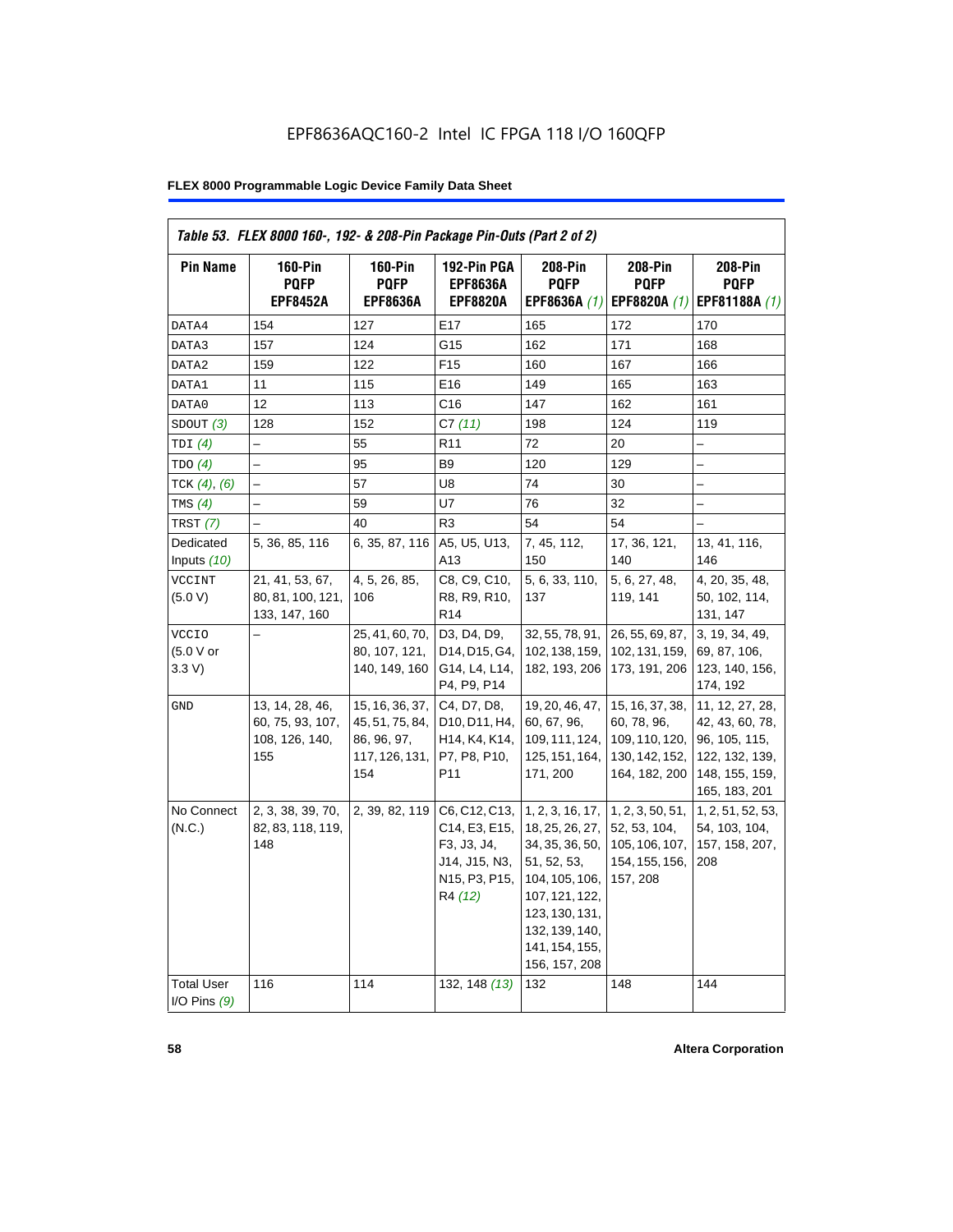| Table 54. FLEX 8000 225-, 232-, 240-, 280- & 304-Pin Package Pin-Outs (Part 1 of 3) |                                          |                                           |                                                   |                                            |                                           |                                            |
|-------------------------------------------------------------------------------------|------------------------------------------|-------------------------------------------|---------------------------------------------------|--------------------------------------------|-------------------------------------------|--------------------------------------------|
| <b>Pin Name</b>                                                                     | <b>225-Pin</b><br>BGA<br><b>EPF8820A</b> | 232-Pin<br><b>PGA</b><br><b>EPF81188A</b> | <b>240-Pin</b><br><b>PQFP</b><br><b>EPF81188A</b> | 240-Pin<br><b>PQFP</b><br><b>EPF81500A</b> | 280-Pin<br><b>PGA</b><br><b>EPF81500A</b> | 304-Pin<br><b>ROFP</b><br><b>EPF81500A</b> |
| nSP(2)                                                                              | A15                                      | C14                                       | 237                                               | 237                                        | W <sub>1</sub>                            | 304                                        |
| MSELO(2)                                                                            | <b>B14</b>                               | G15                                       | 21                                                | 19                                         | N <sub>1</sub>                            | 26                                         |
| MSEL1(2)                                                                            | R <sub>15</sub>                          | L <sub>15</sub>                           | 40                                                | 38                                         | H <sub>3</sub>                            | 51                                         |
| nSTATUS (2)                                                                         | P <sub>2</sub>                           | L <sub>3</sub>                            | 141                                               | 142                                        | G19                                       | 178                                        |
| $n$ CONFIG $(2)$                                                                    | R1                                       | R <sub>4</sub>                            | 117                                               | 120                                        | <b>B18</b>                                | 152                                        |
| DCLK(2)                                                                             | B <sub>2</sub>                           | C <sub>4</sub>                            | 184                                               | 183                                        | U18                                       | 230                                        |
| $CONF$ DONE $(2)$                                                                   | A1                                       | G3                                        | 160                                               | 161                                        | M16                                       | 204                                        |
| nWS                                                                                 | L4                                       | P <sub>1</sub>                            | 133                                               | 134                                        | F18                                       | 167                                        |
| nRS                                                                                 | K <sub>5</sub>                           | N <sub>1</sub>                            | 137                                               | 138                                        | G18                                       | 171                                        |
| <b>RDCLK</b>                                                                        | F <sub>1</sub>                           | G <sub>2</sub>                            | 158                                               | 159                                        | M <sub>17</sub>                           | 202                                        |
| nCS                                                                                 | D <sub>1</sub>                           | E <sub>2</sub>                            | 166                                               | 167                                        | N <sub>16</sub>                           | 212                                        |
| CS                                                                                  | C <sub>1</sub>                           | E <sub>3</sub>                            | 169                                               | 170                                        | N <sub>18</sub>                           | 215                                        |
| RDYnBUSY                                                                            | J3                                       | K <sub>2</sub>                            | 146                                               | 147                                        | J17                                       | 183                                        |
| <b>CLKUSR</b>                                                                       | G <sub>2</sub>                           | H <sub>2</sub>                            | 155                                               | 156                                        | K <sub>19</sub>                           | 199                                        |
| ADD17                                                                               | M14                                      | R <sub>15</sub>                           | 58                                                | 56                                         | E <sub>3</sub>                            | 73                                         |
| ADD16                                                                               | L12                                      | T17                                       | 56                                                | 54                                         | E <sub>2</sub>                            | 71                                         |
| ADD15                                                                               | M15                                      | P <sub>15</sub>                           | 54                                                | 52                                         | F <sub>4</sub>                            | 69                                         |
| ADD14                                                                               | L13                                      | M14                                       | 47                                                | 45                                         | G1                                        | 60                                         |
| ADD13                                                                               | L14                                      | M15                                       | 45                                                | 43                                         | H <sub>2</sub>                            | 58                                         |
| ADD12                                                                               | K <sub>13</sub>                          | M16                                       | 43                                                | 41                                         | H1                                        | 56                                         |
| ADD11                                                                               | K <sub>15</sub>                          | K <sub>15</sub>                           | 36                                                | 34                                         | JЗ                                        | 47                                         |
| ADD10                                                                               | J13                                      | K <sub>17</sub>                           | 34                                                | 32                                         | K <sub>3</sub>                            | 45                                         |
| ADD <sub>9</sub>                                                                    | J15                                      | J14                                       | 32                                                | 30                                         | K4                                        | 43                                         |
| ADD <sub>8</sub>                                                                    | G14                                      | J15                                       | 29                                                | 27                                         | L1                                        | 34                                         |
| ADD7                                                                                | G13                                      | H <sub>17</sub>                           | 27                                                | 25                                         | L2                                        | 32                                         |
| ADD <sub>6</sub>                                                                    | G11                                      | H <sub>15</sub>                           | 25                                                | 23                                         | M1                                        | 30                                         |
| ADD <sub>5</sub>                                                                    | F14                                      | F <sub>16</sub>                           | 18                                                | 16                                         | N <sub>2</sub>                            | 20                                         |
| ADD4                                                                                | E <sub>13</sub>                          | F <sub>15</sub>                           | 16                                                | 14                                         | N <sub>3</sub>                            | 18                                         |
| ADD3                                                                                | D <sub>15</sub>                          | F14                                       | 14                                                | 12                                         | N <sub>4</sub>                            | 16                                         |
| ADD <sub>2</sub>                                                                    | D <sub>14</sub>                          | D <sub>15</sub>                           | 7                                                 | 5                                          | U1                                        | 8                                          |
| ADD1                                                                                | E12                                      | <b>B17</b>                                | 5                                                 | 3                                          | U <sub>2</sub>                            | 6                                          |
| ADD <sub>0</sub>                                                                    | C <sub>15</sub>                          | C <sub>15</sub>                           | 3                                                 | 1                                          | V <sub>1</sub>                            | 4                                          |
| DATA7                                                                               | A7                                       | A7                                        | 205                                               | 199                                        | W13                                       | 254                                        |
| DATA6                                                                               | D7                                       | D8                                        | 203                                               | 197                                        | W14                                       | 252                                        |
| DATA5                                                                               | A6                                       | B7                                        | 200                                               | 196                                        | W15                                       | 250                                        |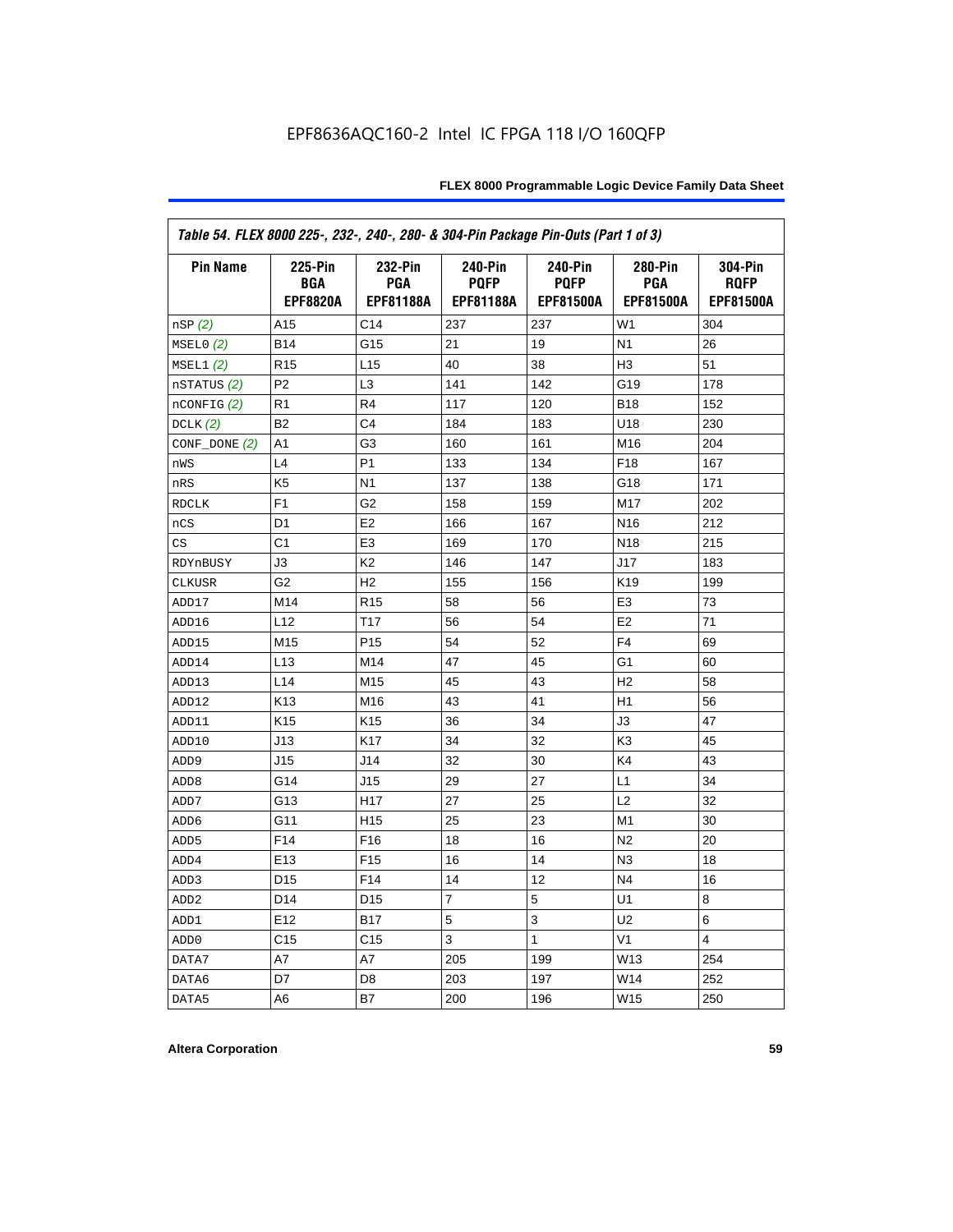| Table 54. FLEX 8000 225-, 232-, 240-, 280- & 304-Pin Package Pin-Outs (Part 2 of 3) |                                                                                                               |                                                                                                                     |                                                                |                                                                                |                                                                                                                            |                                                                      |
|-------------------------------------------------------------------------------------|---------------------------------------------------------------------------------------------------------------|---------------------------------------------------------------------------------------------------------------------|----------------------------------------------------------------|--------------------------------------------------------------------------------|----------------------------------------------------------------------------------------------------------------------------|----------------------------------------------------------------------|
| <b>Pin Name</b>                                                                     | 225-Pin<br>BGA<br><b>EPF8820A</b>                                                                             | 232-Pin<br><b>PGA</b><br><b>EPF81188A</b>                                                                           | 240-Pin<br><b>POFP</b><br><b>EPF81188A</b>                     | 240-Pin<br><b>POFP</b><br><b>EPF81500A</b>                                     | <b>280-Pin</b><br><b>PGA</b><br><b>EPF81500A</b>                                                                           | <b>304-Pin</b><br><b>RQFP</b><br><b>EPF81500A</b>                    |
| DATA4                                                                               | A <sub>5</sub>                                                                                                | C7                                                                                                                  | 198                                                            | 194                                                                            | W16                                                                                                                        | 248                                                                  |
| DATA3                                                                               | B <sub>5</sub>                                                                                                | D7                                                                                                                  | 196                                                            | 193                                                                            | W17                                                                                                                        | 246                                                                  |
| DATA2                                                                               | E <sub>6</sub>                                                                                                | B <sub>5</sub>                                                                                                      | 194                                                            | 190                                                                            | V16                                                                                                                        | 243                                                                  |
| DATA1                                                                               | D <sub>5</sub>                                                                                                | A3                                                                                                                  | 191                                                            | 189                                                                            | U16                                                                                                                        | 241                                                                  |
| DATA0                                                                               | C <sub>4</sub>                                                                                                | A2                                                                                                                  | 189                                                            | 187                                                                            | V17                                                                                                                        | 239                                                                  |
| SDOUT $(3)$                                                                         | K <sub>1</sub>                                                                                                | N <sub>2</sub>                                                                                                      | 135                                                            | 136                                                                            | F <sub>19</sub>                                                                                                            | 169                                                                  |
| TDI                                                                                 | F15(4)                                                                                                        | $\overline{\phantom{0}}$                                                                                            | $\overline{\phantom{0}}$                                       | 63(14)                                                                         | B1 (14)                                                                                                                    | 80(14)                                                               |
| <b>TDO</b>                                                                          | J2(4)                                                                                                         | $\overline{\phantom{0}}$                                                                                            | $\overline{\phantom{0}}$                                       | 117                                                                            | C17                                                                                                                        | 149                                                                  |
| TCK $(6)$                                                                           | J14(4)                                                                                                        |                                                                                                                     | -                                                              | 116 $(14)$                                                                     | A <sub>19</sub> $(14)$                                                                                                     | 148 $(14)$                                                           |
| TMS                                                                                 | J12(4)                                                                                                        |                                                                                                                     | -                                                              | 64 (14)                                                                        | C2(14)                                                                                                                     | 81(14)                                                               |
| <b>TRST</b> (7)                                                                     | P <sub>14</sub>                                                                                               | $\overline{\phantom{0}}$                                                                                            | $\overline{\phantom{0}}$                                       | 115(14)                                                                        | A18 $(14)$                                                                                                                 | 145(14)                                                              |
| Dedicated Inputs<br>(10)                                                            | F4, L1, K12,<br>E <sub>15</sub>                                                                               | C1, C17, R1,<br>R <sub>17</sub>                                                                                     | 10, 51, 130,<br>171                                            | 8, 49, 131,<br>172                                                             | F1, F16, P3,<br>P <sub>19</sub>                                                                                            | 12, 64, 164,<br>217                                                  |
| <b>VCCINT</b><br>(5.0 V)                                                            | F5, F10, E1,<br>L2, K4, M12,<br>P15, H13,<br>H14, B15,<br>C <sub>13</sub>                                     | E4. H4. L4.<br>P12, L14,<br>H14, E14,<br>R14, U1                                                                    | 20, 42, 64, 66,<br>114, 128, 150,<br>172, 236                  | 18, 40, 60, 62,<br>91, 114, 129,<br>151, 173, 209,<br>236                      | B17, D3, D15,<br>E8, E10, E12,<br>E14, R7, R9,<br>R <sub>11</sub> , R <sub>13</sub> ,<br>R <sub>14</sub> , T <sub>14</sub> | 24, 54, 77,<br>144, 79, 115,<br>162, 191, 218,<br>266, 301           |
| <b>VCCIO</b><br>(5.0 V or 3.3 V)                                                    | H3, H2, P6,<br>R6, P10, N10,<br>R14, N13,<br>H15, H12,<br>D12, A14,<br>B10, A10, B6,<br>C6, A2, C3,<br>M4, R2 | N10, M13,<br>M5, K13, K5,<br>H <sub>13</sub> , H <sub>5</sub> , F <sub>5</sub> ,<br>E10, E8, N8,<br>F <sub>13</sub> | 19, 41, 65, 81,<br>99, 116, 140,<br>162, 186, 202,<br>220, 235 | 17, 39, 61, 78, 1<br>94, 108, 130,<br>152, 174, 191,<br>205, 221, 235 T13, T15 | D14, E7, E9,<br>E11, E13, R6,<br>R8, R10, R12,                                                                             | 22, 53, 78, 99,<br>119, 137, 163,<br>193, 220, 244,<br>262, 282, 300 |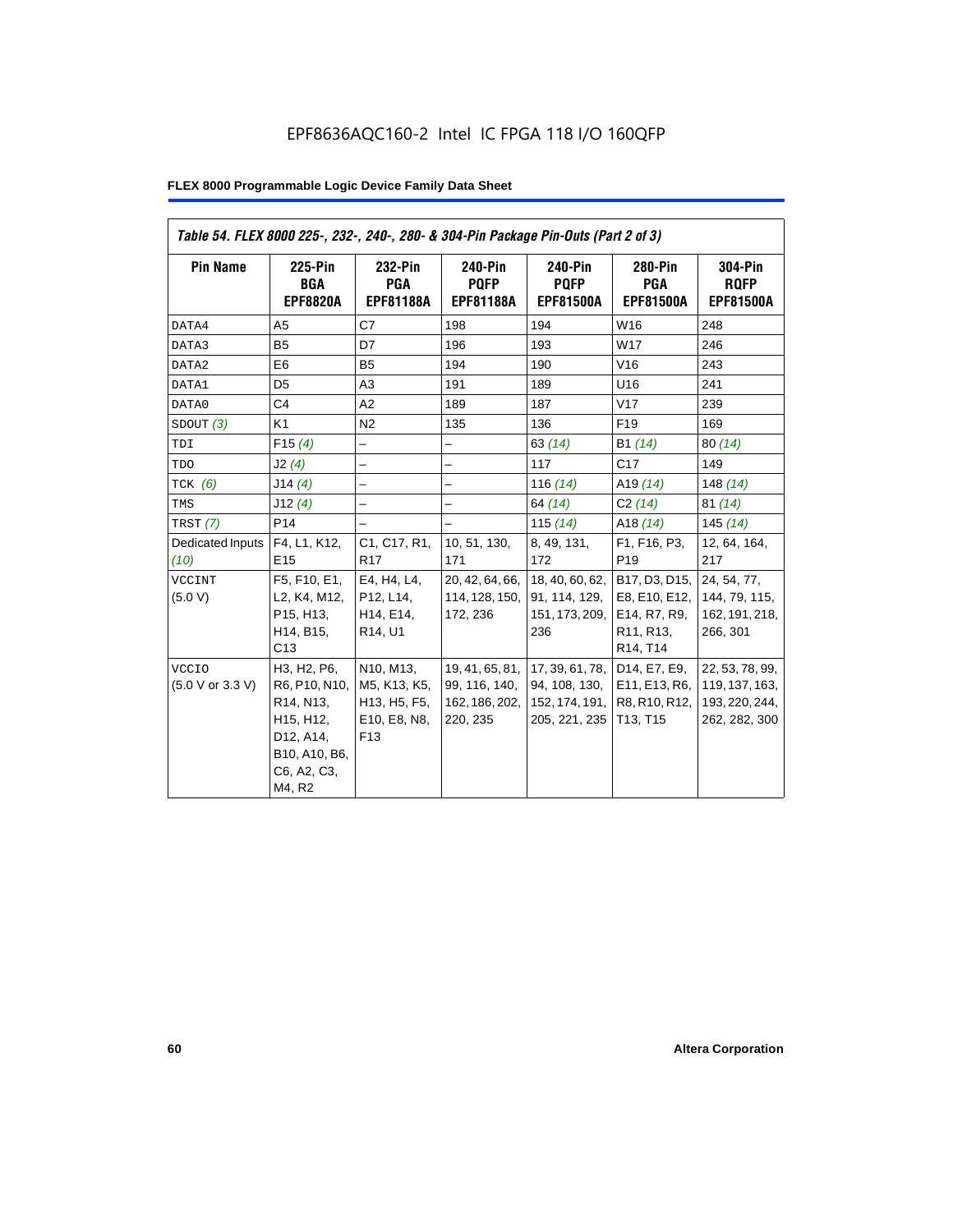| Table 54. FLEX 8000 225-, 232-, 240-, 280- & 304-Pin Package Pin-Outs (Part 3 of 3) |                                                                                                                                                                              |                                                                                                          |                                                                                                         |                                                                                                                                                              |                                                                                                                                                                                                                                  |                                                                                                                                                                                                            |
|-------------------------------------------------------------------------------------|------------------------------------------------------------------------------------------------------------------------------------------------------------------------------|----------------------------------------------------------------------------------------------------------|---------------------------------------------------------------------------------------------------------|--------------------------------------------------------------------------------------------------------------------------------------------------------------|----------------------------------------------------------------------------------------------------------------------------------------------------------------------------------------------------------------------------------|------------------------------------------------------------------------------------------------------------------------------------------------------------------------------------------------------------|
| <b>Pin Name</b>                                                                     | <b>225-Pin</b><br>BGA<br><b>EPF8820A</b>                                                                                                                                     | 232-Pin<br><b>PGA</b><br><b>EPF81188A</b>                                                                | <b>240-Pin</b><br><b>PQFP</b><br><b>EPF81188A</b>                                                       | 240-Pin<br><b>PQFP</b><br><b>EPF81500A</b>                                                                                                                   | <b>280-Pin</b><br><b>PGA</b><br><b>EPF81500A</b>                                                                                                                                                                                 | <b>304-Pin</b><br><b>RQFP</b><br><b>EPF81500A</b>                                                                                                                                                          |
| <b>GND</b>                                                                          | B1, D4, E14,<br>F7, F8, F9,<br>F12, G6, G7,<br>G8, G9, G10,<br>H1, H4, H5,<br>H6, H7, H8,<br>H9, H10, H11,<br>J6, J7, J8, J9,<br>J10, K6, K7,<br>K8, K9, K11,<br>L15, N3, P1 | A1, D6, E11,<br>E7, E9, G4,<br>G5, G13,<br>G14, J5, J13,<br>K4, K14, L5,<br>L13, N4, N7,<br>N9, N11, N14 | 8, 9, 30, 31,<br>52, 53, 72, 90,<br>108, 115, 129,<br>139, 151, 161,<br>173, 185, 187,<br>193, 211, 229 | 6, 7, 28, 29,<br>50, 51, 71, 85, E4, E5, E6,<br>92, 101, 118,<br>162, 163, 184, H5, H15, J5,<br>185, 186, 198, J15, K5, K15,<br>208, 214, 228   L5, L15, M5, | D4, D5, D16,<br>E15, E16, F5,<br>119, 140, 141, F15, G5, G15,<br>M15, N5,<br>N <sub>15</sub> , P <sub>4</sub> , P <sub>5</sub> ,<br>P <sub>15</sub> , P <sub>16</sub> , R <sub>4</sub> ,<br>R5, R15, R16,<br>T4, T5, T16,<br>U17 | 9, 11, 36, 38,<br>65, 67, 90,<br>108, 116,<br>128, 150,<br>151, 175, 177,<br>206, 208, 231,<br>232, 237, 253,<br>265, 273, 291                                                                             |
| No Connect<br>(N.C.)                                                                |                                                                                                                                                                              |                                                                                                          | 61, 62, 119,<br>120, 181, 182,<br>239, 240                                                              |                                                                                                                                                              |                                                                                                                                                                                                                                  | 10, 21, 23, 25,<br>35, 37, 39, 40,<br>41, 42, 52, 55,<br>66, 68, 146,<br>147, 161, 173,<br>174, 176, 187,<br>188, 189, 190,<br>192, 194, 195,<br>205, 207, 219,<br>221, 233, 234,<br>235, 236, 302,<br>303 |
| Total User I/O<br>Pins $(9)$                                                        | 148                                                                                                                                                                          | 180                                                                                                      | 180                                                                                                     | 177                                                                                                                                                          | 204                                                                                                                                                                                                                              | 204                                                                                                                                                                                                        |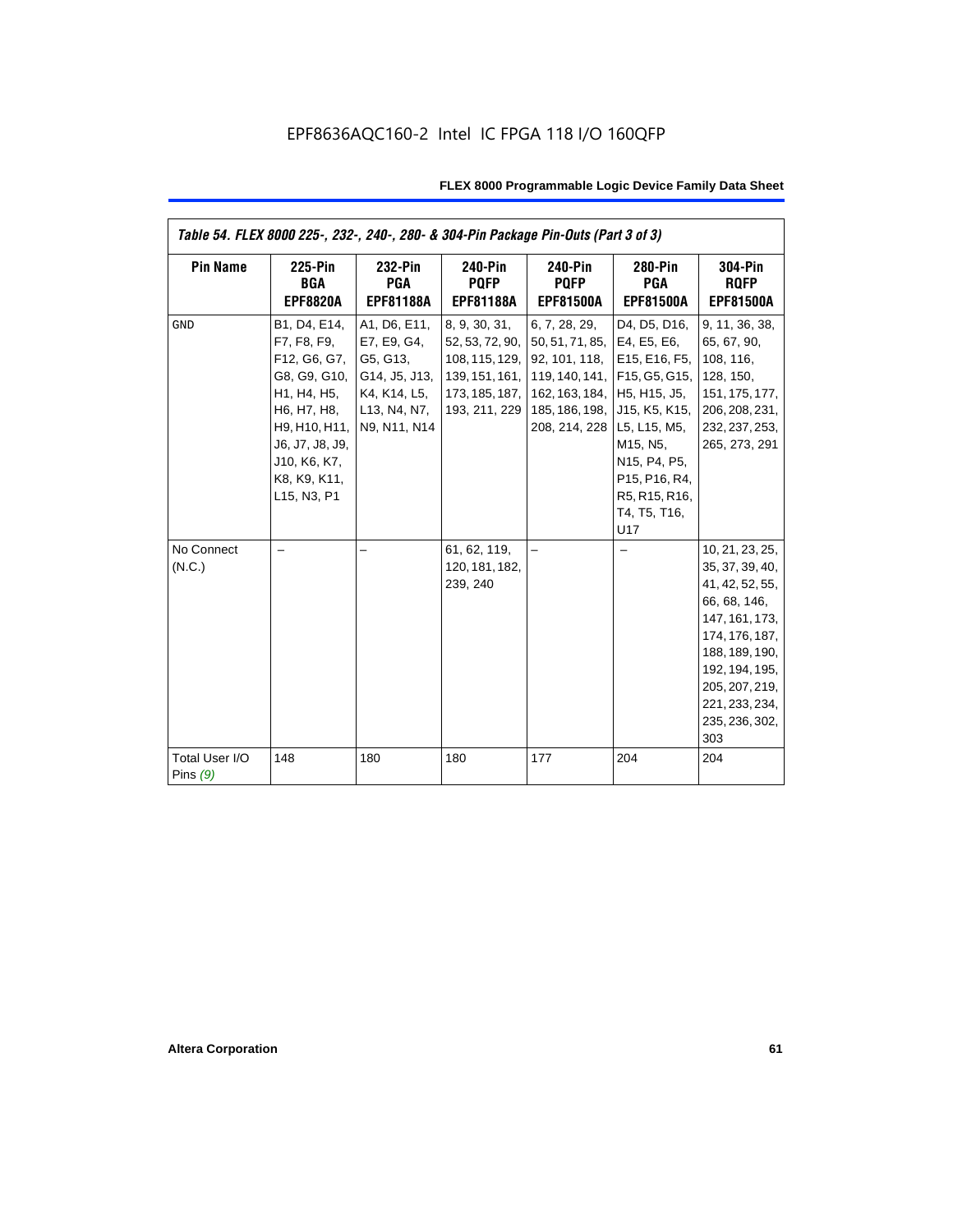## EPF8636AQC160-2 Intel IC FPGA 118 I/O 160QFP

#### **FLEX 8000 Programmable Logic Device Family Data Sheet**

#### *Notes to tables:*

- (1) Perform a complete thermal analysis before committing a design to this device package. See *Application Note 74 (Evaluating Power for Altera Devices)* for more information.
- (2) This pin is a dedicated pin and is not available as a user I/O pin.
- (3) SDOUT will drive out during configuration. After configuration, it may be used as a user I/O pin. By default, the MAX+PLUS II software will not use SDOUT as a user I/O pin; the user can override the MAX+PLUS II software and use SDOUT as a user I/O pin.
- (4) If the device is not configured to use the JTAG BST circuitry, this pin is available as a user I/O pin.
- (5) JTAG pins are available for EPF8636A devices only. These pins are dedicated user I/O pins.
- (6) If this pin is used as an input in user mode, ensure that it does not toggle before or during configuration.
- (7) TRST is a dedicated input pin for JTAG use. This pin must be grounded if JTAG BST is not used.
- (8) Pin 52 is a  $V_{CC}$  pin on EPF8452A devices only.
- (9) The user I/O pin count includes dedicated input pins and all I/O pins.
- (10) Unused dedicated inputs should be tied to ground on the board.
- (11) SDOUT does not exist in the EPF8636GC192 device.
- (12) These pins are no connect (N.C.) pins for EPF8636A devices only. They are user I/O pins in EPF8820A devices.
- (13) EPF8636A devices have 132 user I/O pins; EPF8820A devices have 148 user I/O pins.
- (14) For EPF81500A devices, these pins are dedicated JTAG pins and are not available as user I/O pins. If JTAG BST is not used, TDI, TCK, TMS, and TRST should be tied to GND.

**Revision History**

The information contained in the *FLEX 8000 Programmable Logic Device Family Data Sheet* version 11.1 supersedes information published in previous versions. The *FLEX 8000 Programmable Logic Device Family Data Sheet* version 11.1 contains the following change: minor textual updates.